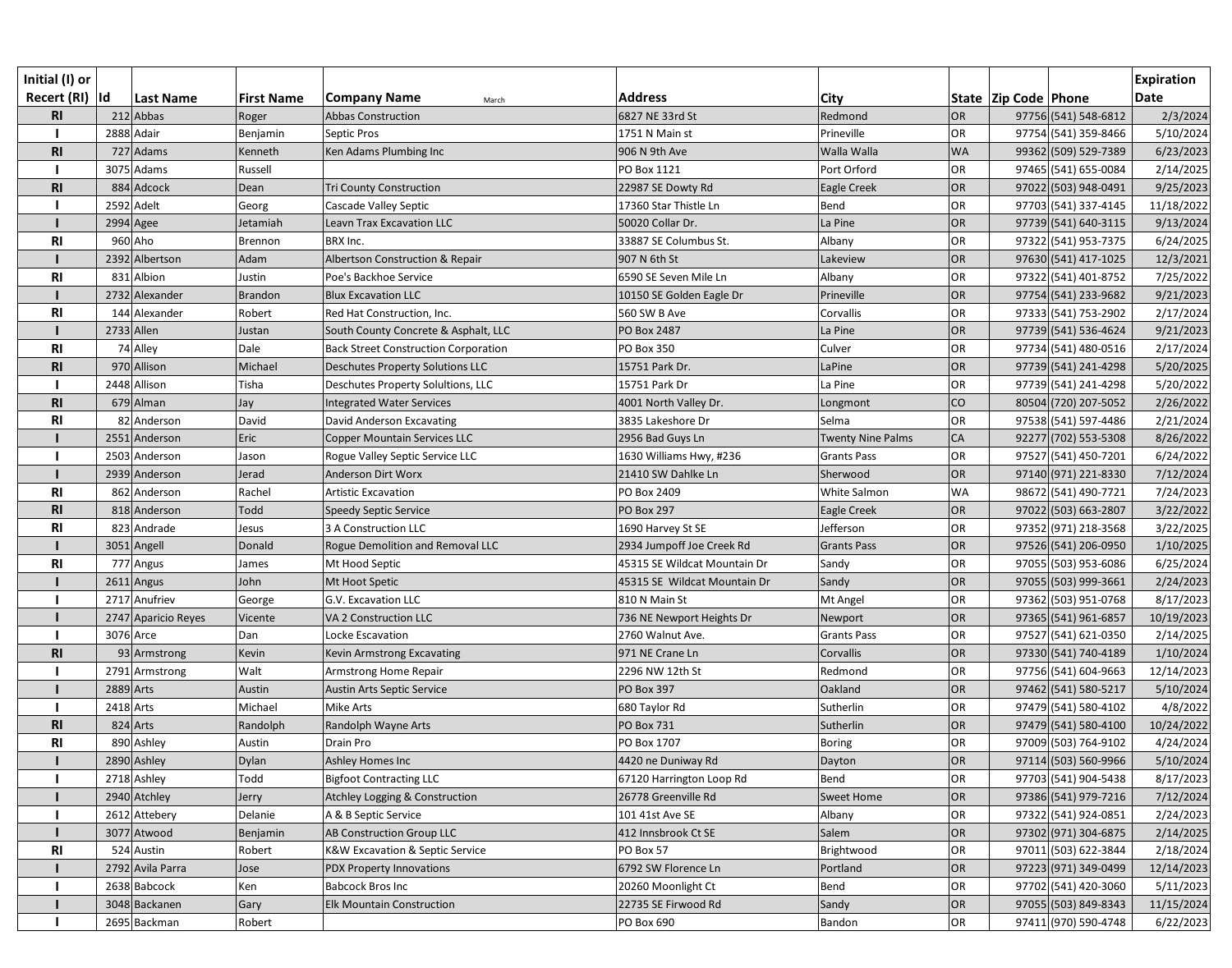| Initial (I) or  |                  |                   |                                               |                             |                   |           |                          |                      | <b>Expiration</b> |
|-----------------|------------------|-------------------|-----------------------------------------------|-----------------------------|-------------------|-----------|--------------------------|----------------------|-------------------|
| Recert (RI)  Id | Last Name        | <b>First Name</b> | <b>Company Name</b><br>March                  | <b>Address</b>              | City              |           | State   Zip Code   Phone |                      | <b>Date</b>       |
|                 | 2815 Baer        | Alex              |                                               | 12008 Duck Inn Rd.          | Gervais           | <b>OR</b> |                          | 97026 (503) 989-8236 | 3/1/2024          |
| <b>RI</b>       | 242 Baggett      | Lee               | Baggett Inc DBA-Rocky Ridge Excavation & Haul | 1007 NE Lancaster Dr        | Madras            | OR        |                          | 97741 (541) 475-0162 | 2/3/2024          |
| <b>RI</b>       | 669 Bailey       | Faron             | WSH Enterprises, Inc                          | PO Box 7339                 | Klamath Falls     | OR        |                          | 97602 (541) 273-9506 | 2/26/2022         |
| R <sub>l</sub>  | 472 Bailey       | Scott             | <b>Bailey Excavating Inc</b>                  | PO Box 345                  | Monroe            | OR        |                          | 97456 (541) 729-3345 | 8/9/2024          |
| R <sub>l</sub>  | 658 Bales        | Jerry             | <b>Bales Bros Excavation</b>                  | PO Box 1839                 | Waldport          | OR        |                          | 97394 (541) 563-5468 | 2/26/2025         |
| <b>RI</b>       | 659 Bales        | John              | <b>Bales Bros Excavation</b>                  | PO Box 1839                 | Waldport          | OR        |                          | 97394 (541) 563-5468 | 2/26/2025         |
|                 | 3104 Bales       | <b>Travis</b>     | <b>Bales Bros. Excavation</b>                 | PO Box 1839                 | Waldport          | OR        |                          | 97394 (541) 961-2078 | 3/14/2025         |
|                 | 2837 Ball        | Mark              | Canby Excavation                              | PO Box 848                  | Canby             | OR        |                          | 97013 (503) 209-2754 | 3/15/2024         |
| R <sub>l</sub>  | $160$ Ball       | Richard           | Richard Ball Cat & Backhoe Service            | <b>PO Box 660</b>           | <b>Sweet Home</b> | OR        |                          | 97386 (541) 367-2947 | 2/6/2024          |
|                 | 3052 Bammann     | Jennifer          |                                               | 3620 Carnes Rd.             | Roseburg          | OR        |                          | 97471 (541) 670-1749 | 1/10/2025         |
|                 | 2961 Banks       | Michael           |                                               | <b>PO Box 464</b>           | Eagle Creek       | OR        |                          | 97022 (503) 847-4970 | 8/30/2024         |
|                 | 2962 Banry       | Clayton           | Hunter Rock                                   | 18630 SE Addie              | Milwaukie         | OR        |                          | 97267 (971) 267-0154 | 8/30/2024         |
| <b>RI</b>       | 907 Banzer       | Katherine         | <b>Banzer Construction Co.</b>                | PO Box 5758                 | Salem             | OR        |                          | 97304 (503) 399-8010 | 4/9/2024          |
| <b>RI</b>       | 683 Barber       | Rick              | Del Barber Excavation, Inc                    | PO Box 6554                 | Bend              | OR        |                          | 97708 (541) 504-1100 | 2/15/2024         |
| <b>RI</b>       | 724 Barber       | Ryan              | RBE, Inc                                      | PO Box 5282                 | Bend              | OR        |                          | 97708 (541) 280-4191 | 4/9/2023          |
|                 | 2648 Barkely     | Mark              |                                               | PO Box 2183                 | Redmond           | OR        |                          | 97756 (541) 280-2624 | 5/18/2023         |
|                 | 3053 Barker      | Tyler             | K & T Barker Excavation LLC                   | 3201 SW 73rd St.            | Redmond           | OR        |                          | 97756 (458) 231-1594 | 1/10/2025         |
|                 | 3054 Barker      | William           | K & T Barker Excavation LLC                   | 3201 SW 73rd St.            | Redmond           | OR        |                          | 97756 (458) 231-1594 | 1/10/2025         |
|                 | 3029 Barnett     | <b>Betsy</b>      | Barnett Builders, Inc.                        | 17869 NE Stiller Mills Rd.  | Yamhill           | OR        |                          | 97148 (503) 354-4345 | 11/15/2024        |
|                 | 2862 Barnum      | Cody              | Dirt & Aggregate Interchange, Inc             | 20905 NE Sandy Blvd         | Fairview          | OR        |                          | 97024 (503) 661-5093 | 4/19/2024         |
|                 | $2450$ Barr      | Curtis            | Powered by Integrity Excavating               | PO Box 631                  | Yamhill           | OR        |                          | 97148 (971) 281-4293 | 5/20/2022         |
| <b>RI</b>       | 426 Barrier      | Tim               | <b>Barrier Excavation LLC</b>                 | 70693 Holmes Rd             | <b>Sisters</b>    | OR        |                          | 97759 (541) 815-2974 | 4/20/2024         |
|                 | 2915 Barsukoff   | Magon             | Aurora Home Builders                          | 13330 Frolov Dr.            | Gervais           | OR        |                          | 97026 (971) 420-4302 | 6/14/2024         |
|                 | 2504 Bartshe     | Patrick           |                                               | 2075 Winter St SE           | Salem             | OR        |                          | 97302 (971) 283-2815 | 6/24/2022         |
|                 | 2995 Bascue      | Bennett           | Rome-X                                        | PO Box 17997                | Salem             | OR        |                          | 97305 (503) 362-9694 | 9/13/2024         |
| RI              | 944 Bathke       | Steven            | <b>Genesis Septic Solutions LLC</b>           | 1837 E 14th St              | The Dalles        | OR        |                          | 97058 (503) 993-7777 | 9/24/2024         |
| R <sub>l</sub>  | 692 Bauer        | Donald            | Central Oregon Septic & Excavating LLC        | 13628 SE Navajo Rd          | Prineville        | OR        |                          | 97754 (541) 977-6078 | 10/24/2025        |
|                 | 2451 Baughman    | Corey             | Summit Excavating Inc                         | 2286 SW Creekside Ln        | McMinnville       | <b>OR</b> |                          | 97128 (503) 474-8282 | 5/20/2022         |
|                 | 2473 Baughman    | Scott             | Scott Baughman                                | <b>PO Box 943</b>           | Mill City         | OR        |                          | 97360 (503) 932-5404 | 5/21/2022         |
| <b>RI</b>       | 121 Beam         | Chad              | Beam Excavating, Inc.                         | 1535 Osprey Dr              | <b>Hood River</b> | OR        |                          | 97031 (541) 386-5747 | 2/8/2024          |
| <b>RI</b>       | 882 Beard        | Danny             | Left Coast Underground LLC                    | 4865 Highway 234, #203      | <b>White City</b> | OR        |                          | 97503 (541) 826-2544 | 4/24/2023         |
| <b>RI</b>       | 448 Beausoleil   | Daniel            | Dan The Backhoe Man                           | 4495 Cedar Flat Rd          | Williams          | OR        |                          | 97544 (541) 846-6092 | 2/25/2024         |
|                 | 3006 Bedford     | Evan              | Legacy Excavation Inc                         | 4643 SW 37th Apt. 103       | Redmond           | OR        |                          | 97756 (541) 556-7982 | 10/11/2024        |
|                 | 2474 Beede       | Kevin             | <b>Boss Excavating LLC</b>                    | 809 Patrol St               | Molalla           | OR        |                          | 97038 (503) 701-4448 | 5/21/2022         |
|                 | $2475$ Beede     | Rachael           | <b>Boss Excavating LLC</b>                    | 809 Patrol St               | Molalla           | OR        |                          | 97038 (503) 701-4448 | 5/21/2022         |
| <b>RI</b>       | 941 Belgarde     | Douglas           | D. Belgarde Excavation                        | 17443 Erget Dr.             | Bend              | OR        |                          | 97707 (541) 639-7742 | 4/9/2024          |
| R <sub>l</sub>  | $452$ Bell       | Joseph            | <b>Bell Construction Inc</b>                  | 47333 SW Carpenter Creek Rd | Forest Grove      | OR        |                          | 97116 (503) 357-8892 | 3/6/2024          |
|                 | 2419 Benjamin    | Logan             | Groundbreaking Excavation                     | 7885 Parrish Gap Rd SE      | Turner            | OR        |                          | 97392 (406) 599-2823 | 4/8/2022          |
|                 | 2613 Bennett     | Jeremy            | <b>River City Environmental</b>               | PO Box 30078                | Portland          | OR        |                          | 97294 (503) 969-4332 | 2/24/2023         |
|                 | 2567 Benton      | Jeremy            | McKernan Enterprises Inc                      | 2448 SE 1st St              | Redmond           | OR        |                          | 97756 (541) 693-6144 | 9/16/2022         |
|                 | 2916 Bergman     | Alex              | Eagle Creek General Contracting LLC           | <b>PO Box 237</b>           | Eagle Creek       | OR        |                          | 97022 (971) 347-8471 | 6/14/2024         |
| RI              | 40 Bergman       | Ole               | Ole Bergman Excavating, Inc                   | 1901 S Church St            | Dallas            | OR        |                          | 97338 (503) 623-4505 | 1/27/2024         |
| <b>RI</b>       | 855 Bessett      | Daniel            | Portable Rock Production                      | <b>PO Box 465</b>           | Pleasant Hill     | OR        |                          | 97455 (541) 790-1177 | 4/24/2023         |
| RI              | 213 Bethel       | Dennis            | <b>Bethel Excavating</b>                      | PO Box 504                  | Turner            | OR        |                          | 97392 (503) 743-2343 | 3/17/2024         |
| R <sub>l</sub>  | 835 Bethel       | Lee               | <b>Bethel Excavating</b>                      | <b>PO Box 504</b>           | Turner            | OR        |                          | 97392 (503) 743-2343 | 2/27/2023         |
|                 | 2863 Bettencourt | Dale              | <b>ED Hughes Excavating</b>                   | 23008 Harris Rd             | Philomath         | OR        |                          | 97370 (541) 207-7860 | 4/19/2024         |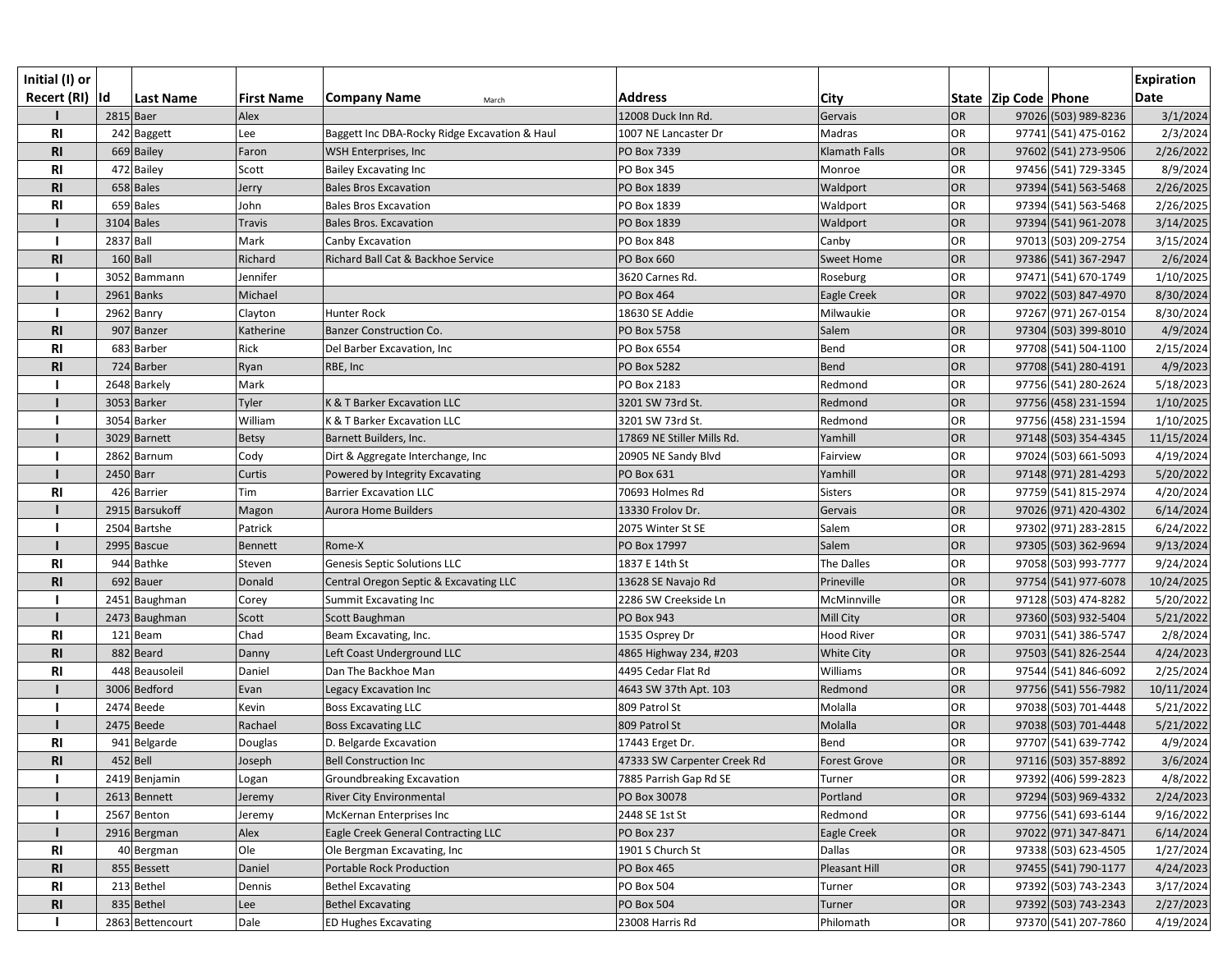| Initial (I) or  |                 |                   |                                              |                                |                |           |                          |                      | <b>Expiration</b> |
|-----------------|-----------------|-------------------|----------------------------------------------|--------------------------------|----------------|-----------|--------------------------|----------------------|-------------------|
| Recert (RI)  Id | Last Name       | <b>First Name</b> | <b>Company Name</b><br>March                 | <b>Address</b>                 | City           |           | State   Zip Code   Phone |                      | <b>Date</b>       |
|                 | 2996 Beukelman  | Michael           | Local General Contracting LLC                | 64925 McGrath Rd               | <b>Bend</b>    | <b>OR</b> |                          | 97702 (541) 508-9197 | 9/13/2024         |
|                 | 2793 Bever      | Jodi              | <b>Bever Homes</b>                           | 21882 S Clear Creek Rd         | Estacada       | OR        |                          | 97023 (509) 319-1525 | 12/14/2023        |
|                 | 2864 Bezates    | John              | John Bezates                                 | 448 Jacobsen Gulch Road        | Ontario        | OR        |                          | 97914 (541) 216-0917 | 4/19/2024         |
|                 | 2865 Bibler     | Delmar            | <b>KD Services</b>                           | <b>PO Box 820</b>              | Lincoln City   | OR        |                          | 97367 (541) 921-2012 | 4/19/2024         |
| <b>RI</b>       | 859 Birch       | Darcie            | <b>Conkraft Construction</b>                 | 4676 Commercial St SE, PMB 418 | Salem          | <b>OR</b> |                          | 97302 (503) 581-1597 | 7/24/2023         |
|                 | 2393 Birchfield | James             | Ecotec                                       | <b>PO Box 188</b>              | Tygh Valley    | OR        |                          | 97063 (541) 483-2124 | 12/3/2021         |
| <b>RI</b>       | 843 Bish        | Loren             | Alpha Environmental Services                 | 11080 SW Allen Blvd, Ste 100   | Beaverton      | OR        |                          | 97005 (503) 292-5346 | 2/27/2023         |
|                 | 2394 Bishop     | <b>Brian</b>      | <b>Bishop Excavating Service LLC</b>         | PO Box 11619                   | Silverton      | <b>OR</b> |                          | 97381 (503) 873-3164 | 12/3/2021         |
|                 | 2770 Black      | Ryan              |                                              | 22895 Hwy 36                   | Chesire        | OR        |                          | 97419 (541) 632-0391 | 11/16/2023        |
| <b>RI</b>       | 766 Blaesing    | Trevor            | <b>Blaesing Excavation LLC</b>               | 68845 E Fairway Ave            | Welches        | OR        |                          | 97067 (971) 303-2056 | 6/23/2023         |
|                 | $2452$ Block    | Clinton           |                                              | 9780 NE Old McMinnville Hwy    | Carlton        | OR        |                          | 97111 (971) 517-2440 | 5/20/2022         |
|                 | 2476 Bloecher   | Mitchell          |                                              | 80958 Cougar Ln                | Heppner        | OR        |                          | 97836 (503) 312-9717 | 5/21/2022         |
| <b>RI</b>       | 811 Bloom       | Justin            | Tim Bloom Construction, Inc                  | 63356 Nels Anderson Rd, Ste 11 | <b>Bend</b>    | OR        |                          | 97701 (541) 948-0584 | 7/25/2022         |
|                 | 2941 Boatman    | Kyle              | <b>Republic Services</b>                     | 702 Mountain Ridge Dr          | Culver         | <b>OR</b> |                          | 97734 (541) 777-7367 | 7/12/2024         |
|                 | $2505$ Bodda    | <b>Delbert</b>    | RD Building and Design                       | 64055 Pioneer Lp               | <b>Bend</b>    | OR        |                          | 97701 (541) 815-9865 | 6/24/2022         |
|                 | 3030 Bodwell    | Charles           | Roto Rooter of Douglas County                | 380 Serengeti                  | Winston        | <b>OR</b> |                          | 97496 (707) 396-0412 | 11/15/2024        |
| <b>RI</b>       | 954 Bogh        | Travis            | <b>AC/DC Excavating LLC</b>                  | 35384 Hwy 101 Business         | Astoria        | OR        |                          | 97103 (503) 440-2825 | 5/21/2025         |
| <b>RI</b>       | 938 Boitz       | Aaron             | <b>ER Pipeline Services</b>                  | 10 VanBuren Ave.               | Cottage Grove  | <b>OR</b> |                          | 97424 (541) 232-1134 | 7/16/2024         |
|                 | 3055 Bolduc     | Joseph            | <b>Bandon Builders</b>                       | 56231 Wisteria Dr.             | Bandon         | OR        |                          | 97411 (541) 404-7984 | 1/10/2025         |
|                 | 2748 Bollier    | Richard           | <b>Quality Excavation Systems</b>            | PO Box 13909                   | Salem          | OR        |                          | 97309 (503) 851-4470 | 10/19/2023        |
|                 | 2453 Bonney     | Shane             | <b>Bonney's Construction</b>                 | PO Box 2396                    | Gearhart       | OR        |                          | 97138 (503) 898-2278 | 5/20/2022         |
| <b>RI</b>       | 721 Bonney      | Thomas            | Cherokee Construction, LLC                   | <b>PO Box 976</b>              | Shady Cove     | OR        |                          | 97539 (541) 821-8399 | 6/23/2023         |
| R <sub>l</sub>  | 926 Borders     | Daniel            | <b>AC/DC Excavating LLC</b>                  | 35384 Hwy 101 Business         | Astoria        | <b>OR</b> |                          | 97103 (503) 440-1818 | 5/21/2025         |
|                 | 2395 Borgogno   | <b>Brent</b>      | Bay Area Land Development                    | PO Box 1316                    | North Bend     | <b>OR</b> |                          | 97459 (541) 290-1145 | 12/3/2021         |
|                 | 2506 Borino     | Anthony           | On Demand Excavation                         | 22760 SW 87th Pl               | Tualatin       | OR        |                          | 97062 (503) 516-7174 | 6/24/2022         |
|                 | 2530 Boskovich  | Lucas             |                                              | PO Box 1032                    | <b>Sisters</b> | <b>OR</b> |                          | 97759 (541) 890-6384 | 7/15/2022         |
| R <sub>l</sub>  | 394 Boswell     | Rocky             | <b>Boswell Excavation &amp; Construction</b> | PO Box 1321                    | Tillamook      | OR        |                          | 97141 (503) 815-1772 | 2/15/2024         |
| <b>RI</b>       | 293 Bounds      | Eric              | <b>Bounds Excavation Inc</b>                 | 5523 High Lead Dr              | Parkdale       | <b>OR</b> |                          | 97041 (541) 352-7337 | 2/8/2024          |
|                 | 2781 Bowen      | Garyn             | J & B Septic LLC                             | 632 S Toutle Rd                | Toutle         | <b>WA</b> |                          | 98649 (360) 751-2320 | 11/16/2023        |
| <b>RI</b>       | 24 Bowen        | Lawrence          | <b>Agness Company</b>                        | 4236 Agness Rd                 | Agness         | OR        |                          | 97406 (541) 247-6215 | 2/10/2024         |
| <b>RI</b>       | 856 Bowers      | Brittan           | <b>Bowers Land Works</b>                     | <b>PO Box 481</b>              | Willamina      | OR        |                          | 97396 (971) 312-3642 | 7/24/2023         |
| <b>RI</b>       | 537 Bowers      | Jeffrey           | Royal Flush Environmental Services           | PO Box 67                      | Creswell       | OR        |                          | 97426 (541) 554-8352 | 3/17/2024         |
|                 | $2687$ Boylan   | Carl              | <b>Boylan Construction Inc.</b>              | PO Box 45                      | <b>Dallas</b>  | OR        |                          | 97338 (503) 623-8527 | 6/15/2023         |
|                 | 2541 Braden     | Steven            | Pacific Underground Co                       | 34546 S Barlow Rd              | Woodburn       | OR        |                          | 97071 (503) 984-7180 | 7/15/2022         |
| <b>RI</b>       | 368 Brady       | Daniel            | Dan Brady Excavation                         | 902 OC Brown Rd                | Roseburg       | OR        |                          | 97470 (541) 957-8883 | 2/23/2024         |
| <b>RI</b>       | 359 Brady       | Lonny             | Lonny Brady Excavation                       | <b>PO Box 851</b>              | Scappoose      | OR        |                          | 97056 (503) 250-2489 | 2/11/2024         |
| R <sub>l</sub>  | $261$ Braley    | Ella Marie        | <b>B &amp; E Septic Systems</b>              | 1224 NE Walnut St, #150        | Roseburg       | OR        |                          | 97470 (541) 673-0657 | 2/6/2024          |
| <b>RI</b>       | 262 Braley      | Robert            | B & E Septic Systems                         | 1224 NE Walnut St, #150        | Roseburg       | OR        |                          | 97470 (541) 673-0657 | 2/6/2024          |
| <b>RI</b>       | 103 Braun       | Chris             | Braun Excavating, Inc.                       | <b>PO Box 967</b>              | Veneta         | OR        |                          | 97487 (541) 935-5940 | 2/17/2024         |
|                 | 2775 Brelje     | Martin            |                                              | PO Box 675                     | Forsyth        | MT        |                          | 59327 (541) 408-7254 | 11/16/2023        |
|                 | 2552 Bremer     | Raymond           | Raymond L Bremer Backhoe Service             | 7455 SE Walther Lp             | Prineville     | OR        |                          | 97754 (971) 221-3743 | 8/26/2022         |
|                 | 2917 Brewer     | John              | A1 Septic & Power Rooter Service             | 1213 Tyee Rd                   | Umpqua         | OR        |                          | 97486 (541) 643-6472 | 6/14/2024         |
|                 | 3105 Brewer     | Weston            | <b>Brewer Excavation</b>                     | 6010 SW Badger Rd              | Terrebonne     | OR        |                          | 97760 (541) 678-1271 | 3/14/2025         |
|                 | 2771 Brill      | Ben               |                                              | 20688 SE Greenleaf Dr          | Sandy          | OR        |                          | 97055 (503) 577-8526 | 11/16/2023        |
|                 | 2594 Brinkley   | Zachary           | Reinhart Construction, Inc                   | 19441 Piute Cir                | <b>Bend</b>    | OR        |                          | 97702 (541) 382-5402 | 11/18/2022        |
|                 | 2553 Bronson    | Bryson            | Bryson Bronson Construction, LLC             | 70549 Shaw Rd                  | Pendleton      | OR        |                          | 97801 (541) 377-6215 | 8/26/2022         |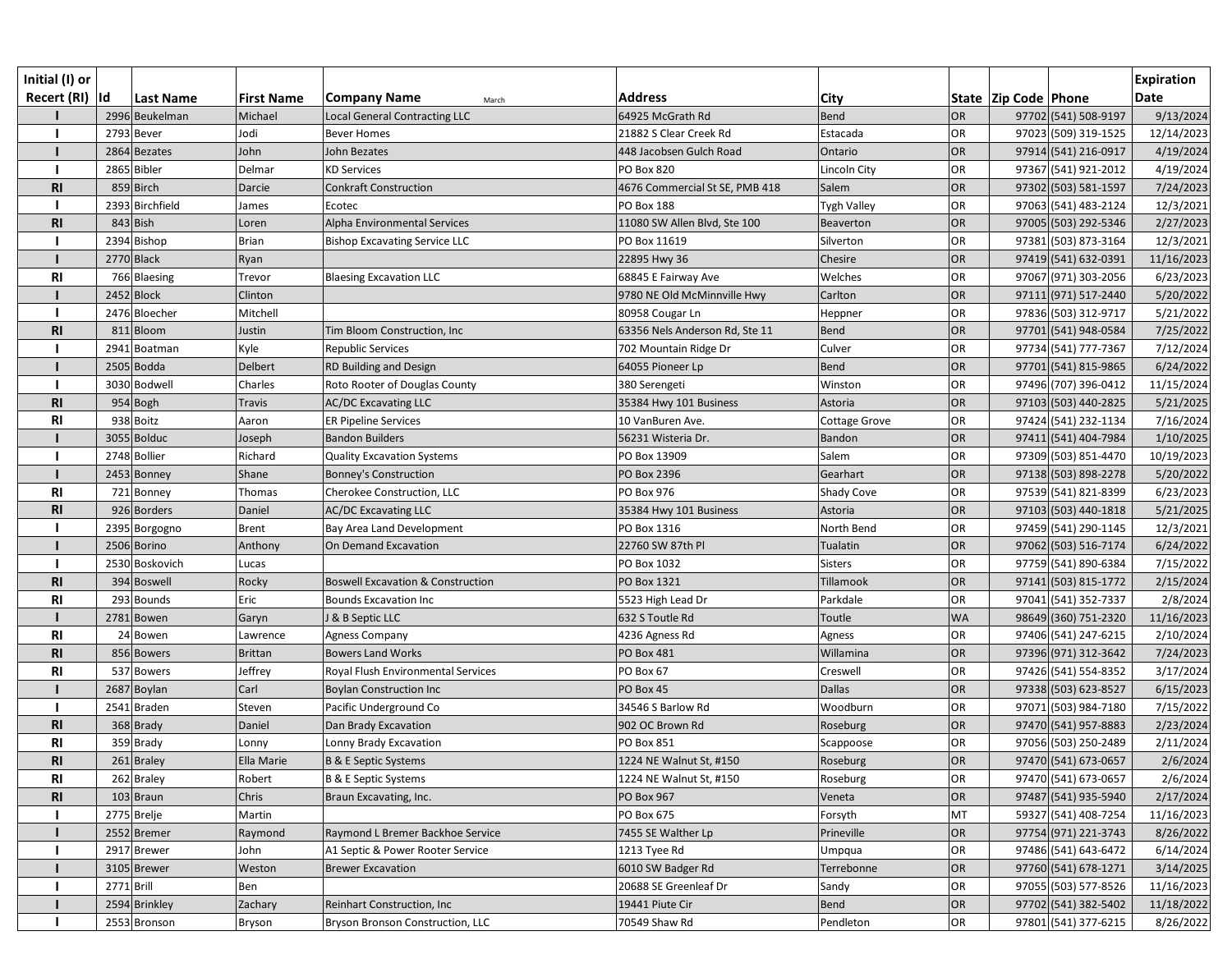| Initial (I) or<br>Recert (RI)  Id |            | <b>Last Name</b> | <b>First Name</b> | <b>Company Name</b><br>March                   | <b>Address</b>               | <b>City</b>          |           | State  Zip Code  Phone | <b>Expiration</b><br><b>Date</b> |
|-----------------------------------|------------|------------------|-------------------|------------------------------------------------|------------------------------|----------------------|-----------|------------------------|----------------------------------|
|                                   |            | 2579 Bronson     | Jason             | 541 Excavation                                 | 915 SW Rimrock Way Suite 201 | Redmond              | <b>OR</b> | 97756 (541) 447-7555   | 10/21/2022                       |
|                                   |            | 2614 Bross       | Chase             | <b>BDL Plumbing and Excavating</b>             | PO Box 85                    | Corbett              | <b>OR</b> | 97019 (503) 351-9396   | 2/24/2023                        |
|                                   |            | 2454 Brown       | Aletia            | Makana Trucking and Excavation, Inc            | 34154 Bennett Rd             | Warren               | <b>OR</b> | 97053 (503) 710-2911   | 5/20/2022                        |
| <b>RI</b>                         |            | 437 Brown        | Charles           | <b>High Desert Company</b>                     | 950 Del Fatti Ln             | <b>Klamath Falls</b> | <b>OR</b> | 97603 (541) 892-4602   | 2/18/2024                        |
|                                   |            | 2507 Brown       | Craig             |                                                | 595 Diamondgrove Rd          | Pinson               | <b>TN</b> | 38366 (731) 225-6409   | 6/24/2022                        |
| <b>RI</b>                         |            | 9Brown           | John              | JB's Backhoe Service                           | PO Box 180                   | Chiloquin            | <b>OR</b> | 97624 (541) 783-2880   | 2/18/2024                        |
|                                   |            | 2455 Brown       | Matthew           | Makana Trucking and Excavation, Inc            | 34154 Bennett Rd             | Warren               | <b>OR</b> | 97053 (503) 351-2434   | 5/20/2022                        |
|                                   |            | 2568 Brown       | Matthew           | Brown's Superior Excavation and Hardscapes LLC | 9750 Smithfield Rd           | Dallas               | <b>OR</b> | 97338 (503) 510-2950   | 9/16/2022                        |
|                                   |            | 2554 Brown       | Ricci             | <b>Precision Excavations</b>                   | 1147 NE Newport Heights Dr   | Newport              | OR        | 97365 (541) 961-4805   | 8/26/2022                        |
| R <sub>l</sub>                    |            | 896 Brown        | Tanner            | <b>Greenbar Excavation</b>                     | PO Box 7                     | Prineville           | <b>OR</b> | 97754 (541) 350-6647   | 4/9/2024                         |
| <b>RI</b>                         |            | 190 Brown        | Thomas            | <b>Brown and Son</b>                           | 86950 Lower Fourmile Ln      | Bandon               | OR        | 97411 (541) 297-0480   | 2/9/2024                         |
|                                   |            | 2816 Bruce       | Joshua            |                                                | PO Box 1985                  | <b>Brookings</b>     | <b>OR</b> | 97024 (503) 661-5093   | 3/1/2024                         |
| R <sub>l</sub>                    |            | 897 Bruhns       | Dale Joseph       | <b>Dirt Works Excavation Services</b>          | PO Box 1002                  | Eagle Point          | <b>OR</b> | 97524 (541) 890-0031   | 2/11/2024                        |
|                                   |            | 2508 Bruns       | Jacob             | <b>Top Grade Excavation</b>                    | 27150 Elk Trail              | Nehalem              | <b>OR</b> | 97131 (503) 812-4331   | 6/24/2022                        |
| R <sub>l</sub>                    |            | 625 Bryant       | Herbert           | <b>Five Star Builders</b>                      | <b>PO Box 555</b>            | <b>Banks</b>         | <b>OR</b> | 97106 (503) 324-5220   | 2/15/2024                        |
| R <sub>l</sub>                    |            | 813 Buley        | Hayden            | Speedy Septic                                  | <b>PO Box 297</b>            | Eagle Creek          | OR        | 97022 (503) 663-2807   | 3/22/2022                        |
|                                   |            | 2866 Bunting     | Randon            | Lil Stinky Environmental Service               | 19631 Kolar Dr               | Oregon City          | <b>OR</b> | 97045 (503) 351-5027   | 4/19/2024                        |
|                                   |            | 3056 Burck       | Adam              | Goodman Sanitation, Inc.                       | 28055 S Mote Ln.             | Colton               | OR        | 97017 (503) 758-2852   | 1/10/2025                        |
|                                   |            | 3007 Burden      | Josh              | <b>Burden Construction</b>                     | 1931 Regina Way              | <b>Grants Pass</b>   | <b>OR</b> | 97527 (541) 659-9050   | 10/11/2024                       |
| R <sub>l</sub>                    |            | 412 Burgener     | Jeffrey           | <b>Cougar Excavation</b>                       | 80382 Wamic Market Rd        | Wamic                | OR        | 97063 (541) 544-2330   | 2/24/2024                        |
|                                   |            | 2375 Burgiss     | <b>Trent</b>      | Coyote Industries LLC                          | 4180 Leap Frog Dr            | <b>Hood River</b>    | <b>OR</b> | 97031 (541) 490-6333   | 9/24/2021                        |
|                                   |            | 2838 Burhart     | Eric              | <b>Eric Burhart Construction</b>               | 2920 NW O'Neil Hwy           | Prineville           | <b>OR</b> | 97754 (541) 678-2558   | 3/15/2024                        |
| R1                                |            | 220 Burke        | Fred              | Fred J. Burke Excavation                       | 61906 Skyline View Dr.       | <b>Bend</b>          | <b>OR</b> | 97702 (541) 388-1967   | 2/17/2024                        |
| <b>RI</b>                         |            | 585 Burleson     | David             | Speedy Septic Service                          | <b>PO Box 297</b>            | Eagle Creek          | <b>OR</b> | 97022 (503) 663-2807   | 7/13/2022                        |
| <b>RI</b>                         |            | 718 Burnett      | Gerry             | Siuslaw Salvage & Sales                        | 90594 Deadwood Creek Rd      | Deadwood             | <b>OR</b> | 97430 (541) 964-3057   | 4/9/2023                         |
| R <sub>l</sub>                    |            | 136 Burris       | Gordon            | Burris, Inc                                    | <b>PO Box 157</b>            | <b>Broadbent</b>     | <b>OR</b> | 97414 (541) 572-5808   | 2/6/2024                         |
|                                   | 2420 Burt  |                  | Edwin             |                                                | 5655 Austin Way              | Eugene               | OR        | 97402 (541) 520-4612   | 4/8/2022                         |
| R1                                |            | 409 Bush         | Daniel            | Envirotech Northwest, Inc.                     | 1526 SE Nehalem St           | Portland             | OR        | 97202 (503) 522-5591   | 2/18/2024                        |
| R <sub>l</sub>                    |            | 56 Bush          | David             | American On Site                               | 31881 S Hwy 213              | Molalla              | OR        | 97038 (503) 829-7600   | 1/10/2024                        |
|                                   |            | 2366 Bush        | Richard           | Legacy Crafted Co                              | PO Box 12612                 | Salem                | <b>OR</b> | 97309 (503) 884-7137   | 9/24/2021                        |
| <b>RI</b>                         |            | 67 Buss          | Daniel            | Sep-Tech Excavation, Inc.                      | 1914 37th Ave NW             | Salem                | OR        | 97304 (503) 364-0332   | 1/10/2024                        |
| <b>RI</b>                         |            | 803 Butler       | Chris             | <b>Bob Butler Construction LLC</b>             | PO Box 1941                  | Bandon               | <b>OR</b> | 97411 (541) 404-6481   | 3/22/2022                        |
|                                   |            | 2867 Cabantoy    | Orin              | <b>Mountain Air Construction</b>               | <b>PO BOX 138</b>            | Brightwood           | OR        | 97011 (971) 804-3758   | 4/19/2024                        |
|                                   |            | 2500 Cade        | Cole              | <b>Cade Construction</b>                       | PO Box 345                   | Mill City            | <b>OR</b> | 97360 (503) 930-2469   | 5/20/2022                        |
|                                   |            | 2615 Calderon    | Joseph            | Joe Calderon                                   | 4695 NE Osbidian Ave         | Albany               | <b>OR</b> | 97321 (541) 971-2157   | 2/24/2023                        |
|                                   |            | 2997 Caldwell    | Desmon            | Rome-X                                         | PO Box 17997                 | Salem                | <b>OR</b> | 97305 (503) 362-9694   | 9/13/2024                        |
| R <sub>l</sub>                    |            | 760 Calhoun      | <b>Brian</b>      | <b>SMAF Construction LLC</b>                   | PO Box 672                   | Prineville           | <b>OR</b> | 97754 (541) 447-5643   | 2/25/2024                        |
|                                   |            | 2531 Calhoun     | Cory              | Drain-Pro                                      | PO Box 1707                  | <b>Boring</b>        | <b>OR</b> | 97009 (503) 668-3000   | 7/15/2022                        |
|                                   |            | 2749 Callhan     | Jacob             | Lil' Stinky Environmental Service              | 19631 Kolar Dr               | Oregon City          | <b>OR</b> | 97045 (503) 351-5027   | 10/19/2023                       |
|                                   | 2918 Cam   |                  | Alex              | A E Home Solutions, LLC                        | 1600 Belle Passi Rd          | Woodburn             | <b>OR</b> | 97071 (503) 989-0538   | 6/14/2024                        |
| <b>RI</b>                         |            | $759$ Cam        | Foka              | Foka Cam                                       | 2801 Brooklake Rd NE         | Salem                | <b>OR</b> | 97303 (503) 871-3000   | 6/25/2024                        |
| <b>RI</b>                         |            | 927 Cam          | Ivan              | <b>IGC Construction LLC</b>                    | PO Box 621                   | Aurora               | OR        | 97002 (503) 805-4960   | 7/16/2024                        |
|                                   | $2963$ Cam |                  | Stefen            | <b>SCD Excavation LLC</b>                      | 12959 Miller Rd NE           | Gervais              | <b>OR</b> | 97026 (503) 951-1914   | 8/30/2024                        |
| <b>RI</b>                         |            | 920 Cameron      | Sean              | Cameron Excavating Inc.                        | 2438 Cherry Blossom Dr. NW   | Salem                | <b>OR</b> | 97304 (503) 480-6595   | 2/26/2024                        |
|                                   |            | 2639 Campbell    | Trystan           | Campbell Brothers Construction, Inc            | 164 White Oak Ln             | Roseburg             | OR        | 97471 (541) 671-7905   | 5/11/2023                        |
|                                   |            | 2942 Camps       | Tiffanie          | Final Cut Inc                                  | 20052 Hwy 62                 | Shady Cove           | OR        | 97539 (541) 621-9453   | 7/12/2024                        |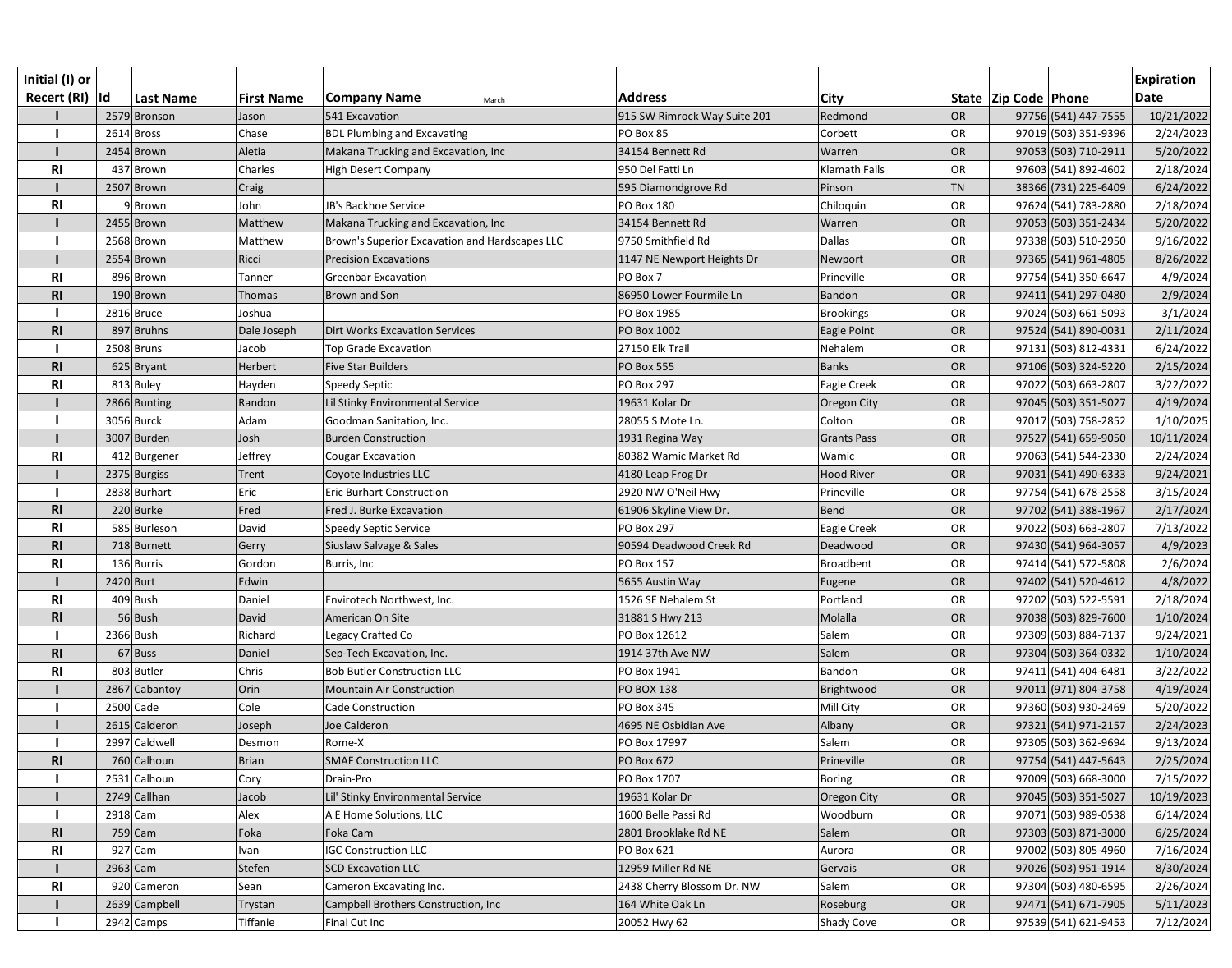| Initial (I) or  |             |                    |                   |                                                 |                                   |                     |           |                          |                      | <b>Expiration</b> |
|-----------------|-------------|--------------------|-------------------|-------------------------------------------------|-----------------------------------|---------------------|-----------|--------------------------|----------------------|-------------------|
| Recert (RI)  Id |             | Last Name          | <b>First Name</b> | <b>Company Name</b><br>March                    | <b>Address</b>                    | <b>City</b>         |           | State   Zip Code   Phone |                      | <b>Date</b>       |
| <b>RI</b>       |             | 921 Cancino        | Ascencion         | Chris Cory Excavating LLC                       | 7925 S Zimmerman Rd               | Canby               | <b>OR</b> |                          | 90713 (503) 519-6791 | 9/24/2024         |
|                 |             | 2839 Cannon        | James             |                                                 | 1435 Sunnyside Rd.                | Weiser              | ID        |                          | 83672 (208) 996-2525 | 3/15/2024         |
|                 | $2943$ Cant |                    | Traci             | High Ridge Excavation LLC                       | 5374 SE Sioux Loop                | Prineville          | OR        |                          | 97754 (503) 957-5564 | 7/12/2024         |
|                 |             | 2859 Capistran     | Travis            | Idaho's Plumber                                 | 27392 Sand Rd.                    | Parma               | ID        |                          | 83660 (208) 230-2934 | 3/15/2024         |
|                 |             | 2640 Carey         | Jared             | Lil'Stinky Environmental Service, Inc           | 19631 Kolar Dr                    | <b>Oregon City</b>  | OR        |                          | 97045 (503) 829-8458 | 5/11/2023         |
|                 |             | 2919 Carlon        | Joseph            | JR Carlon Corp                                  | PO Box 5461                       | Bend                | OR        |                          | 97708 (541) 219-0729 | 6/14/2024         |
| R <sub>l</sub>  |             | 963 Carlson        | <b>Brent</b>      | <b>Accurate Plumbing Solutions</b>              | 1284 Corona Ave                   | Medford             | OR        |                          | 97501 (541) 773-3035 | 12/3/2024         |
| <b>RI</b>       |             | 113 Carlson        | Flint             | Carlson Contracting, Inc                        | PO Box 157                        | Hammond             | OR        |                          | 97121 (503) 861-2408 | 2/22/2024         |
|                 | 2704 Carr   |                    | Stephen           | Curtius-Huntley Plumbing Inc                    | 1896 Delta Waters Rd              | Medford             | <b>OR</b> |                          | 97504 (541) 941-3697 | 7/20/2023         |
|                 |             | 2421 Carson        | Patrick           | PJ Carson Construction                          | 36864 S Hwy. 213                  | <b>Beaver Creek</b> | OR        |                          | 97038 (503) 759-2222 | 4/8/2022          |
|                 |             | 2868 Castor        | Matthew           | <b>SMAF Construction</b>                        | 2260 NW Industrial Park Way       | Prineville          | OR        |                          | 97754 (541) 447-5643 | 4/19/2024         |
|                 |             | 2817 Cattell       | Thomas            |                                                 | 2585 NW Rippling River Ct.        | Bend                | OR        |                          | 97703 (907) 843-2782 | 3/1/2024          |
|                 |             | 2998 Cavender      | Matt              | Nextrench Excavation LLC                        | 6520 Corvallis Rd.                | Independence        | OR        |                          | 97351 (503) 983-3377 | 9/13/2024         |
| <b>RI</b>       |             | 128 Caverhill      | Cougar            | Latham Excavation                               | 84 SE 5th St, #100                | Bend                | OR        |                          | 97702 (541) 382-8267 | 2/3/2024          |
| <b>RI</b>       |             | 730 Cederstrand    | Jeffrey           | JJ Construction LLC                             | 1282 NE Alameda Ave               | Roseburg            | <b>OR</b> |                          | 97470 (541) 673-2604 | 8/20/2023         |
|                 |             | 2891 Cessnun       | Casey             | Cessnun General Contracting Inc.                | <b>PO Box 704</b>                 | Christmas Valley    | OR        |                          | 97641 (541) 243-4134 | 5/10/2024         |
|                 |             | 2649 Chamberlain   | Spencer           | Pacific Excavation                              | 2224 Gale St NW                   | Albany              | OR        |                          | 97321 (541) 729-5722 | 5/18/2023         |
|                 |             | 2694 Chamness      | Ronald            | Alpine Plumbing and Mechanical, LLC             | 2529 E 12th St                    | The Dalles          | OR        |                          | 97058 (541) 490-0969 | 6/15/2023         |
|                 |             | 2509 Charpilloz    | Andrew            | <b>SREC</b>                                     | PO Box 177                        | <b>Baker City</b>   | <b>OR</b> |                          | 97814 (541) 523-5559 | 6/24/2022         |
| R <sub>l</sub>  |             | Chase              | Art               | Chase Construction & Trucking, Inc.             | 61535 S Hwy 97, Ste 5-213         | Bend                | OR        |                          | 97702 (541) 388-6816 | 2/3/2024          |
| R <sub>l</sub>  |             | 828 Chiddix        | <b>Stacey</b>     | Chiddix Enterprises Inc                         | 12775 NW Chinook Dr               | Terrebonne          | OR        |                          | 97760 (541) 408-6203 | 10/24/2022        |
| <b>RI</b>       |             | 218 Chierichetti   | Paul              | Mr. Rooter Plumbing                             | 2062 NW Vine St                   | <b>Grants Pass</b>  | OR        |                          | 97526 (541) 476-8216 | 1/21/2024         |
|                 | 2367 Child  |                    | Levi              | Con Kraft Construction                          | PMB 418 4767 Commercial St SE     | Salem               | <b>OR</b> |                          | 97302 (503) 581-1597 | 9/24/2021         |
|                 | 2964 Cho    |                    | Albert            | Chozen                                          | 20230 SW Jaylee St                | Aloha               | OR        |                          | 97078 (503) 502-9896 | 8/30/2024         |
|                 |             | 2719 Christensen   | <b>Skye</b>       | McMinnville Pumping LLC                         | <b>PO Box 953</b>                 | McMinnville         | OR        |                          | 97128 (503) 472-1323 | 8/17/2023         |
|                 |             | 2510 Christensen   | Thomas            | Deer Creek Development LLC                      | 48356 Cribbage Ln                 | Monument            | OR        |                          | 97864 (541) 934-9899 | 6/24/2022         |
| <b>RI</b>       |             | 715 Christiansen   | Scott             | Christiansen Contracting Company                | 915 SW Rimrock Way, Ste 201, #173 | Redmond             | <b>OR</b> |                          | 97756 (541) 526-0195 | 6/23/2023         |
| R <sub>l</sub>  |             | 958 Chrz           | Clinton           | Chrz General Contracting                        | 22140 SW Schmeltzer Rd.           | Sherwood            | OR        |                          | 97140 (503) 312-6318 | 12/3/2024         |
| <b>RI</b>       |             | $959$ Chrz         | Preston           | <b>Chrz General Contracting</b>                 | 22140 SW Schmeltzer Rd.           | Sherwood            | OR        |                          | 97140 (503) 312-6318 | 12/3/2024         |
|                 |             | 2776 Cisneros Vaca | Juan              | J.C. Dirt Works LLC                             | 9081 Morning Glory Dr             | Terrebonne          | OR        |                          | 97760 (541) 633-3648 | 11/16/2023        |
|                 | 2892 Clark  |                    | Brandyn           | Lil Stinky Environmental Service                | 19631 Kolar Dr                    | Oregon City         | OR        |                          | 97046 (503) 351-5027 | 5/10/2024         |
|                 | 2696 Clark  |                    | Jerry             |                                                 | 443 West Jones Creek Road, #6     | <b>Grants Pass</b>  | OR        |                          | 97526 (831) 229-1782 | 6/22/2023         |
|                 | 3049 Clark  |                    | Jesse             | <b>Clark NW LLC</b>                             | 19904 S. Creek Rd                 | <b>Oregon City</b>  | OR        |                          | 97045 (971) 272-4642 | 11/15/2024        |
|                 | 2720 Clark  |                    | Larry             | S & I Builders                                  | PO Box 1130                       | Willamina           | OR        |                          | 97396 (971) 261-0585 | 8/17/2023         |
| R <sub>l</sub>  |             | $914$ Clark        | <b>Stacy</b>      | Clark & Young Excavation                        | PO Box 1888                       | Walla Walla         | <b>WA</b> |                          | 99362 (509) 522-3478 | 4/9/2024          |
|                 |             | 2511 Clarno        | Nicholas          | <b>Blackhorn Excavation</b>                     | 20838 Baker Creek Rd              | McMinnville         | OR        |                          | 97128 (503) 410-9955 | 6/24/2022         |
| R1              |             | 35 Clasen          | Chris             | Lil' Stinky Environmental Service, Inc          | 19631 Kolar Dr                    | Oregon City         | OR        |                          | 97045 (503) 351-8715 | 2/25/2024         |
| R <sub>l</sub>  |             | 793 Classen        | Thomas            | <b>GCS Northwest</b>                            | 21380 SE Coop Rd                  | Eagle Creek         | OR        |                          | 97022 (971) 241-6082 | 3/22/2025         |
|                 |             | 2479 Clausen       | Heather           | <b>Clean Rivers Erosion Control</b>             | <b>PO Box 429</b>                 | North Bend          | <b>OR</b> |                          | 97459 (541) 267-3560 | 5/21/2022         |
| <b>RI</b>       |             | 934 Clawson        | Todd              | <b>Black Dog Construction &amp; Maintenance</b> | 5125 SW Clubhouse Rd              | Terrebonne          | OR        |                          | 97760 (541) 604-6940 | 4/9/2024          |
| <b>RI</b>       |             | 565 Clinkscales    | Trent             | Clinkscales Portable Toilets                    | 840 Explorer Ave                  | Molalla             | OR        |                          | 97038 (503) 829-7448 | 5/13/2024         |
| RI              |             | 966 Clinton        | Charles           | Site Pro LLC                                    | 30392 S. Molalla Ave              | Molalla             | OR        |                          | 97038 (503) 679-6181 | 12/3/2024         |
| R <sub>l</sub>  |             | 899 Clinton        | Gregory           | <b>Clinton Construction</b>                     | 39262 Montgomery Dr               | Scio                | OR        |                          | 97374 (503) 910-3468 | 2/26/2024         |
|                 |             | 2794 Coats         | Gerald            | First Strike Environmental Co                   | 256 Quarry Rd                     | Roseburg            | OR        |                          | 97470 (800) 447-3558 | 12/14/2023        |
|                 |             | $2512$ Coats       | Matthew           | Cascade Land Development, LLC                   | 55009 Lazy River Dr               | Sunriver            | OR        |                          | 97707 (541) 771-6958 | 6/24/2022         |
|                 | 2734 Cobb   |                    | Tate              | Roto-Rooter Coos Bay                            | 93788 Carlisle Ln                 | Coos Bay            | OR        |                          | 97420 (541) 269-5050 | 9/21/2023         |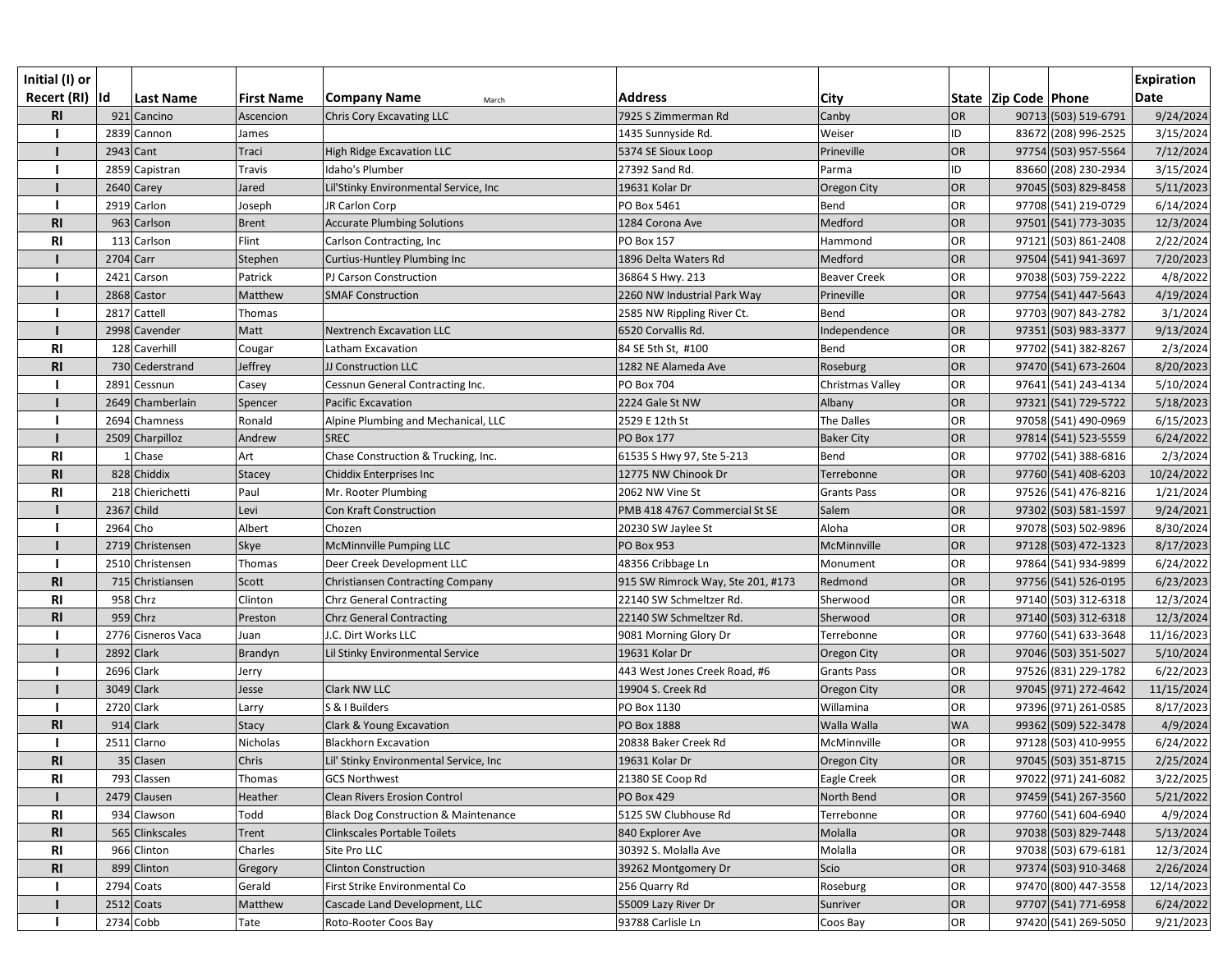| Initial (I) or<br>Recert (RI)  Id |          | <b>Last Name</b> | <b>First Name</b> | <b>Company Name</b><br>March         | <b>Address</b>               | <b>City</b>       |           | State   Zip Code   Phone | <b>Expiration</b><br><b>Date</b> |
|-----------------------------------|----------|------------------|-------------------|--------------------------------------|------------------------------|-------------------|-----------|--------------------------|----------------------------------|
|                                   | 2750 Coe |                  | Aaron             | Jim's Septic Service                 | <b>PO Box 384</b>            | Merlin            | <b>OR</b> | 97532 (541) 821-6981     | 10/19/2023                       |
|                                   |          | 3106 Coffman     | Griffin           | Olin Sitz Excavation                 | 17425 Jordan Rd.             | <b>Sisters</b>    | OR        | 97759 (541) 589-0737     | 3/14/2025                        |
| R1                                |          | 475 Collins      | Dennis            | <b>Collins &amp; Sons Excavating</b> | PO Box 1842                  | Redmond           | <b>OR</b> | 97756 (541) 548-6050     | 6/7/2024                         |
| R <sub>l</sub>                    |          | 657 Collins      | Torry             | <b>TLC Excavating</b>                | PO Box 962                   | Molalla           | <b>OR</b> | 97038 (503) 710-2083     | 2/12/2024                        |
| R1                                |          | 634 Collman      | Rod               | Rod Collman Construction             | 13515 SE Richey Rd           | <b>Boring</b>     | <b>OR</b> | 97009 (503) 319-7653     | 8/15/2024                        |
|                                   |          | 3057 Colyer      | Andrew            | Owen Construction Inc                | PO Box 21150                 | Keizer            | <b>OR</b> | 97307 (509) 949-1836     | 1/10/2025                        |
|                                   |          | 3131 Comella     | Gary              | Lil Stinky Environmental Service     | 19631 Kolar Dr               | Oregon City       | OR        | 96045 (503) 351-5027     | 3/14/2025                        |
|                                   |          | 2688 Comer       | Russell           | Mahogany Ridge Properties            | 601 S Canyon Blvd            | John Day          | <b>OR</b> | 97845 (541) 620-0014     | 6/15/2023                        |
| <b>RI</b>                         |          | 466 Conley       | Robert            | <b>Robert Conley Excavating</b>      | 711 Medford Center, #316     | Medford           | OR        | 97504 (541) 840-1670     | 2/25/2024                        |
| R <sub>l</sub>                    |          | 559 Conner       | Michael           | <b>Hickory Hollow Rural Services</b> | 110 Kincaid Rd               | Williams          | <b>OR</b> | 97544 (541) 226-6457     | 3/6/2024                         |
|                                   |          | 3078 Conroy      | William           | <b>Clear View Construction LLC</b>   | 1415 SW Hoffman Rd           | West Linn         | OR        | 97068 (971) 275-4548     | 2/14/2025                        |
| R <sub>l</sub>                    |          | 731 Constans     | Scott             | <b>Wolf Dog Construction LLC</b>     | 12950 SE Powell Blvd         | Portland          | <b>OR</b> | 97236 (503) 964-2283     | 8/20/2023                        |
| <b>RI</b>                         |          | 876 Cook         | Chad              | Chad Cook Excavating LLC             | 22164 SW Bushong Ter         | Sherwood          | <b>OR</b> | 97140 (503) 435-7451     | 7/24/2023                        |
| R <sub>l</sub>                    |          | 728 Cooper       | Stan              | Little Rock Construction             | 104 N Morrow                 | Tygh Valley       | <b>OR</b> | 97063 (541) 544-2288     | 4/9/2023                         |
|                                   |          | 2580 Corey       | Joshua            | <b>DSL Builders</b>                  | 195 Pine St NE               | Salem             | <b>OR</b> | 97301 (503) 991-2617     | 10/21/2022                       |
|                                   |          | 2818 Cornelia    | Michael           |                                      | 256 SE 5th St.               | Prineville        | OR        | 97754 (541) 699-9244     | 3/1/2024                         |
|                                   |          | 2365 Cory        | Hunter            | <b>Chris Cory Excavating LLC</b>     | 7925 S Zimmerman Rd          | Canby             | <b>OR</b> | 97013 (503) 519-6791     | 9/24/2021                        |
| R <sub>l</sub>                    |          | 185 Cossey       | David             | Roto-Rooter                          | 4048 W 1st                   | Eugene            | OR        | 97402 (541) 689-1711     | 2/24/2024                        |
|                                   |          | 2513 Couch       | Kyle              | <b>Steele's Septic Tank Service</b>  | 64347 Dorthy M Rd            | Cove              | OR        | 97824 (541) 760-4409     | 6/24/2022                        |
| R <sub>l</sub>                    |          | 745 Cowan        | Zakery            | Hukill's Inc                         | 3855 Crater Lake Hwy         | Medford           | <b>OR</b> | 97504 (541) 734-9000     | 2/25/2024                        |
|                                   | 3027 Cox |                  | Jeremy            | <b>TDX Power Services</b>            | 2925 E Isaacs Ave            | Walla Walla       | <b>WA</b> | 99362 (208) 996-3037     | 10/11/2024                       |
|                                   |          | 2697 Craig       | David             | Innovative Underground               | 1863 Pioneer Pkwy, #329      | Springfield       | <b>OR</b> | 97477 (541) 520-6674     | 6/22/2023                        |
|                                   |          | 3058 Craig       | Joel              | Innovative Underground               | 3477 Falcon Dr.              | Springfield       | <b>OR</b> | 97477 (541) 852-6313     | 1/10/2025                        |
|                                   |          | 2616 Crass       | Christopher       | <b>Black Sheep Excavating LLC</b>    | 60650 NW Wilcox Dr           | Timber            | <b>OR</b> | 97144 (971) 330-4098     | 2/24/2023                        |
| <b>RI</b>                         |          | 219 Critelli     | Michael           | Mike Critelli Excavating             | 18350 Peerless Loop          | Nehalem           | <b>OR</b> | 97131 (503) 322-3484     | 2/15/2024                        |
|                                   |          | 2358 Crook       | James             | <b>Crook Ranch Construction</b>      | 94727 S Bank Pistol River Rd | <b>Brookings</b>  | <b>OR</b> | 97415 (541) 425-1400     | 9/24/2021                        |
| R1                                |          | 849 Crosland     | Casey             | <b>CAC Excavation</b>                | <b>PO Box 815</b>            | Dayton            | OR        | 97114 (503) 550-6408     | 10/24/2022                       |
|                                   |          | 2422 Crover      | <b>Brandon</b>    | Crover's Dirt Works                  | 25730 Dahlin Dr              | Veneta            | <b>OR</b> | 97487 (541) 556-5929     | 4/8/2022                         |
|                                   |          | 2417 Crowe       | Cynthia           | Pleasant Hill Development LLC        | 17208 Pleasant Hill Rd       | Sheridan          | OR        | 97378 (971) 241-0344     | 12/3/2021                        |
|                                   |          | 2999 Csorba      | Kristen           | Earthworx LLC                        | 174 Crocker Street           | Ashland           | <b>OR</b> | 97520 (541) 227-1799     | 9/13/2024                        |
| <b>RI</b>                         |          | 50 Cummings      | Kevin             | <b>KRC Construction, Inc.</b>        | <b>PO Box 273</b>            | <b>Boring</b>     | OR        | 97009 (503) 663-3286     | 1/10/2024                        |
|                                   |          | 2617 Cunningham  | Blain             | RC Exteriors Ltd                     | PO Box 1003                  | Newport           | <b>OR</b> | 97365 (541) 270-6094     | 2/24/2023                        |
| <b>RI</b>                         |          | 602 Cunningham   | Daniel            | <b>Cunningham Construction Inc</b>   | PO Box 1452                  | <b>Boring</b>     | OR        | 97009 (503) 663-2912     | 10/13/2022                       |
| <b>RI</b>                         |          | 830 Curtis       | Beny              | Sharp Tooth Excavation LLC           | 1344 5th St                  | Springfield       | <b>OR</b> | 97477 (541) 915-3306     | 10/24/2022                       |
|                                   |          | 2840 Curtis      | Cameron           |                                      | PO Box 1935                  | <b>Hood River</b> | <b>OR</b> | 97031 (541) 490-6339     | 3/15/2024                        |
| <b>RI</b>                         |          | 723 Curtis       | Jason             | <b>Curtis Excavation LLC</b>         | 809 Washburn St              | Brownsville       | <b>OR</b> | 97327 (541) 619-5340     | 2/25/2024                        |
|                                   |          | 2555 Curtis      | Ryan              | Curtis Custom Work LLC               | 305 E Adams St               | <b>Burns</b>      | <b>OR</b> | 97720 (541) 589-4841     | 8/26/2022                        |
| <b>RI</b>                         |          | 454 Dahl         | Jeremy            | Jeremy Dahl Construction LLC         | PO Box 3207                  | LaPine            | <b>OR</b> | 97739 (541) 419-6882     | 6/7/2024                         |
|                                   |          | 2784 Dahlke      | Andrew            |                                      | 941 Bayview Rd               | Waldport          | OR        | 97394 (503) 908-2736     | 11/16/2023                       |
|                                   |          | 3107 Dailey      | Seth              | Dailey Construction LLC              | 16502 N Santiam Hwy SE       | Stayton           | <b>OR</b> | 97383 (503) 507-2369     | 3/14/2025                        |
| <b>RI</b>                         |          | 80 Dalessi       | Daniel            | A-One Septic Service, Inc.           | <b>PO Box 419</b>            | Keno              | <b>OR</b> | 97627 (541) 281-5050     | 2/10/2024                        |
|                                   |          | 2569 Daniel      | Gary              | Daniel Excavating LLC                | 2644 Butte Falls Hwy         | Eagle Point       | OR        | 97524 (541) 210-6034     | 9/16/2022                        |
|                                   |          | 2650 Danielson   | David             | Danielson Contractors Inc            | 5106 SE 99th Ave             | Portland          | <b>OR</b> | 97266 (503) 519-5135     | 5/18/2023                        |
| <b>RI</b>                         |          | 969 Danielson    | David             | Danielson Contractors Inc            | 5106 SE 99th Ave             | Portland          | <b>OR</b> | 97266 (503) 519-5135     | 5/18/2026                        |
| R <sub>l</sub>                    |          | 848 Darling      | Daniel            | <b>Honest Drain Solutions</b>        | 23325 S Ward Ct              | Oregon City       | OR        | 97045 (503) 312-1285     | 7/24/2023                        |
| R <sub>l</sub>                    |          | 22 Darras        | Mikel             | ACE Septic & Excavating, Inc         | PO Box 9177                  | <b>Brooks</b>     | OR        | 97305 (503) 393-1033     | 2/24/2024                        |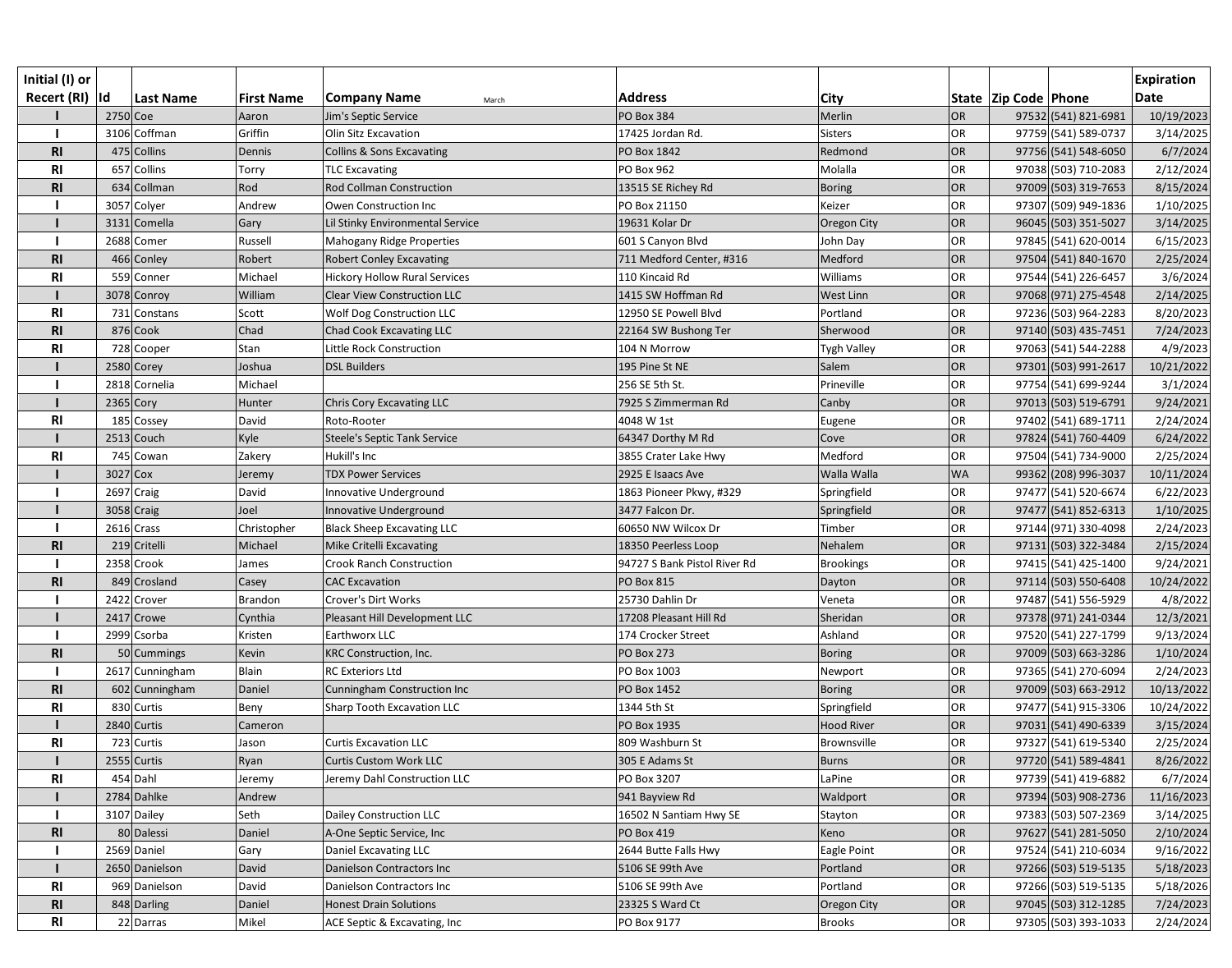| Initial (I) or<br>Recert (RI)  Id |             | <b>Last Name</b>   | <b>First Name</b> | <b>Company Name</b><br>March                 | <b>Address</b>                  | City               |           | State   Zip Code   Phone |                      | <b>Expiration</b><br><b>Date</b> |
|-----------------------------------|-------------|--------------------|-------------------|----------------------------------------------|---------------------------------|--------------------|-----------|--------------------------|----------------------|----------------------------------|
| <b>RI</b>                         |             | 947 Daugherty      | Shane             | <b>Natural Origins</b>                       | 87996 Bills Creek Rd            | Bandon             | OR        |                          | 97411 (541) 404-9349 | 9/24/2024                        |
| R1                                |             | 837 Davidson       | Andrew            | Dirty Hands Construction & Septic            | 64682 Cook Ave, #196            | Bend               | OR        |                          | 97703 (541) 306-8800 | 4/8/2025                         |
|                                   |             | 2651 Davidson      | Bryan             | Anytime Septic Service                       | 1033 Triand Dr                  | Ontario            | OR        |                          | 97914 (208) 739-0509 | 5/18/2023                        |
|                                   |             | 2457 Davidson      | Kevin             | PR Worth, Inc                                | 2690 Coweeman Park Dr           | Kelso              | <b>WA</b> |                          | 98626 (360) 636-4296 | 5/20/2022                        |
| R1                                |             | 773 Davidson       | Robert            | <b>Rob Davidson Excavating</b>               | PO Box 2232                     | Estacada           | OR        |                          | 97023 (503) 630-4129 | 6/25/2024                        |
|                                   |             | 2384 Davis         | Cody              | Alex & Sons Septic LLC                       | 256 NW Connell Ave              | Hillsboro          | OR        |                          | 97124 (503) 366-2690 | 9/24/2021                        |
| <b>RI</b>                         |             | 801 Davis          | Irl               | Ecotec, LLC                                  | PO Box 188                      | <b>Tygh Valley</b> | OR        |                          | 97063 (503) 680-6384 | 7/25/2022                        |
|                                   |             | 2920 Davis         | Jesse             | Central Oregon Rooter & Excavation           | PO Box 340                      | Redmond            | <b>OR</b> |                          | 97756 (503) 941-6879 | 6/14/2024                        |
|                                   |             | 2819 Davis         | Sam               |                                              | 6450 San Luis Way               | <b>Boise</b>       | ID        |                          | 83709 (208) 407-8020 | 3/1/2024                         |
|                                   |             | 2751 Davis Jr.     | Willie            | Just Bucket Excavating Inc                   | 1125 Duffield Heights Ave SE    | Salem              | <b>OR</b> |                          | 97305 (503) 910-2257 | 10/19/2023                       |
|                                   |             | 2841 Davis-Mercado | Juan              | Alpha Environmental Services Inc             | 11080 SW Allen Blvd. Ste 100    | <b>Beaverton</b>   | OR        |                          | 97005 (971) 713-1850 | 3/15/2024                        |
|                                   |             | 2480 Davison       | James             | Prestige Excavation                          | PO Box 1032                     | Eagle Point        | OR        |                          | 97524 (541) 973-0251 | 5/21/2022                        |
|                                   |             | 3103 Dawoud        | Ahmed             | Alpha Environmental Services                 | 11080 SW Allen Blvd, Suite 100  | Beaverton          | OR        |                          | 97003 (503) 330-7647 | 3/14/2025                        |
| R1                                |             | 968 Dean           | Logan             |                                              | 965 NE 9th St                   | <b>Grants Pass</b> | OR        |                          | 97526 (541) 660-6577 | 12/3/2024                        |
| R1                                |             | 470 Debons         | Matthew           | <b>Matts Excavation Inc.</b>                 | 20639 Couples Ln                | Bend               | OR        |                          | 97702 (541) 419-6976 | 2/24/2024                        |
| <b>RI</b>                         |             | 664 Decker         | Robert            | DrainPros Plumbing DBA G & G Pipeline        | 5506 Altamont Dr                | Klamath Falls      | OR        |                          | 97603 (541) 882-6900 | 10/24/2024                       |
|                                   |             | 3108 Dedlow        | Tyler             | Janz Enterprises, Inc.                       | 19511 McVey Lane                | Oregon City        | OR        |                          | 97045 (503) 997-1208 | 3/14/2025                        |
|                                   |             | 3031 Deese         | Chris             | J & K Deese Excavation                       | 7691 Harpold Rd                 | Klamath Falls      | OR        |                          | 97603 (541) 292-8048 | 11/15/2024                       |
| R1                                |             | 523 Deese          | Frank             | <b>J&amp;K Deese Excavation LLC</b>          | 1545 Pacific Ter                | Klamath Falls      | OR        |                          | 97601 (541) 281-5200 | 4/26/2025                        |
| R1                                |             | 216 DeHart         | Tony              | DeHart Excavation, Inc                       | 2271 Tucker Rd                  | <b>Hood River</b>  | OR        |                          | 97031 (541) 308-6610 | 2/8/2024                         |
|                                   |             | 3032 Deiro         | Jordan            | Dei and Sons Excavation                      | <b>PO Box 2822</b>              | Bend               | OR        |                          | 97707 (541) 797-1008 | 11/15/2024                       |
| R <sub>l</sub>                    |             | 548 Delco          | Grant             | Delco Excavation, LLC                        | 79805 Rock Creek Dam Rd         | Wamic              | OR        |                          | 97063 (541) 980-8844 | 5/5/2023                         |
|                                   |             | 2735 Dellinger     | Jason             | Central Oregon Construction & Management LLC | 63595 Hunnell Rd                | Bend               | OR        |                          | 97703 (541) 633-3898 | 9/21/2023                        |
| <b>RI</b>                         |             | 936 Demaris        | Karen             | Main Beam Septic Specialist                  | 52427 River Pine Rd             | LaPine             | OR        |                          | 97739 (541) 536-2252 | 7/16/2024                        |
| R1                                |             | 741 Demers         | Christopher       | <b>G2 Enterpises LLC</b>                     | PO Box 1542                     | Veneta             | OR        |                          | 97487 (541) 520-4935 | 4/9/2023                         |
|                                   |             | 2705 DeNoble       | Chandler          | <b>Chandler DeNoble Construction LLC</b>     | 735 Wilson River Lp             | Tillamook          | <b>OR</b> |                          | 97141 (503) 801-4053 | 7/20/2023                        |
|                                   | 3079 Derr   |                    | George            | George L Derr                                | 1400 Executive Parkway, Ste 300 | Eugene             | OR        |                          | 97401 (541) 915-8494 | 2/14/2025                        |
| R1                                |             | 943 Derry          | Sean              | Cascade NW Construction                      | 801 E Main St                   | Molalla            | OR        |                          | 97038 (503) 919-2201 | 2/27/2023                        |
| <b>RI</b>                         |             | 656 Detlefsen      | Andrew            | Mr Rooter Plumbing                           | 2062 NW Vine St                 | <b>Grants Pass</b> | OR        |                          | 97526 (541) 476-8216 | 2/26/2025                        |
| R1                                |             | 965 Dials          | Gregory           | <b>Coast Range Construction LLC</b>          | PO Box 639                      | Tillamook          | OR        |                          | 97141 (503) 812-3663 | 5/20/2025                        |
|                                   | $2401$ Diaz |                    | Edgar             | <b>Goodman Sanitation</b>                    | 1009 NE Harlow Rd               | Troutdale          | OR        |                          | 97060 (503) 666-2280 | 12/3/2021                        |
|                                   | 2721 Diaz   |                    | Robert            | Hukill's Inc                                 | 3650 Crater Lake Rd             | Medford            | <b>OR</b> |                          | 97504 (541) 734-9000 | 8/17/2023                        |
|                                   |             | 2736 Diegel        | Kevin             |                                              | <b>PO Box 207</b>               | Columbia City      | OR        |                          | 97018 (503) 232-7292 | 9/21/2023                        |
| R1                                |             | 906 DiNino         | Robert            | Robert Guido DiNino                          | 21796 S Lower Highland Rd       | Beavercreek        | <b>OR</b> |                          | 97004 (503) 459-3597 | 4/9/2024                         |
|                                   |             | 2402 Doane         | Justin            | North Pacific Contractors LLC                | PO Box 1053                     | Pacific City       | OR        |                          | 97135 (503) 910-5259 | 12/3/2021                        |
| <b>RI</b>                         |             | 834 Dobbs          | Larry             | <b>Bulldog Septic</b>                        | 1675 NW Odem Ave                | Terrebonne         | OR        |                          | 97760 (541) 306-9974 | 7/24/2023                        |
| R <sub>l</sub>                    |             | 570 Dockery        | Jeremy            | <b>Boulder Creek Excavation LLC</b>          | PO Box 1076                     | Creswell           | OR        |                          | 97426 (541) 517-1720 | 3/6/2024                         |
|                                   |             | 2581 Dodson        | Dustin            | Town & Country Plumbing                      | 9040 Rogers Rd                  | Independence       | <b>OR</b> |                          | 97351 (503) 999-9958 | 10/21/2022                       |
| R <sub>l</sub>                    |             | 3 Dollowitch       | George            | Dollowitch & Morgan                          | PO Box 1840                     | Waldport           | <b>OR</b> |                          | 97394 (541) 547-3592 | 2/15/2024                        |
| <b>RI</b>                         |             | 710 Doman          | Thomas            | Nomarco Inc                                  | 4066 S Elliott Prairie Rd       | Woodburn           | OR        |                          | 97071 (5) 729-0562   | 4/9/2023                         |
| R1                                |             | 937 Donaldson      | John              | Pacific NW Development & Construction        | <b>PO Box 765</b>               | Aurora             | OR        |                          | 97002 (503) 989-8628 | 7/16/2024                        |
|                                   |             | 2752 Donaldson     | Terry             | <b>Alpine Contracting AWE</b>                | <b>PO Box 836</b>               | Mulino             | <b>OR</b> |                          | 97042 (503) 320-4707 | 10/19/2023                       |
| R <sub>l</sub>                    |             | 900 Donohue        | Todd              | III Peaks Contracting LLC                    | 59204 Hwy 26                    | Mount Vernon       | OR        |                          | 97865 (503) 551-2388 | 2/26/2024                        |
|                                   |             | 2842 Doronkin      | Dmitriy           | <b>Rising Star Construction</b>              | 25 Saint Julie Ct               | Pleasant Hill      | <b>CA</b> |                          | 94523 (925) 708-1587 | 3/15/2024                        |
|                                   |             | 2532 Downing       | <b>Brian</b>      | <b>Premiere Sanitation Services</b>          | PO Box 1811                     | <b>Gold Beach</b>  | OR        |                          | 97444 (541) 425-5365 | 7/15/2022                        |
| <b>RI</b>                         |             | 726 Drayton        | Dan               | T & L Septic Service & Chemical Toilet       | <b>PO Box 294</b>               | Lincoln City       | OR        |                          | 97367 (541) 994-9950 | 8/20/2023                        |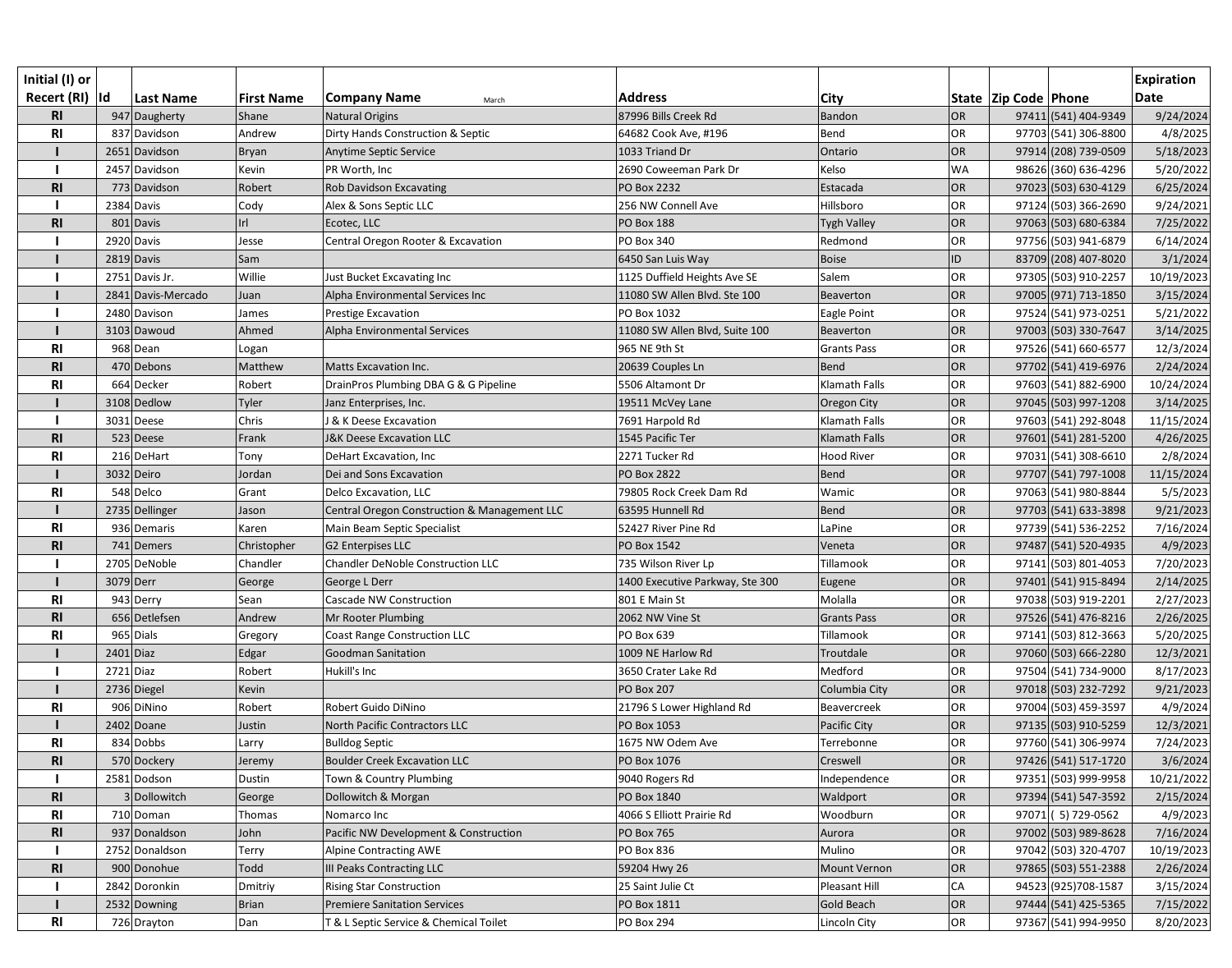| Initial (I) or  |              |                      |                   |                                          |                              |                    |           |                      |                      | <b>Expiration</b> |
|-----------------|--------------|----------------------|-------------------|------------------------------------------|------------------------------|--------------------|-----------|----------------------|----------------------|-------------------|
| Recert (RI)  Id |              | <b>Last Name</b>     | <b>First Name</b> | Company Name<br>March                    | <b>Address</b>               | City               |           | State Zip Code Phone |                      | <b>Date</b>       |
| R <sub>l</sub>  |              | 372 Drayton          | Don               | <b>Rural Systems</b>                     | <b>PO Box 280</b>            | Neotsu             | OR        |                      | 97364 (541) 992-3880 | 2/15/2024         |
|                 |              | 2424 Dunlap          | James             | Dun-Right Septic                         | 815 NE Greenfield Rd         | <b>Grants Pass</b> | OR        |                      | 97526 (541) 890-7674 | 4/8/2022          |
| R1              |              | 42 Dunlap            | Perry             | Dunlap Septic & Excavation               | 1782 Pleasant Creek Rd       | <b>Rogue River</b> | OR        |                      | 97537 (541) 582-3694 | 2/11/2024         |
| R <sub>l</sub>  |              | 406 Durbin           | Richard           | Durbin Excavation                        | 4770 Aldercove Rd W          | Tillamook          | OR        |                      | 97141 (503) 812-2786 | 2/15/2024         |
|                 |              | 3109 Durham          | Kyle              | Durham 2 Construction LLC                | 2600 Fir Mountain Rd         | <b>Hood River</b>  | OR        |                      | 97031 (541) 490-4570 | 3/14/2025         |
|                 |              | 2706 Eager           | Keith             | Bartlett Excavation & Construction LLC   | PO Box 1440                  | Prineville         | OR        |                      | 97754 (541) 447-3301 | 7/20/2023         |
|                 |              | 2582 Eakman-Caldwell | Chas              | Columbia Excavating LLC                  | 20410 SE Hwy 212             | <b>Damascus</b>    | OR        |                      | 97089 (503) 482-5254 | 10/21/2022        |
| <b>RI</b>       |              | 174 Eastlick         | Kenneth           | McKenzie Excavating, Inc.                | 28568 Bodenhamer Rd          | Eugene             | OR        |                      | 97402 (541) 689-3085 | 2/10/2024         |
| R1              |              | 68 Ebar              | Joseph            | Ebar Septic & Backhoe                    | <b>PO Box 682</b>            | Hines              | OR        |                      | 97738 (541) 589-0348 | 2/3/2024          |
|                 | 2595 Eells   |                      | Clint             | <b>Clint Eells Excavating</b>            | 5545 Riverbanks Rd           | <b>Grants Pass</b> | OR        |                      | 97527 (541) 659-7325 | 11/18/2022        |
|                 | 3059 Eells   |                      | Rocky             | All-Ways Excavating USA LLC              | 17806 Shank Rd. NE           | Hubbard            | OR        |                      | 97032 (503) 969-1828 | 1/10/2025         |
|                 | 2481 Eells   |                      | Ted               | Ted Eells Trucking and Excavating        | 228 Emily Way                | <b>Grants Pass</b> | OR        |                      | 97527 (541) 660-6859 | 5/21/2022         |
|                 |              | 2364 Elkins          | Richard           | <b>Hoffman SW</b>                        | 28655 SW Boones Ferry Rd     | Wilksonville       | OR        |                      | 97070 (503) 682-9774 | 9/24/2021         |
| <b>RI</b>       |              | 746 Elliott          | Aimee             | Sure-Flow, Inc                           | PO Box 1596                  | Albany             | <b>OR</b> |                      | 97322 (541) 926-5734 | 2/25/2024         |
|                 |              | 2637 Elliott         | Edwin             | A & B Spetic Service                     | 101 41st Ave SE              | Albany             | OR        |                      | 97322 (541) 924-0851 | 2/24/2023         |
| <b>RI</b>       |              | 116 Elliott          | Tommy             | Sure Flow, Inc                           | PO Box 1596                  | Albany             | OR        |                      | 97321 (541) 926-5734 | 2/17/2024         |
|                 | $2795$ Ellis |                      | Boe               | Wilson and Sons Construction             | PO Box 61                    | <b>Boring</b>      | OR        |                      | 97009 (503) 780-7142 | 12/14/2023        |
|                 |              | 2796 Ellson          | Ronald            | Verb Propery Management                  | 18161 Couch Market Rd        | Bend               | <b>OR</b> |                      | 97703 (541) 410-5201 | 12/14/2023        |
| R1              |              | 770 Ellsworth        | James             | American On Site                         | 31881 S Hwy 213              | Molalla            | OR        |                      | 97038 (503) 829-7600 | 6/25/2024         |
| R <sub>l</sub>  |              | 931 Elmore           | Josiah            | c/o Applegate Valley Septic              | 647 Hyde Park Rd             | <b>Grants Pass</b> | OR        |                      | 97527 (210) 659-0054 | 2/26/2024         |
| R <sub>l</sub>  |              | $543$ Emel           | Russ              | North Douglas Plumbing, Inc.             | PO Box 611                   | Drain              | OR        |                      | 97435 (541) 836-2022 | 2/27/2023         |
| R <sub>l</sub>  |              | 115 Emerson          | Debra             | Sure Flow Inc                            | PO Box 1596                  | Albany             | OR        |                      | 97321 (541) 926-5734 | 2/17/2024         |
|                 |              | 2514 Emerson Smith   | Spencer           | Ivan R Smith Construction                | 63222 Brad St                | Bend               | OR        |                      | 97701 (541) 771-2858 | 6/24/2022         |
| <b>RI</b>       |              | 19 Endicott          | Ronald            | Edicott-Woods Enterprises, Inc           | PO Box 1537                  | Tualatin           | OR        |                      | 97062 (503) 625-3525 | 2/23/2024         |
|                 |              | 2389 Englert         | Daniel            | Alpine Excavation                        | PO Box 1                     | Welches            | OR        |                      | 97067 (503) 318-6480 | 9/24/2021         |
|                 |              | 2652 Erhart          | Woody             | <b>WEME Construction</b>                 | <b>PO Box 536</b>            | Carlton            | OR        |                      | 97111 (503) 919-0103 | 5/18/2023         |
|                 |              | 2965 Escalante       | TaDontae          |                                          | 275 Helweg Rd                | Winston            | OR        |                      | 97496 (541) 671-0774 | 8/30/2024         |
|                 |              | 2641 Esplin          | Priscilla         | VP Real Estate Investment Services       | 6635 Prather Rd              | Independence       | OR        |                      | 97351 (541) 619-7075 | 5/11/2023         |
|                 |              | 3008 Esquivel        | Wesley            | Iron Slide LLC                           | 88337 Circle City Ln.        | Bandon             | OR        |                      | 97411 (541) 808-8303 | 10/11/2024        |
|                 |              | 2570 Evans           | Rocky             | Hard Rock Concrete                       | 3333 NW Elm Ave              | Redmond            | OR        |                      | 97756 (541) 815-0945 | 9/16/2022         |
| <b>RI</b>       |              | $735$ Ewan           | <b>Dick</b>       | <b>Jiffy Construction Co</b>             | 40300 Anderson Rd            | Nehalem            | OR        |                      | 97131 (503) 368-6107 | 4/9/2023          |
| <b>RI</b>       |              | 349 Ewing            | Warren            | Warren Ewing Demolition & Excavation, LL | 75540 Gun Club Rd.           | Hermiston          | OR        |                      | 97111 (971) 222-4042 | 2/11/2024         |
|                 |              | 2797 Faber           | Ty                | <b>PDX Property Innovations</b>          | 6792 SW Florence Ln          | Portland           | OR        |                      | 97223 (971) 349-0499 | 12/14/2023        |
|                 |              | 2374 Fairfield       | Christopher       | Halvorson Mason Corp                     | <b>PO Box 785</b>            | Lincoln City       | OR        |                      | 97367 (541) 921-4800 | 9/24/2021         |
|                 |              | 2843 Farnes          | John              | <b>DirtCo</b>                            | 13694 SW Hall Blvd. #1       | <b>Tigard</b>      | OR        |                      | 97223 (503) 515-6046 | 3/15/2024         |
|                 |              | 3110 Farrell         | Scott             | Southern Oregon Timber Works             | 800 Beecher Rd               | <b>Wolf Creek</b>  | OR        |                      | 97497 (808) 634-0364 | 3/14/2025         |
| R <sub>1</sub>  |              | $928$ Fast           | Dale              | Fasco                                    | <b>PO Box 171</b>            | Salem              | OR        |                      | 97308 (503) 510-9434 | 7/16/2024         |
|                 |              | 2844 Fatland         | Connor            | Alpha Environmental                      | 11080 SW Allen Blvd. Ste 100 | Beaverton          | OR        |                      | 97005 (971) 713-1850 | 3/15/2024         |
| R <sub>1</sub>  |              | 751 Faulkner         | Kenneth           | JRF Excavation II, Inc                   | 2660 NE Hwy 20, #610-206     | Bend               | OR        |                      | 97701 (541) 389-2078 | 2/25/2024         |
|                 |              | 2707 Fausett Jr      | Kirk A            | Green Mountain Development LLC           | 89529 Green Mountain Rd      | Astoria            | OR        |                      | 97103 (503) 298-8867 | 7/20/2023         |
|                 |              | 2993 Favors          | John              | Mextxem                                  | 1145 Lakeshore Dr.           | Coos Bay           | OR        |                      | 97420 (541) 294-3162 | 8/30/2024         |
|                 |              | 2660 Feasel          | Tony              | Boylan Construction Inc                  | PO Box 45                    | Dallas             | <b>OR</b> |                      | 97338 (503) 881-3625 | 6/1/2023          |
| R <sub>l</sub>  |              | 337 Fender           | Robert            | Bob's Septic Installation & Repair       | 3238 NE Clark Dr             | Madras             | OR        |                      | 97741 (541) 475-0570 | 6/28/2024         |
|                 |              | 2661 Fendley         | Kyle              | <b>Best Septic</b>                       | 110 N Cleveland St           | Eugene             | OR        |                      | 97402 (541) 484-0844 | 6/1/2023          |
|                 |              | 2571 Ferguison       | John              | Lexington Pump LLC                       | <b>PO Box 625</b>            | Lexington          | OR        |                      | 97839 (541) 561-3519 | 9/16/2022         |
|                 |              | 2845 Fergus          | Logan             | <b>Turney Excavating</b>                 | PO Box 21597                 | Keizer             | OR        |                      | 97307 (503) 559-8614 | 3/15/2024         |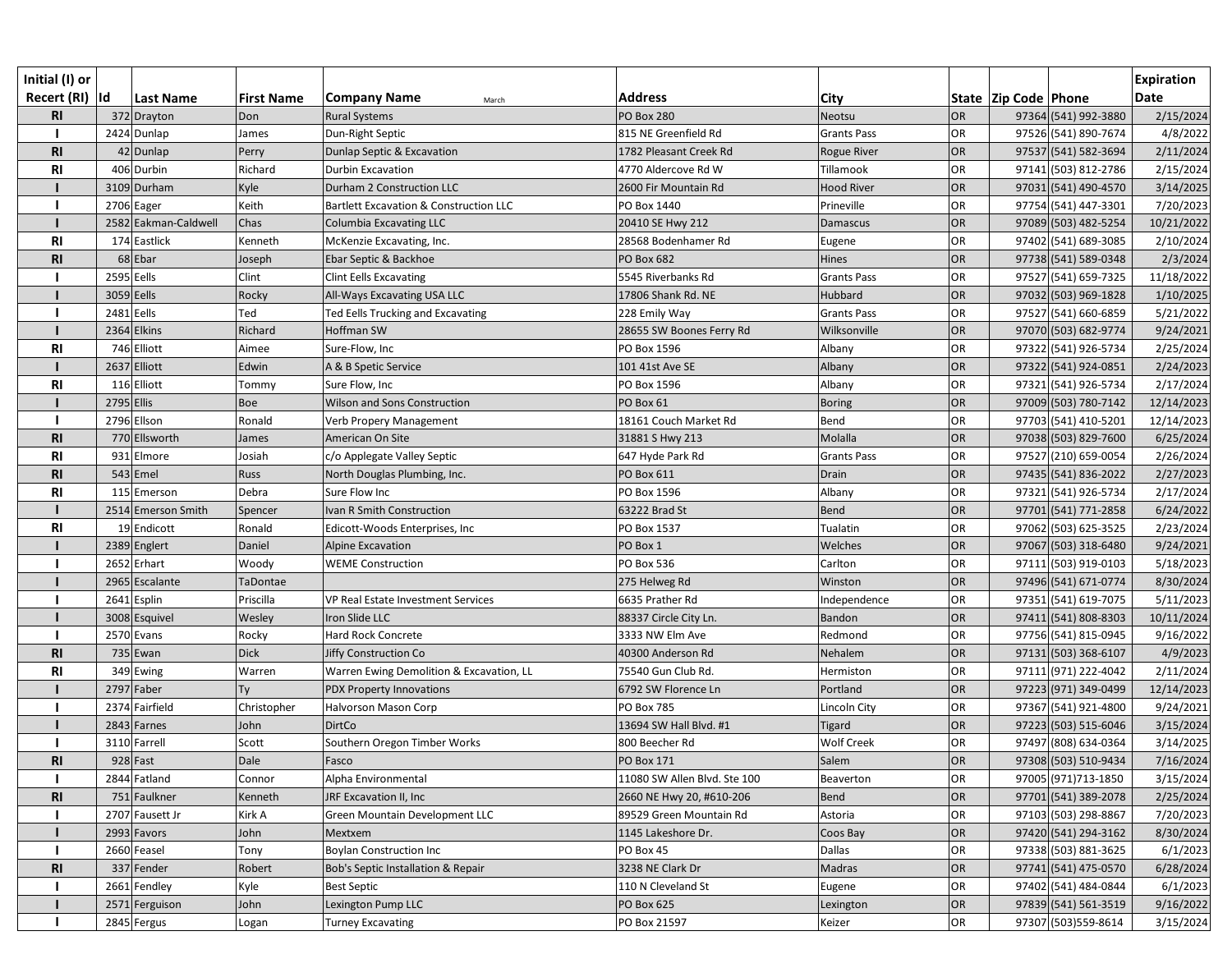| Initial (I) or<br>Recert (RI)  Id |           | <b>Last Name</b>  | <b>First Name</b> | <b>Company Name</b><br>March                      | <b>Address</b>          | City               |           | State   Zip Code   Phone |                      | <b>Expiration</b><br><b>Date</b> |
|-----------------------------------|-----------|-------------------|-------------------|---------------------------------------------------|-------------------------|--------------------|-----------|--------------------------|----------------------|----------------------------------|
| <b>RI</b>                         |           | 407 Fidler        | <b>Terry</b>      | Terry Fidler Excavation, LLC                      | <b>PO Box 888</b>       | Redmond            | OR        |                          | 97756 (541) 382-5370 | 2/17/2024                        |
|                                   |           | 2966 Fidler       | Zach              | <b>Terry Fidler Excavation LLC</b>                | <b>PO Box 328</b>       | Redmond            | OR        |                          | 97756 (541) 410-4123 | 8/30/2024                        |
| R <sub>l</sub>                    |           | $513$ Field       | Scott             | <b>Scott Field</b>                                | <b>PO Box 190</b>       | Spray              | OR        |                          | 97874 (541) 468-2001 | 2/22/2025                        |
| R <sub>l</sub>                    |           | 385 Fielding      | Russell           | T & R Trenching Service                           | 129 Morning Glory Ln    | Roseburg           | OR        |                          | 97471 (541) 643-0162 | 2/6/2024                         |
|                                   |           | 2772 Figlesthaler | Raymond           | Mid Valley Sewer & Drain                          | 629 1/2 Church St       | Dayton             | OR        |                          | 97114 (503) 702-3383 | 11/16/2023                       |
| <b>RI</b>                         |           | 700 Finnestad     | Matthew           | Abe Jones Septic Service, Inc                     | PO Box 7155             | Bend               | OR        |                          | 97708 (541) 382-7761 | 4/2/2023                         |
| R <sub>l</sub>                    |           | 874 Fiore         | James             | <b>Fiore Construction</b>                         | 10200 Mt Ashland Ski Rd | Ashland            | OR        |                          | 97520 (541) 261-2104 | 7/24/2023                        |
| <b>RI</b>                         |           | 841 Fisher        | Charles           | <b>CD Fisher Excavation</b>                       | 21140 Sholes Rd         | Bend               | OR        |                          | 97702 (541) 977-8708 | 10/24/2022                       |
|                                   |           | 2618 Fitzpartick  | Douglas           | Douglas Fitzpatrick Construction                  | 18555 Innes Market Rd   | Bend               | OR        |                          | 97703 (541) 419-1108 | 2/24/2023                        |
| R1                                |           | 864 Fletcher Jr   | Gary W            | Fletcher Excavation & Trucking Inc                | 95789 Ponderosa Rd      | <b>Gold Beach</b>  | OR        |                          | 97444 (541) 425-1635 | 7/24/2023                        |
|                                   |           | 2698 Florez       | Dominic           | <b>Beeler Excavation</b>                          | 109 Cumberland Dr       | <b>Grants Pass</b> | OR        |                          | 97527 (541) 660-2953 | 6/22/2023                        |
|                                   |           | 2944 Floyd        | Tracy             | <b>WWF LLC</b>                                    | 24274 Warthen Rd        | Elmira             | OR        |                          | 97437 (541) 337-8418 | 7/12/2024                        |
|                                   | 2967 Flug |                   | Jordan            | JTK Land Clearing & Excavation                    | 21810 Eastmont Dr.      | Bend               | OR        |                          | 97701 (503) 551-5376 | 8/30/2024                        |
|                                   |           | 3111 Flynn        | Patrick           |                                                   | 6685 SE Wrenfield St.   | Hillsboro          | OR        |                          | 97123 (951) 347-2781 | 3/14/2025                        |
|                                   |           | 2596 Folsom       | Douglas           | West Side Drain                                   | 13820 SW Lambert Ln     | Gaston             | OR        |                          | 97119 (503) 880-5844 | 11/18/2022                       |
|                                   |           | 2482 Forn         | David             | David Forn Construction                           | 620 Mardon Ct.          | <b>Brookings</b>   | OR        |                          | 97415 (541) 469-5210 | 5/21/2022                        |
| R <sub>l</sub>                    |           | 273 Foster        | Steven            | William F. Foster Construction, Inc.              | 405 W Railroad Ave      | <b>Burns</b>       | OR        |                          | 97720 (541) 589-0133 | 9/21/2024                        |
| R1                                |           | 272 Foster        | William           | William F. Foster Construction, Inc.              | 405 W Railroad Ave      | <b>Burns</b>       | OR        |                          | 97720 (541) 589-0133 | 9/21/2024                        |
|                                   |           | 2921 Fowler       | Don               | Fowler & Son Builders LLC                         | 60466 Iroquois Circle   | <b>Bend</b>        | OR        |                          | 97702 (541) 420-9418 | 6/14/2024                        |
| <b>RI</b>                         |           | 889 Fox           | Melissa           | M Fox Enterprises LLC                             | 1474 SW 17th St.        | Redmond            | OR        |                          | 97756 (541) 480-2882 | 4/9/2024                         |
| R <sub>l</sub>                    |           | $732$ Fox         | Sir               | Advanced On-Site Septic Solution LLC              | <b>PO Box 494</b>       | Elmira             | OR        |                          | 97437 (541) 525-2814 | 8/6/2022                         |
|                                   |           | 2425 Frank        | Jedediah          | Snake River Septic                                | 606 2nd St.             | Cove               | OR        |                          | 97824 (208) 431-6205 | 4/8/2022                         |
| R1                                |           | 886 Frazier       | <b>Brett</b>      | <b>Brett Frazier Construction</b>                 | 65225 Gerking Market Rd | <b>Bend</b>        | OR        |                          | 97703 (541) 385-3347 | 7/24/2023                        |
|                                   |           | 2597 Friedemann   | Garren            | <b>Delta Operations</b>                           | 4678 Isabelle St        | Eugene             | OR        |                          | 97402 (541) 736-6209 | 11/18/2022                       |
|                                   |           | 2945 Friton       | Glade             |                                                   | PO Box 2575             | LaPine             | OR        |                          | 97739 (541) 815-6446 | 7/12/2024                        |
|                                   |           | 3060 Fromherz     | Gabriel           | All-Ways Excavating USA LLC                       | 17806 Shank Rd. NE      | Hubbard            | OR        |                          | 97032 (971) 340-8601 | 1/10/2025                        |
|                                   | 2708 Fry  |                   | Tim               | <b>Bartlett Excavation &amp; Construction LLC</b> | PO Box 1440             | Prineville         | OR        |                          | 97754 (541) 447-3301 | 7/20/2023                        |
|                                   |           | 2887 Fugate       | William           | <b>Blue Line Construction</b>                     | 9368 17th Lane          | Terrebonne         | OR        |                          | 97760 (541) 391-1993 | 4/19/2024                        |
|                                   |           | 2709 Fulton       | Rodney            | Bartlett Excavation & Construction LLC            | PO Box 1440             | Prineville         | OR        |                          | 97754 (541) 447-3301 | 7/20/2023                        |
|                                   |           | 2798 Gadd         | Darren            | Dagex LLC                                         | 61680 Cedarwood Rd      | Bend               | OR        |                          | 97702 (541) 948-2221 | 12/14/2023                       |
|                                   |           | $2426$ Gage       | Scott             | <b>Timber Canyon Construction LLC</b>             | 1742 Sonya Ct           | Bend               | OR        |                          | 97701 (541) 410-8902 | 4/8/2022                         |
|                                   |           | 2753 Gaitaud      | Nicholas          | The Corvallis Contractor                          | 423 NW Cheri Pl         | Albany             | <b>OR</b> |                          | 97321 (541) 979-9755 | 10/19/2023                       |
| R <sub>l</sub>                    |           | 675 Galaviz       | Michael           | Ready Rooter Drain Cleaning and Repair            | 90557 Link Rd           | Eugene             | OR        |                          | 97404 (541) 744-7991 | 8/6/2022                         |
| <b>RI</b>                         |           | 917 Gallegos      | Nicholas          | Best Septic, Inc.                                 | PO Box 40606            | Eugene             | <b>OR</b> |                          | 97404 (541) 484-0844 | 12/3/2024                        |
| <b>RI</b>                         |           | 540 Gallian       | Marc              |                                                   | 2158 SE 14th Ave        | Gresham            | OR        |                          | 97080 (503) 679-7325 | 7/13/2025                        |
|                                   |           | 2722 Gallino      | Joseph            | Joe Gallino Construction LLC                      | 62952 Major Dr          | Coos Bay           | OR        |                          | 97420 (541) 260-6795 | 8/17/2023                        |
| R <sub>l</sub>                    |           | 615 Gamble        | <b>Blair</b>      | <b>Blair Gamble Tractor Service</b>               | <b>PO Box 995</b>       | Corvallis          | OR        |                          | 97339 (541) 753-9012 | 5/12/2023                        |
| <b>RI</b>                         |           | 879 Gann          | Gregory           | <b>Gregory Gann Excavating</b>                    | 6295 Tillamook River Rd | Tillamook          | <b>OR</b> |                          | 97141 (541) 404-5052 | 4/24/2023                        |
| <b>RI</b>                         |           | 188 Garber        | Arlin             | Garber Excavating, Inc                            | PO Box 1032             | <b>Dallas</b>      | OR        |                          | 97338 (503) 623-0217 | 2/10/2024                        |
| <b>RI</b>                         |           | 815 Garcia        | Michael           | Hukill's Inc                                      | 3855 Crater Lake Hwy    | Medford            | OR        |                          | 97504 (541) 734-9000 | 7/25/2022                        |
|                                   |           | 2572 Gardner      | Tyler             | Ken Tooze Excavation Inc                          | 8624 Blackhawk Ct SE    | Salem              | OR        |                          | 97317 (503) 932-4175 | 9/16/2022                        |
|                                   |           | 3080 Garthwaite   | Mike              |                                                   | Box 431                 | Condon             | <b>OR</b> |                          | 97823 (541) 340-1874 | 2/14/2025                        |
|                                   |           | 2556 Gartin       | Tim               | Hukill's Inc                                      | 3855 Crater Lake Hwy    | Medford            | OR        |                          | 97504 (541) 734-9000 | 8/26/2022                        |
|                                   |           | 2946 Gasper       | Gary              | <b>Gasper Construction LLC</b>                    | 21350 View Lane         | Bend               | <b>OR</b> |                          | 97702 (541) 350-6629 | 7/12/2024                        |
| R <sub>l</sub>                    |           | 870 Gassner       | Danny             | E. D. Hughes Excavating                           | PO Box 1258             | Philomath          | <b>OR</b> |                          | 97370 (541) 929-3147 | 4/4/2024                         |
| <b>RI</b>                         |           | 708 Gates         | Travis            | Above All Sanitation Inc                          | PO Box 1209             | Veneta             | OR        |                          | 97487 (541) 935-4248 | 4/9/2023                         |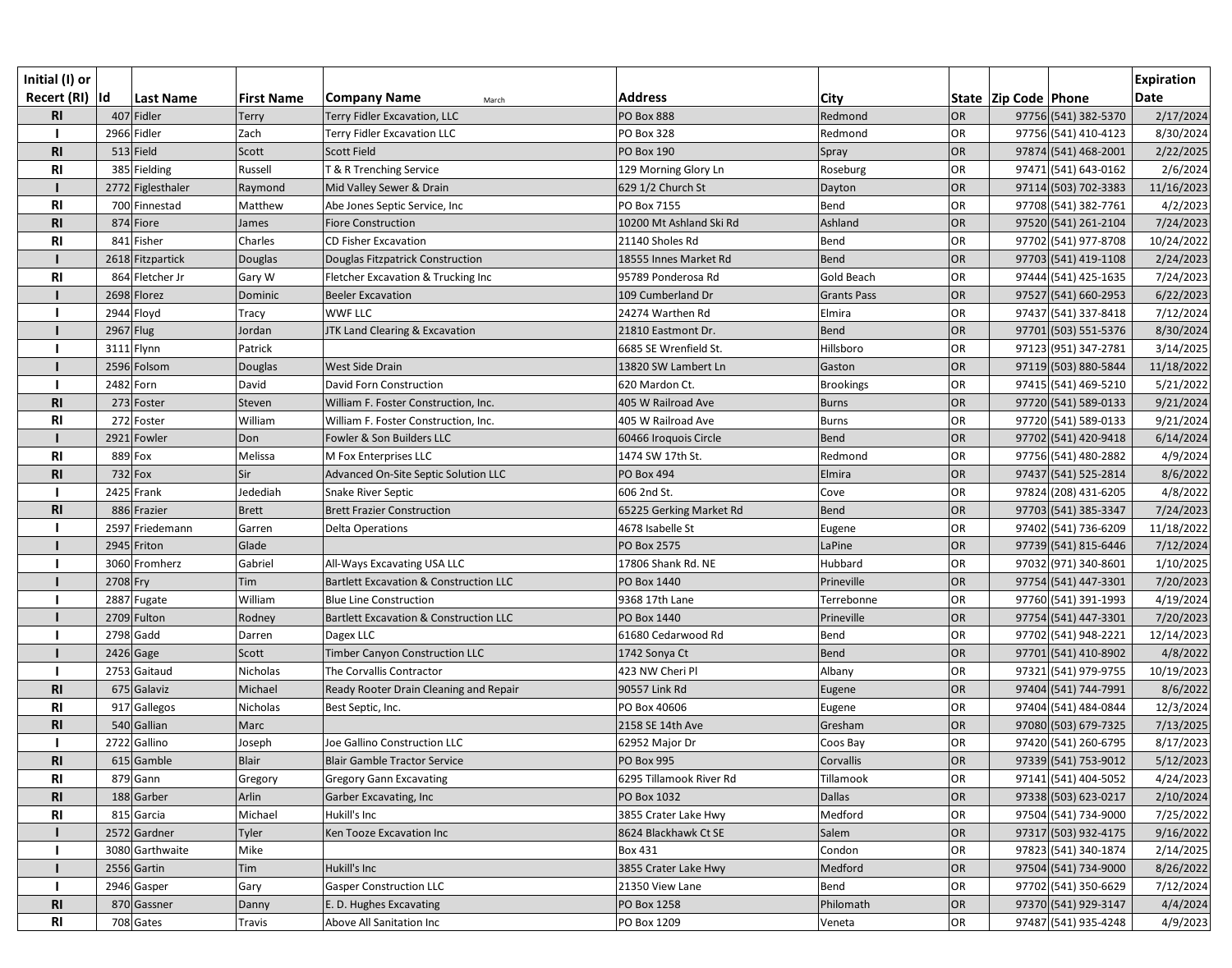| Initial (I) or                   |             |                             |                   |                                                           |                                      |                      |           |                          |                                              | <b>Expiration</b>       |
|----------------------------------|-------------|-----------------------------|-------------------|-----------------------------------------------------------|--------------------------------------|----------------------|-----------|--------------------------|----------------------------------------------|-------------------------|
| Recert (RI)  Id                  |             | <b>Last Name</b>            | <b>First Name</b> | <b>Company Name</b><br>March                              | <b>Address</b>                       | City                 |           | State   Zip Code   Phone |                                              | <b>Date</b>             |
| R1                               |             | 883 Gauer                   | Larry             | <b>Gauer Rocks &amp; Excavation</b>                       | 1802 Flournoy Valley Rd              | Roseburg             | OR        |                          | 97471 (541) 680-6453                         | 7/16/2024               |
| R <sub>l</sub>                   |             | 527 Gautney                 | <b>Brian</b>      | All-Ways Excavating                                       | PO Box 450                           | Brightwood           | OR        |                          | 97011 (503) 622-6161                         | 2/18/2024               |
| R <sub>l</sub>                   |             | $738$ Gay                   | Roy               |                                                           | 4170 S Santiam Hwy, Sp 22B           | Lebanon              | OR        |                          | 97355 (541) 409-5982                         | 4/9/2023                |
|                                  |             | 2515 Gazeley                | Jared             | <b>Stalwart Construction</b>                              | 39141 Golden Valley Dr               | Labanon              | OR<br>OR  |                          | 97355 (541) 619-7653                         | 6/24/2022               |
| R1                               |             | 17 GeDeros<br>2427 Genstler | Timothy           | <b>GB Construction Co</b><br><b>Rock Solid Excavation</b> | 56575 Roth Rd<br>PO Box 3205         | Coquille             |           |                          | 97423 (541) 396-4539<br>97321 (541) 409-2112 | 2/9/2024                |
|                                  |             | 2380 Geraths                | Paul              |                                                           |                                      | Albany<br>Bend       | OR<br>OR  |                          |                                              | 4/8/2022                |
|                                  |             | 2675 Gerber                 | Casey<br>Burt     | CJ Excavation<br><b>Oregon Pacific Leasing</b>            | 63917 Sunset Dr<br><b>PO Box 144</b> | Cloverdale           | OR        |                          | 97703 (541) 420-5658<br>97112 (503) 341-0866 | 9/24/2021               |
| R1                               |             | 614 Gerulf                  | Matthew           | Steve's Backhoe Service Inc                               | 618 Railroad Ave                     | Ontario              | OR        |                          | 97914 (541) 889-3246                         | 6/8/2023<br>7/13/2023   |
|                                  |             | 2947 Geyer                  | Kenneth           | Diamond Tile & Stone, LLC                                 | 7633 Bullock Rd.                     | Oakland              | OR        |                          | 97462 (541) 221-9939                         | 7/12/2024               |
| <b>RI</b>                        |             | 898 Ghasedi                 | Kambiz            | <b>TK Septic</b>                                          | 239 Betty Ln                         | Sutherlin            | OR        |                          | 97479 (541) 915-6766                         | 2/26/2024               |
| R <sub>l</sub>                   |             | 447 Ghiglia                 | Andrew            | Valley Pacific Construction, Inc                          | PO Box 589                           | Donald               | OR        |                          | 97020 (503) 678-2696                         | 2/10/2024               |
|                                  | $2404$ Gibb |                             | David             | <b>DLG Construction LLC</b>                               | <b>PO Box 973</b>                    | Canby                | OR        |                          | 97013 (503) 849-2051                         | 12/3/2021               |
| R <sub>l</sub>                   |             | 265 Gibson                  | Johnny            | Gibson Excavating, Inc                                    | 63716 Woodland Ln                    | Joseph               | <b>OR</b> |                          | 97846 (541) 263-0395                         | 2/16/2024               |
| R <sub>1</sub>                   |             | 956 Gilkison                | Levi              | Censor Commercial Construction, LLC                       | 2525 NE Twin Knolls Dr. Ste #3       | Bend                 | OR        |                          | 97701 (541) 233-3030                         | 10/21/2025              |
|                                  | $595$ Gill  |                             |                   |                                                           | 521 Fair Oaks Rd                     | Oakland              | OR        |                          | 97462 (541) 580-8757                         |                         |
| <b>RI</b>                        |             | 2723 Gillispie              | Ryan<br>Cole      | Umpqua Agregate Resources Excavation & Paving LLC         | 2392 Lark Lane                       | <b>Central Point</b> | OR        | 97502                    |                                              | 5/5/2022<br>8/17/2023   |
|                                  |             | 780 Gilpin                  |                   | All Dirt, Inc                                             | 25895 Garith Ln                      |                      | OR        |                          | 97487 (541) 554-0200                         |                         |
| R <sub>l</sub><br>R <sub>l</sub> |             | 829 Giovanini               | Harley<br>Kirk    | Kirk Giovanini Trucking                                   | PO Box 1152                          | Veneta<br>Prineville | OR        |                          | 97754 (541) 788-5475                         | 8/25/2024<br>10/24/2022 |
|                                  |             | 2846 Giusto                 | Matthew           |                                                           | <b>PO Box 460</b>                    | Corbett              | <b>OR</b> |                          | 97019 (503) 407-7027                         | 3/15/2024               |
|                                  |             | 2483 Gleason                | Charles           | CG Contractors LLC                                        | 2482 Daisy Ln NW                     | Salem                | OR        |                          | 97304 (503) 559-2203                         | 5/21/2022               |
| <b>RI</b>                        |             | 860 Goddard                 | Steve             | Roto-Rooter                                               | PO Box 42237                         |                      | <b>OR</b> |                          | 97404 (541) 689-1711                         | 7/24/2023               |
|                                  |             | 2662 Gogenola               | Zachary           | Zachary Gogenola Construction                             | 60273 Arapaho Ln                     | Eugene<br>Bend       | OR        |                          | 97702 (541) 408-6527                         | 6/1/2023                |
|                                  |             | 3112 Gonzalez               | Erick             | Alpha Environmental Services                              | 11080 SW Allen Blvd, Suite 100       | Beaverton            | <b>OR</b> |                          | 97003 (503) 330-7647                         | 3/14/2025               |
| R <sub>l</sub>                   |             | 755 Gosselin                | Jaysen            | <b>Gosselin Construction LLC</b>                          | <b>PO Box 559</b>                    | Myrtle Creek         | OR        |                          | 97457 (541) 733-7449                         | 2/25/2024               |
|                                  |             | 2642 Graham                 | John              | Alpha Environmental                                       | 11080 SW Allen Blvd, Ste 100         | Beaverton            | OR        |                          | 97005 (503) 319-3546                         | 5/11/2023               |
|                                  |             | 2922 Grajeda                | Jesus             | <b>Sturdy Square Construction Solutions</b>               | PO Box 1172                          | LaPine               | OR        |                          | 97739 (925) 667-0074                         | 6/14/2024               |
|                                  |             | $2381$ Grant                | Andrew            |                                                           | 1930 N Beaver Creek Rd               | Seal Rock            | OR        |                          | 97376 (708) 606-5249                         | 9/24/2021               |
| R1                               |             | $282$ Graven                | Charles           | Graven Enterprises, Inc                                   | 42139 Dry Gulch Rd                   | Richland             | OR        |                          | 97870 (541) 893-6571                         | 2/23/2024               |
|                                  |             | 2799 Graves                 | David             | <b>Redemption Builders LLC</b>                            | 1621 Medart Ln                       | <b>Grants Pass</b>   | OR        |                          | 97527 (541) 659-6778                         | 12/14/2023              |
| R1                               |             | 623 Graves                  | Joshua            | A-Affordable Royal Flush                                  | <b>PO Box 2868</b>                   | <b>White City</b>    | OR        |                          | 97503 (541) 772-3389                         | 10/13/2023              |
|                                  | 3009 Gray   |                             | <b>Brian</b>      | Rapid River Excavating                                    | 5251 McIntosh                        | Parkdale             | <b>OR</b> |                          | 97041 (541) 490-7591                         | 10/11/2024              |
|                                  |             | $2619$ Gray                 | Jaakko            | Apex Construction & Septic                                | <b>PO Box 105</b>                    | <b>Sixes</b>         | OR        |                          | 97476 (541) 332-0011                         | 2/24/2023               |
|                                  |             | 2847 Gray                   | Matthew           |                                                           | 62155 Catching Slough Rd             | Coos Bay             | OR        |                          | 97420 (541) 404-0885                         | 3/15/2024               |
| R <sub>1</sub>                   |             | 54 Gray                     | Tim               | Gray's Backhoe Service, Inc                               | 2493 Mehl Creek Rd                   | Oakland              | OR        |                          | 97462 (541) 584-2652                         | 2/23/2024               |
|                                  |             | 2923 Greb                   | Tom               | <b>TCB Investments LLC</b>                                | 18116 Rainbow Rock Rd.               | <b>Brookings</b>     | <b>OR</b> |                          | 97415 (541) 771-8522                         | 6/14/2024               |
|                                  |             | 2968 Gredvig                | Devin             | <b>SMAF Construction</b>                                  | 2260 NW Industrial Park Rd.          | Prineville           | <b>OR</b> |                          | 97754 (541) 447-5643                         | 8/30/2024               |
| R <sub>l</sub>                   |             | 533 Green                   | Greg              | Greensun's Inc                                            | 37320 Parsons Creek Rd               | Springfield          | OR        |                          | 97478 (541) 933-1020                         | 4/20/2024               |
| <b>RI</b>                        |             | $971$ Griffin               | Dustin            | Northwest Land Specialties LLC                            | 7703 NW Country Loop                 | Prineville           | OR        |                          | 97754 (541) 420-7306                         | 5/21/2025               |
| R <sub>l</sub>                   |             | 922 Gruber                  | Anthony           | <b>ASG Land Development</b>                               | PO Box 1262                          | Hines                | OR        |                          | 97738 (541) 678-2953                         | 2/26/2024               |
| R <sub>l</sub>                   |             | 932 Gruber                  | Anthony           | <b>Gruber Logging LLC</b>                                 | PO Box 1262                          | Hines                | OR        |                          | 97738 (541) 678-2953                         | 2/26/2024               |
|                                  |             | 2643 Guerrero               | Carlos            | Alpha Environmental                                       | 11080 SW Allen Blvd, Ste 100         | Beaverton            | OR        |                          | 97005 (503) 319-3546                         | 5/11/2023               |
|                                  |             | 2848 Guillen                | Juan              |                                                           | 1009 NE Harlow Rd.                   | Troutdale            | OR        |                          | 97060 (503) 666-2280                         | 3/15/2024               |
|                                  |             | 2558 Gulick                 | Kerry             | <b>Gulick Construction</b>                                | 39621 Pine Town Ln                   | Halfway              | OR        |                          | 97834 (541) 742-2244                         | 8/26/2022               |
|                                  |             | 3113 Gurule                 | Juan              | Ole Bergman Excavating                                    | 1901 S Church St                     | <b>Dallas</b>        | OR        |                          | 97338 (503) 510-9405                         | 3/14/2025               |
|                                  |             | 2849 Gustafson              | Eric              |                                                           | PO Box 1011                          | Yoncalla             | OR        |                          | 97499 (541) 802-9245                         | 3/15/2024               |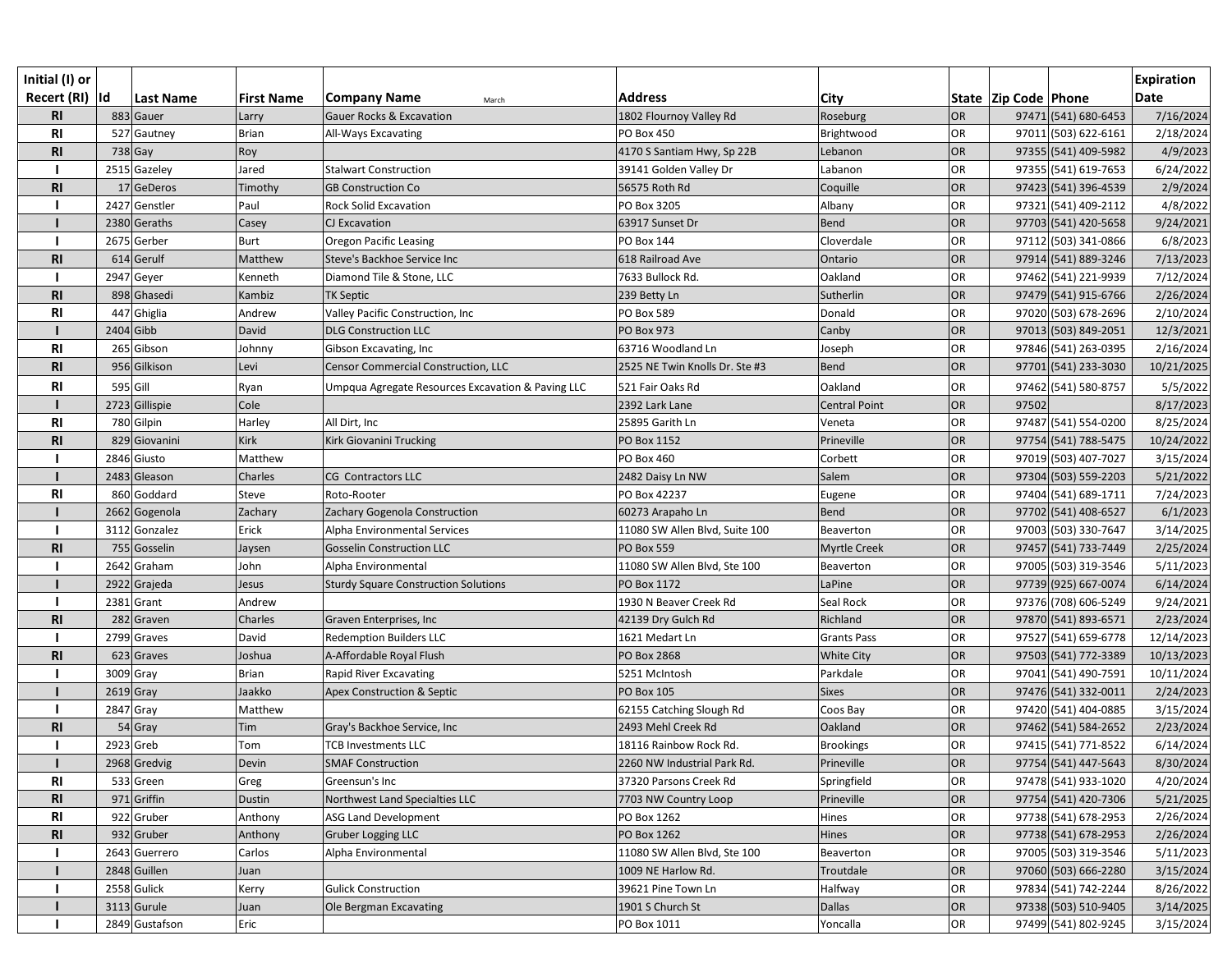| Initial (I) or<br>Recert (RI)  Id |           | <b>Last Name</b>      | <b>First Name</b> | <b>Company Name</b><br>March                  | <b>Address</b>             | <b>City</b>        |           | State  Zip Code  Phone | <b>Expiration</b><br><b>Date</b> |
|-----------------------------------|-----------|-----------------------|-------------------|-----------------------------------------------|----------------------------|--------------------|-----------|------------------------|----------------------------------|
| <b>RI</b>                         |           | 942 Gutierrez         | Gary              | Mt Zion Excavation                            | 82126 Mt Zion Dr           | Dexter             | <b>OR</b> | 97431 (541) 729-8841   | 7/16/2024                        |
|                                   |           | 3033 Guzman           | Rene              |                                               | 61885 Gosney Rd            | Bend               | <b>OR</b> | 97702 (541) 550-9495   | 11/15/2024                       |
|                                   |           | $3010$ Haas           | William           | Brumbaugh's Manufactured Homes                | PO Box 1                   | Beavercreek        | <b>OR</b> | 97004 (858) 610-4132   | 10/11/2024                       |
|                                   |           | 3011 Haberley         | Gregg             | <b>Byron's Excavating</b>                     | 821 W Hwy 26               | John Day           | <b>OR</b> | 97845 (541) 575-0828   | 10/11/2024                       |
|                                   |           | 2533 Hacker           | Christopher       | <b>Hacker Construction LLC</b>                | 1536 Pinecrest Dr          | <b>Grants Pass</b> | <b>OR</b> | 97526 (541) 821-2761   | 7/15/2022                        |
| <b>RI</b>                         |           | 267 Hadden            | Aaron             | Aaron Hadden Excavating, LLC                  | PO Box 184                 | Pilot Rock         | <b>OR</b> | 97868 (541) 443-6623   | 3/17/2024                        |
|                                   |           | 2850 Hadley           | Samuel            | <b>Hadley Excavation LLC</b>                  | PO Box 3717                | <b>Bend</b>        | <b>OR</b> | 97707 (541) 536-4013   | 3/15/2024                        |
|                                   |           | 3061 Hafer            | Thomas            | Moffit Bros Construction LLC                  | 504 West 4th St            | Wallowa            | OR        | 97885 (541) 398-2248   | 1/10/2025                        |
| <b>RI</b>                         |           | 140 Haft              | Sandra            | <b>Haft Excavating</b>                        | <b>PO Box 382</b>          | Otis               | OR        | 97368 (541) 996-4238   | 2/10/2024                        |
|                                   |           | 2924 Hagar            | Steven            | A1 Septic & Power Rooter Service              | 1213 Tyee Rd               | Umpqua             | <b>OR</b> | 97486 (541) 643-6472   | 6/14/2024                        |
|                                   |           | 2724 Hagemann         | Alex              | Hukill's Inc                                  | 3650 Crater Lake Ave       | Medford            | OR        | 97420 (541) 734-9000   | 8/17/2023                        |
|                                   | 3062 Hall |                       | Justin            | Owen Construction Inc.                        | PO Box 21150               | Keizer             | <b>OR</b> | 97307 (503) 798-6341   | 1/10/2025                        |
| <b>RI</b>                         |           | $948$ Hall            | Kendell           | Aloha Sanitary Service                        | 8600 SW Hillsboro Hwy      | Hillsboro          | <b>OR</b> | 97123 (503) 348-6254   | 4/9/2024                         |
|                                   |           | 2969 Hallmark         | Richard           | <b>RDH Construction</b>                       | <b>PO Box 329</b>          | Malin              | <b>OR</b> | 97632 (541) 771-6061   | 8/30/2024                        |
| R <sub>l</sub>                    |           | 806 Halseth           | Benjamin          | Halseth Excavating, Inc                       | 5880 Dee Hwy               | Parkdale           | <b>OR</b> | 97041 (541) 806-3153   | 7/25/2022                        |
| R <sub>l</sub>                    |           | 819 Halsey            | Vince             | Vince Halsey Construction                     | 8192 NW Lamonta Rd         | Prineville         | OR        | 97754 (541) 419-4310   | 3/22/2022                        |
|                                   |           | 2534 Hamer-Richardson | Aaron             | Mike Hamer Inc                                | 32948 Brewster Rd          | Lebanon            | <b>OR</b> | 97355 (541) 990-2179   | 7/15/2022                        |
| R <sub>l</sub>                    |           | 630 Hamer-Richardson  | Lisette           | Mike Hamer Inc                                | 32948 Brewster Rd          | Lebanon            | <b>OR</b> | 97355 (541) 259-4374   | 5/16/2024                        |
|                                   |           | 2869 Hamilton         | Daniel            | <b>Hamilton Excavating LLC</b>                | 12453 Snug Pl.             | Terrebonne         | OR        | 97760 (971) 322-8347   | 4/19/2024                        |
|                                   |           | 2598 Hammond          | Steven            | Abe Jones Septic Service, Inc                 | PO Box 7155                | Bend               | <b>OR</b> | 97708 (541) 389-6169   | 11/18/2022                       |
|                                   |           | 2535 Hancock          | Stephen           |                                               | 285 SW 4th St              | John Day           | <b>OR</b> | 97845 (541) 792-0953   | 7/15/2022                        |
|                                   |           | 2573 Hansen           | Arlyn             | <b>Precision Dirt Works LLC</b>               | 40955 Peoples Dr           | Lebabon            | <b>OR</b> | 97355 (541) 740-5445   | 9/16/2022                        |
| R1                                |           | 761 Hansen            | Joshua            | Oregon Sewer & Drain LLC                      | PO Box 1282                | Silverton          | <b>OR</b> | 97381 (503) 874-9414   | 8/25/2024                        |
| <b>RI</b>                         |           | 503 Harbick           | Scott             | <b>Scott Harbick Construction</b>             | 526 NW 95th St             | Redmond            | <b>OR</b> | 97756 (541) 419-2907   | 2/3/2024                         |
|                                   |           | 3063 Harding          | Billy             | Scout Septic, Grease and Drain                | 35440 SE Hwy 211 #20       | <b>Boring</b>      | <b>OR</b> | 97009 (971) 274-8030   | 1/10/2025                        |
|                                   |           | 3081 Hardman          | Paul              |                                               | 25160 SE Hwy 224           | <b>Boring</b>      | <b>OR</b> | 97009 (971) 266-7801   | 2/14/2025                        |
|                                   |           | 3114 Harper           | Adam              | <b>Olin Sitz Excavation LLC</b>               | 17425 Jordan Rd.           | <b>Sisters</b>     | OR        | 97759 (541) 589-0737   | 3/14/2025                        |
| R1                                |           | 880 Harrin            | Scott             | <b>Scott Harrin Design &amp; Construction</b> | 60656 Gosney Rd            | Bend               | <b>OR</b> | 97702 (541) 350-7433   | 7/24/2023                        |
| <b>RI</b>                         |           | 403 Harris            | John              | Joseph Excavating                             | 62871 Wallowa Lake Hwy     | Joseph             | <b>OR</b> | 97846 (541) 263-1800   | 6/7/2024                         |
| <b>RI</b>                         |           | 114 Harris            | Leslie            | Mr. Ed's Advanced Septic LLC                  | PO Box 759                 | <b>Grants Pass</b> | <b>OR</b> | 97528 (541) 476-2821   | 1/21/2024                        |
|                                   |           | 2800 Harris           | Tyler             | First Strike Environmental                    | 256 Quarry Rd              | Roseburg           | OR        | 97470 (800) 447-3558   | 12/14/2023                       |
|                                   |           | 2428 Harrison         | Matthew           | Veggie Scout                                  | 15535 SE 287th Ave         | <b>Boring</b>      | <b>OR</b> | 97009 (503) 975-8615   | 4/8/2022                         |
|                                   |           | 2557 Hartman          | Harold            | <b>Copper Mountain Services LLC</b>           | 35243 Malin Loop Rd        | Malin              | OR        | 97632 (541) 591-5913   | 8/26/2022                        |
|                                   |           | 2893 Hartman          | Ryan              | Owen Construction                             | 2125 Berry St SE           | Salem              | <b>OR</b> | 97302 (503) 949-1836   | 5/10/2024                        |
|                                   |           | 2754 Hartsfield       | William           |                                               | 5262 Panhandle Rd          | Chiloquin          | <b>OR</b> | 97624 (541) 891-5417   | 10/19/2023                       |
| <b>RI</b>                         |           | 804 Hartung           | Tyler             | T's Backhoe LLC                               | 165 S 21st St              | Payette            | ID        | 83661 (208) 412-5475   | 7/25/2022                        |
| R <sub>l</sub>                    |           | 825 Haugen            | Jacob             | <b>Central Pride Construction</b>             | 850 NE 4th St              | Prineville         | <b>OR</b> | 97754 (971) 344-0772   | 7/25/2022                        |
|                                   |           | 2894 Hawkins          | Kristin           | Two Labs Construction                         | 24211 S Schuebel School Rd | Beavercreek        | OR        | 97004 (503) 258-7995   | 5/10/2024                        |
|                                   |           | $2429$ Hayes          | <b>Brian</b>      | <b>Rustic Built LLC</b>                       | 20416 Clay Pigeon Ct       | <b>Bend</b>        | OR        | 97702 (541) 362-6183   | 4/8/2022                         |
|                                   |           | 2870 Hayes            | Jacob             | <b>Hayes Excavation</b>                       | P.O. Box 327               | Estacada           | <b>OR</b> | 97023 (503) 312-1823   | 4/19/2024                        |
|                                   |           | 2737 Hebrard          | Daniel            | <b>Tumalo Excavation</b>                      | 66345 White Rock Lp        | <b>Bend</b>        | <b>OR</b> | 97703 (541) 410-1864   | 9/21/2023                        |
|                                   |           | 3064 Heckman          | Charles           | <b>Stafford Development</b>                   | 8840 SW Holly Lane         | Wilsonville        | OR        | 97070 (503) 964-0464   | 1/10/2025                        |
| <b>RI</b>                         |           | 404 Hedlund           | Norman            | Norm Hedlund Construction                     | 33856 Brewster Rd          | Lebanon            | <b>OR</b> | 97355 (541) 258-7500   | 3/17/2024                        |
|                                   |           | 3012 Hedlund          | Wesley            | <b>Hedlund Construction</b>                   | PO Box 71725               | Springfield        | <b>OR</b> | 97475 (541) 331-4636   | 10/11/2024                       |
|                                   |           | 2820 Heiss            | Trey              |                                               | 21060 Bayou Dr             | <b>Bend</b>        | OR        | 97702 (541) 848-7396   | 3/1/2024                         |
| R1                                |           | 32 Hendrickson        | Jeffrey           | Hendrickson Well Drilling, Inc                | 77483 S 6th St             | Cottage Grove      | OR        | 97424 (541) 942-0843   | 3/17/2024                        |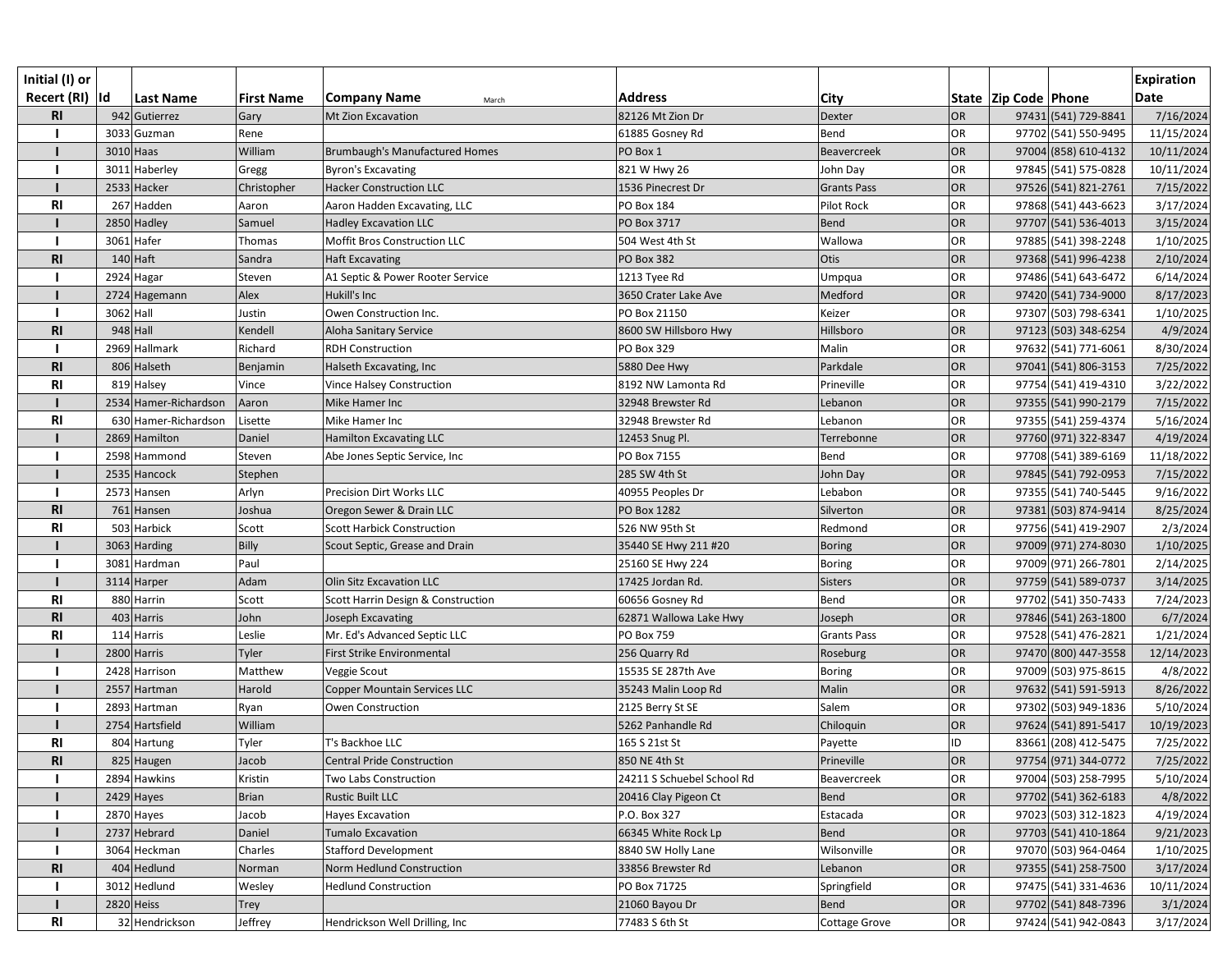| Initial (I) or<br>Recert (RI)  Id |             | <b>Last Name</b> | <b>First Name</b> | <b>Company Name</b><br>March             | <b>Address</b>                | City                    |           | State   Zip Code   Phone |                      | <b>Expiration</b><br><b>Date</b> |
|-----------------------------------|-------------|------------------|-------------------|------------------------------------------|-------------------------------|-------------------------|-----------|--------------------------|----------------------|----------------------------------|
|                                   |             | 3013 Heppner     | George            | <b>Heppner Trucking &amp; Excavation</b> | <b>PO Box 851</b>             | Eagle Point             | OR        |                          | 97524 (541) 821-2090 | 10/11/2024                       |
| R1                                |             | 118 Herberholz   | Shawn             | CBC Cat & Backhoe, Inc                   | 725 W Evans Creek Rd          | Rogue River             | OR        |                          | 97537 (541) 821-4850 | 2/11/2024                        |
|                                   |             | 2689 Hernandez   | Chase             | Rigid NW LLC                             | 8628 Bronco Dr SE             | Salem                   | OR        |                          | 97317 (503) 908-4865 | 6/15/2023                        |
|                                   |             | 2663 Hernandez   | Juan              | <b>NW Home Services</b>                  | 13871 Caufield Rd             | Oregon City             | OR        |                          | 97045 (503) 722-9599 | 6/1/2023                         |
|                                   |             | 2690 Hernandez   | Silvia            | CMH Remodeling, LLC                      | 3411 Delaney Rd SE            | Salem                   | OR        |                          | 97317 (503) 362-3792 | 6/15/2023                        |
|                                   |             | 2788 Herter      | Derek             | Dark Horse Builders LLC                  | 55610 Snow Goose Rd           | Bend                    | OR        |                          | 97707 (907) 947-5589 | 11/16/2023                       |
|                                   |             | 2620 Heusser     | Elias             | E & M Excavation LLC                     | 1003 Comet Ave                | <b>Central Point</b>    | OR        |                          | 97502 (541) 973-9153 | 2/24/2023                        |
|                                   | 2710 Hick   |                  | Kenneth           |                                          | PO Box 16756                  | Portland                | <b>OR</b> |                          | 97292 (503) 680-4920 | 7/20/2023                        |
| <b>RI</b>                         |             | 590 Hicks        | <b>Brandon</b>    | Jim Hicks Excavating, Inc                | <b>PO Box 697</b>             | Canby                   | OR        |                          | 97013 (503) 266-5975 | 5/5/2022                         |
|                                   |             | 2711 Hicks       | Stephen           |                                          | PO Box 16756                  | Portland                | OR        |                          | 97292 (503) 680-4920 | 7/20/2023                        |
|                                   |             | 2430 Highberger  | Reid              | North Santiam Paving Co                  | <b>PO Box 516</b>             | Stayton                 | OR        |                          | 97383 (503) 769-3436 | 4/8/2022                         |
|                                   |             | 2895 Higlin      | Nicolas           | Latham Excavation                        | 20792 NE Liberty Lane         | Eugene                  | OR        |                          | 97701 (541) 382-8267 | 5/10/2024                        |
|                                   | 2925 Hill   |                  | Derrick           |                                          | 2743 Braemore Rd              | Columbia                | <b>MO</b> |                          | 65203 (714) 705-5385 | 6/14/2024                        |
|                                   | $2431$ Hill |                  | Kristopher        | K & N Contracting                        | 3017 SW Peridot Ave           | Redmond                 | OR        |                          | 97756 (503) 891-4965 | 4/8/2022                         |
|                                   |             | $2599$ Hillis    | Nathan            | <b>Hillis Construction LLC</b>           | 1677 NW 8th St                | McMinnville             | OR        |                          | 97128 (406) 529-5322 | 11/18/2022                       |
| <b>RI</b>                         |             | 689 Himmelrick   | Johnathen         | South Coast Septic                       | PO Box 1620                   | Bandon                  | OR        |                          | 97411 (541) 347-6529 | 10/24/2022                       |
|                                   |             | 3034 Hindman     | Daniel            | <b>Skillbilly Excavation LLC</b>         | 46440 Santiam Hwy             | Foster                  | OR        |                          | 97345 (541) 497-3821 | 11/15/2024                       |
|                                   |             | $2774$ Hinds     | Joshua            | American Sanitation, Inc                 | 7246 Airway Drive             | Klamath Falls           | <b>OR</b> |                          | 97603 (541) 891-5102 | 11/16/2023                       |
|                                   |             | 2970 Hinton      | Spencer           | Jay & C Construction                     | 4650 NE 21st St.              | Redmond                 | OR        |                          | 97756 (503) 930-6981 | 8/30/2024                        |
|                                   | 2871 Hird   |                  | Anthony           | Lil Stinky Environmental                 | 19631 Kolar Dr                | Oregon City             | OR        |                          | 97045 (503) 351-5027 | 4/19/2024                        |
| R1                                |             | 868 Hirschbock   | Randall           | American Sanitation Inc                  | 7246 Airway Dr                | Klamath Falls           | OR        |                          | 97603 (541) 882-0045 | 7/24/2023                        |
| R <sub>l</sub>                    |             | 72 Hobson        | David             | Groundhog LLC                            | 7135 NW Valley View           | Corvallis               | OR        |                          | 97330 (541) 745-1095 | 2/17/2024                        |
| R1                                |             | 797 Hobson       | Robert            | Goundhog LLC                             | 7135 NW Valley View Rd        | Corvallis               | OR        |                          | 97330 (541) 745-1095 | 11/17/2024                       |
| <b>RI</b>                         |             | 8 Hodgson        | Mark              | Mark Hodgson Excavation Inc              | 94853 B Rocky Rd              | Gold Beach              | <b>OR</b> |                          | 97444 (541) 247-6469 | 2/10/2024                        |
|                                   |             | 2699 Hoegee      | David             | <b>Alamont Plumbing LLC</b>              | 4735 Harlan Dr                | Klamath Falls           | OR        |                          | 97603 (541) 331-2224 | 6/22/2023                        |
|                                   |             | 2896 Hoff        | Casey             | Shed Horn Excavation Inc.                | 1948 47th Ave SE              | Albany                  | <b>OR</b> |                          | 97322 (541) 619-9729 | 5/10/2024                        |
|                                   |             | 3014 Hoffman     | John              |                                          | 3334 Logsden Rd               | Siletz                  | OR        |                          | 97380 (541) 410-7967 | 10/11/2024                       |
|                                   |             | 3015 Hoggatt     | Andrew            | Legacy Excavation Inc                    | 152 Lyle Snowden              | Lyle                    | <b>WA</b> |                          | 98635 (541) 556-7982 | 10/11/2024                       |
|                                   |             | 2971 Holland     | Thomas            | J.A. Holland Construction                | 4943 Wagon Trail Court SE     | Salem                   | OR        |                          | 97317 (541) 378-5811 | 8/30/2024                        |
| <b>RI</b>                         |             | 839 Hollenbeck   | Ryan              | Emery & Sons Construction Group, LLC     | PO Box 13069                  | Salem                   | OR        |                          | 97309 (503) 588-7576 | 7/25/2022                        |
|                                   |             | 3065 Holtzman    | Robert            | All-Ways Excavating USA LLC              | 17806 Shank Rd. NE            | Hubbard                 | OR        |                          | 97032 (503) 621-8147 | 1/10/2025                        |
| <b>RI</b>                         |             | 962 Homutoff     | Jeremiah          | <b>Farmers Septic Company</b>            | 15127 Evans Valley Rd NE      | Silverton               | <b>OR</b> |                          | 97381 (503) 873-3344 | 4/8/2025                         |
| <b>RI</b>                         |             | 101 Homutoff     | <b>Nick</b>       | <b>Farmers Septic Company</b>            | 15127 Evans Valley Rd NE      | Silverton               | OR        |                          | 97381 (503) 873-3344 | 1/10/2024                        |
|                                   |             | 2897 Hood        | Josh              | Iron Horse Ranch LLC                     | 95037 Haynes Way Ln           | North Bend              | OR        |                          | 97459 (541) 999-4721 | 5/10/2024                        |
|                                   |             | 3082 Hooley      | Wesley            | <b>Four Rivers Excavating</b>            | 4675 Hwy 52                   | Ontario                 | OR        |                          | 97914 (509) 690-3636 | 2/14/2025                        |
| <b>RI</b>                         |             | 263 Hooper       | Don               | Don Hooper Inc                           | 75960 Delena Rd               | Clatskanie              | OR        |                          | 97016 (503) 728-3157 | 2/25/2024                        |
|                                   |             | 2676 Hopson      | Rob               | <b>Hopson Services LLC</b>               | PO Box 51                     | Mill City               | OR        |                          | 97360 (509) 314-0571 | 6/8/2023                         |
| <b>RI</b>                         |             | 720 Howard       | Chad              | <b>Chad R Howard Construction</b>        | 2910 NW Grumpert Rd           | Prineville              | <b>OR</b> |                          | 97754 (541) 749-0045 | 6/23/2023                        |
| <b>RI</b>                         |             | 405 Howard       | Kyle              | <b>Earth Works Excavation</b>            | 24675 Hwy 101 S               | Cloverdale              | OR        |                          | 97112 (503) 398-2814 | 2/23/2024                        |
|                                   |             | 2821 Howell      | Dustin            | Red Hawk Excavation                      | <b>PO Box 154</b>             | Monroe                  | <b>OR</b> |                          | 97456 (541) 604-0678 | 3/1/2024                         |
| R <sub>l</sub>                    |             | 525 Howry        | Joseph            | Howry Industries                         | <b>PO Box 374</b>             | Toldeo                  | <b>OR</b> |                          | 97391 (541) 270-8500 | 12/8/2024                        |
|                                   |             | 2872 Hozen       | Daniel            | Redline Industries LLC                   | 17403 Powers Creek Loop Rd NE | Silverton               | <b>OR</b> |                          | 97381 (503) 550-4642 | 4/19/2024                        |
| R <sub>l</sub>                    |             | 792 Hozen        | Micah             | <b>New Creation Contracting</b>          | 19 W. Wyoming Ave. Apt 1      | Melrose                 | <b>MA</b> |                          | 2176 (503) 710-2565  | 3/22/2025                        |
| <b>RI</b>                         |             | 339 Huddleston   | Aaron             | <b>Huddleston Construction</b>           | 1980 S Drift Creek Rd         | Lincoln City            | OR        |                          | 97367 (541) 992-3550 | 4/20/2024                        |
| R <sub>l</sub>                    |             | 673 Humbert      | Boyd              | Bob Humbert & Sons Inc.                  | 1560 S Main St, #A            | <b>Milton Freewater</b> | <b>OR</b> |                          | 97862 (541) 938-3488 | 5/30/2022                        |
| <b>RI</b>                         |             | 674 Humbert      | Tonya             | Bob Humbert & Sons Inc                   | 1560 S Main St, #A            | Milton Freewater        | OR        |                          | 97862 (541) 938-3488 | 5/30/2022                        |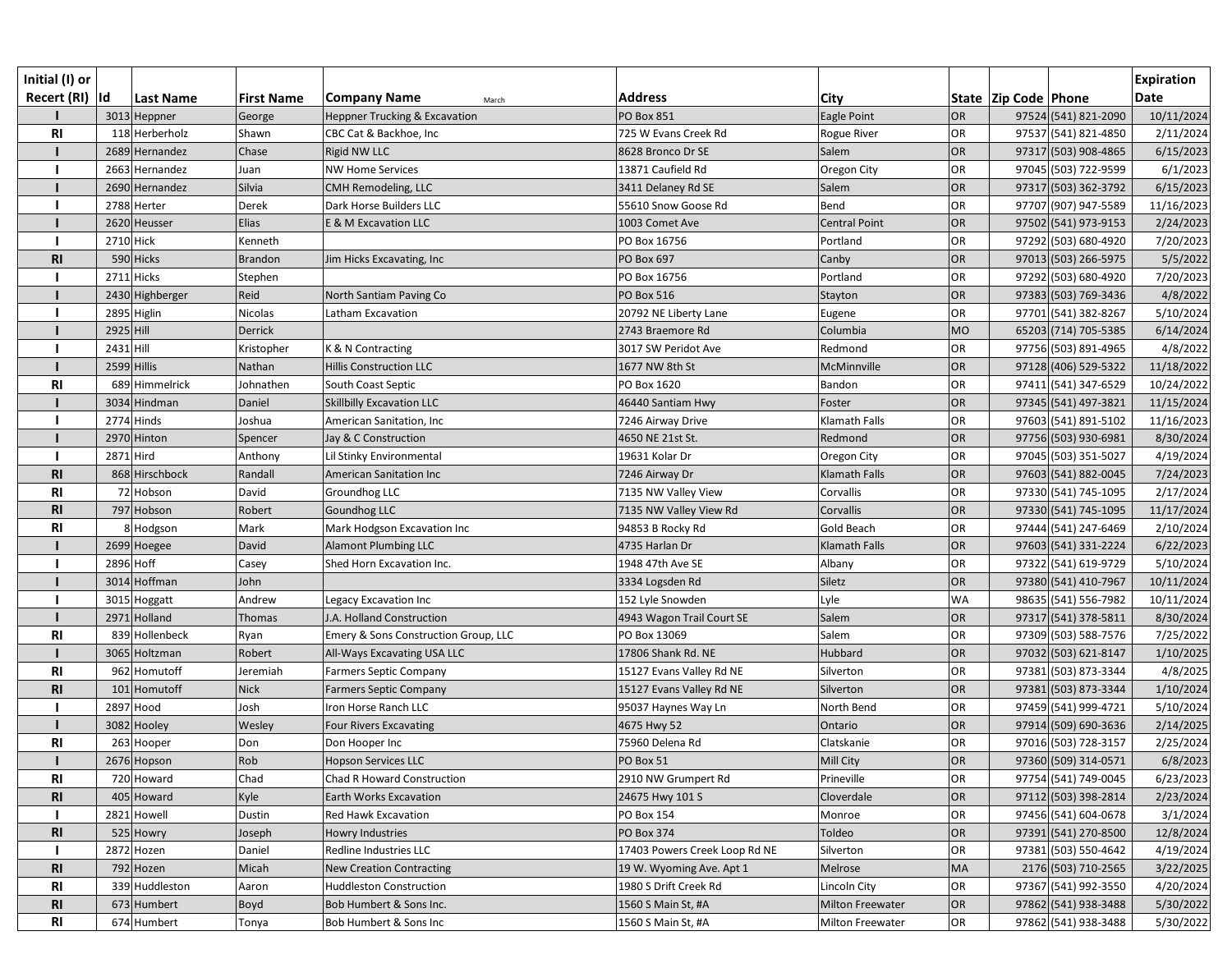| Initial (I) or  |             |                |                   |                                          |                                     |                      |           |                          |                      | <b>Expiration</b> |
|-----------------|-------------|----------------|-------------------|------------------------------------------|-------------------------------------|----------------------|-----------|--------------------------|----------------------|-------------------|
| Recert (RI)  Id |             | Last Name      | <b>First Name</b> | <b>Company Name</b><br>March             | <b>Address</b>                      | <b>City</b>          |           | State   Zip Code   Phone |                      | <b>Date</b>       |
| <b>RI</b>       |             | 51 Humphrey    | Paul              | Paul Humphrey Construction, Inc          | 62935 Florence Dr                   | <b>Bend</b>          | <b>OR</b> |                          | 97701 (541) 610-5798 | 2/24/2024         |
| R <sub>l</sub>  |             | 119 Humphreys  | Steve             | Coffman Excavation                       | PO Box 687                          | Oregon City          | OR        |                          | 97045 (503) 656-7000 | 2/11/2024         |
|                 |             | 2677 Huson     | Christopher       | <b>Huson Excavation and Tree Service</b> | 6005 SW Hergert Rd                  | Cornelius            | OR        |                          | 97113 (503) 332-2444 | 6/8/2023          |
|                 |             | 2948 Hutton    | David             |                                          | 17 NW Mountain View Dr.             | Roseburg             | OR        |                          | 97471 (541) 797-4544 | 7/12/2024         |
| <b>RI</b>       |             | $696$ Hyden    | <b>Stacy</b>      | <b>Hyden Excavating</b>                  | 344 Olalla Rd                       | Toledo               | <b>OR</b> |                          | 97391 (541) 336-3152 | 5/30/2022         |
|                 |             | 2949 Hyser     | Chance            | H3 Excavation & Construction             | 2506 NW Cedar Ave                   | Redmond              | OR        |                          | 97756 (541) 419-8077 | 7/12/2024         |
|                 |             | 2773 Ibarra    | Daniel            | American Sanitation, Inc                 | 7246 Airway Drive                   | Klamath Falls        | <b>OR</b> |                          | 97603 (541) 891-5102 | 11/16/2023        |
| RI              |             | 637 Ignatovich | Anatoliy          | Ideal Home Construction LLC              | 4535 Enterprise Dr NE               | Salem                | OR        |                          | 97305 (503) 910-1271 | 10/24/2024        |
|                 |             | $2621$  Inman  | Casey             | <b>TC Excavation LLC</b>                 | 32963 W Columbia Ln                 | Hermiston            | <b>OR</b> |                          | 97838 (541) 701-7701 | 2/24/2023         |
|                 |             | 3083 Inniss    | Michael           | <b>Buds Excavation</b>                   | 42142 Tiffany Ln                    | Astoria              | OR        |                          | 97103 (503) 741-1885 | 2/14/2025         |
|                 |             | 2801 Interian  | Jorge             | PDX Property Innovations                 | 6792 SW Florence Ln                 | Portland             | OR        |                          | 97223 (971) 349-0499 | 12/14/2023        |
| <b>RI</b>       |             | 16 Israel      | <b>Bodie</b>      | A & B Excavation of Linn County, LLC     | PO Box 2510                         | Lebanon              | OR        |                          | 97355 (208) 881-6144 | 2/17/2024         |
|                 |             | 2725 lverson   | <b>Travis</b>     | <b>RK Concrete Construction</b>          | PO Box 289                          | Otis                 | OR        |                          | 97368 (541) 994-7269 | 8/17/2023         |
|                 |             | 2536 Jackson   | Denny (Dan)       | Jackson Excavation & Asphalt Paving      | 12285 Orrs Corner Rd                | <b>Dallas</b>        | OR        |                          | 97338 (503) 409-6423 | 7/15/2022         |
|                 |             | 2950 Jackson   | Sher'ri           | <b>Republic Services</b>                 | PO Box 1038                         | Redmond              | OR        |                          | 97756 (541) 639-2954 | 7/12/2024         |
|                 |             | 3035 James     | Phillip           | <b>Byrons Excavating</b>                 | 123 NW Canton St.                   | John Day             | OR        |                          | 97845 (256) 808-6190 | 11/15/2024        |
|                 |             | 3036 Jameson   | Kyle              | <b>Black Sage Dirt Works</b>             | 16717 Gross Dr.                     | <b>Bend</b>          | OR        |                          | 97707 (530) 902-7867 | 11/15/2024        |
|                 |             | 3084 Jarvis    | Johnathan         | Dirty Johns Land Development             | 21237 Darby Ct Apt. 1               | Bend                 | OR        |                          | 97702 (541) 480-8861 | 2/14/2025         |
|                 |             | 3085 Jensen    | Donald            | Jensen Construction                      | 5190 Kale St. NE                    | Salem                | OR        |                          | 97305 (503) 932-2259 | 2/14/2025         |
|                 |             | 2537 Jentzsch  | Andy              | Valley View Construction                 | 3013 Buck Creek Rd                  | Drain                | OR        |                          | 97435 (541) 913-8280 | 7/15/2022         |
|                 | $2574$ Jess |                | Kenny             | Lil Stinky Environmental Service         | 19631 Kolar Dr                      | Oregon City          | OR        |                          | 97045 (503) 658-0518 | 9/16/2022         |
|                 |             | 2712 Johnson   | Aaron             | Iron Head Industries                     | 1040 Broadway St SW                 | Albany               | OR        |                          | 97321 (541) 730-5848 | 7/20/2023         |
|                 |             | 2898 Johnson   | Cody              | 2DH Excavation                           | 52604 Pam Ln                        | LaPine               | <b>OR</b> |                          | 97739 (541) 233-9448 | 5/10/2024         |
|                 |             | 2371 Johnson   | Derek             | D & K Excavating & Trucking LLC          | 20369 S Sprague                     | Oregon City          | OR        |                          | 97045 (503) 319-7307 | 9/24/2021         |
| <b>RI</b>       |             | 396 Johnson    | Douglas           | Bruce Johnson Construction LLC           | 14330 SE Orient Dr                  | <b>Boring</b>        | OR        |                          | 97009 (541) 314-3443 | 2/11/2024         |
|                 |             | 2713 Johnson   | Greg              | Iron Head Industries                     | 1040 Broadway St SW                 | Albany               | <b>OR</b> |                          | 97321 (541) 632-0421 | 7/20/2023         |
|                 |             | 2600 Johnson   | James             | Abe Jones Septic, Inc                    | PO Box 7155                         | Bend                 | <b>OR</b> |                          | 97708 (541) 389-6169 | 11/18/2022        |
|                 |             | 2873 Johnson   | Jimmy             | Dirt & Aggregate Interchange, Inc        | 20905 NE Sandy Blvd                 | Fairview             | <b>OR</b> |                          | 97024 (503) 661-5093 | 4/19/2024         |
| <b>RI</b>       |             | 827 Johnson    | John              | Mountain View Construction, LLC          | 248 Mountain View Blvd              | <b>Klamath Falls</b> | <b>OR</b> |                          | 97601 (541) 891-0876 | 10/24/2022        |
| <b>RI</b>       |             | 209 Johnson    | Larry             | Larry E Johnson Excavating, Inc.         | PO Box 43                           | South Beach          | OR        |                          | 97366 (541) 867-4442 | 2/15/2024         |
| <b>RI</b>       |             | 840 Johnson    | Mark              | Abe Jones Septic Service, Inc            | PO Box 7155                         | Bend                 | OR        |                          | 97708 (541) 382-7761 | 2/27/2023         |
| <b>RI</b>       |             | 39 Johnson     | Michael           | James Drayton Trucking & Excavating      | PO Box 646                          | Lincoln City         | OR        |                          | 97367 (541) 994-2054 | 2/15/2024         |
|                 |             | 2874 Johnson   | Toby              | <b>MANX Contracting</b>                  | 1488 NW Grove Ln                    | Roseburg             | <b>OR</b> |                          | 97471 (458) 802-9022 | 4/19/2024         |
|                 |             | 3115 Johnston  | Joshua            |                                          | 35858 N Honeyman Rd                 | Scappoose            | OR        |                          | 97056 (503) 944-9817 | 3/14/2025         |
| <b>RI</b>       |             | 194 Jonas      | Rick              | A-Affordable Septic Service              | <b>PO Box 818</b>                   | Canby                | <b>OR</b> |                          | 97013 (503) 682-1929 | 2/25/2024         |
| <b>RI</b>       |             | 845 Jones      | Jason             | Vertex Logistics Inc                     | 15203 SW Aquatic View Ln            | <b>Powell Butte</b>  | OR        |                          | 97756 (541) 233-3799 | 2/27/2023         |
|                 |             | $2899$ Jones   | Maxwell           | Casey Jones Well Drilling                | 37115 Immigrant Rd                  | Pleasant Hill        | <b>OR</b> |                          | 97455 (541) 729-0057 | 5/10/2024         |
|                 |             | 2802 Jones     | Ronnie            | Highmark Resources LLC                   | 12853 SW Cornett Lp                 | <b>Powell Butte</b>  | OR        |                          | 97753 (541) 977-1105 | 12/14/2023        |
| <b>RI</b>       |             | 200 Jones      | <b>Terry</b>      | Lostine River Corp, DBA Jones Excavating | <b>PO Box 135</b>                   | Lostine              | OR        |                          | 97857 (541) 569-2324 | 2/23/2024         |
| R <sub>l</sub>  |             | 888 Jones      | Walter            | <b>Thielsen Construction</b>             | 1852 Logan St                       | Klamath Falls        | OR        |                          | 97603 (541) 892-1046 | 2/26/2024         |
| <b>RI</b>       |             | 546 Jones Jr   | Casey             | Casey Jones Well Drilling Co. Inc        | <b>PO Box 817</b>                   | Pleasant Hill        | <b>OR</b> |                          | 97455 (541) 747-2806 | 2/17/2024         |
| RI              |             | 532 Jordan     | Michael           | Jordan Construction                      | <b>PO Box 820</b>                   | Redmond              | OR        |                          | 97756 (541) 420-5799 | 2/24/2024         |
|                 |             | $2458$ Jump    | Nathan            | Jump Excavating LLC                      | 35655 Dow Ln                        | Astoria              | OR        |                          | 97103 (503) 298-8239 | 5/20/2022         |
|                 | 2459 Jung   |                | Wayne             |                                          | 30759 Washington St                 | Lebanon              | OR        |                          | 97355 (541) 220-5190 | 5/20/2022         |
| <b>RI</b>       |             | 464 Kalkhoven  | June              | Iron Horse Excavation, LLC               | 31005 E Historic Columbia River Hwy | Troutdale            | OR        |                          | 97060 (503) 780-7124 | 2/24/2024         |
|                 |             | 2738 Karcher   | Jeffrey           | C5 Excavation                            | 918 NW Negus Ln                     | Redmond              | OR        |                          | 97756 (503) 734-5736 | 9/21/2023         |
|                 |             |                |                   |                                          |                                     |                      |           |                          |                      |                   |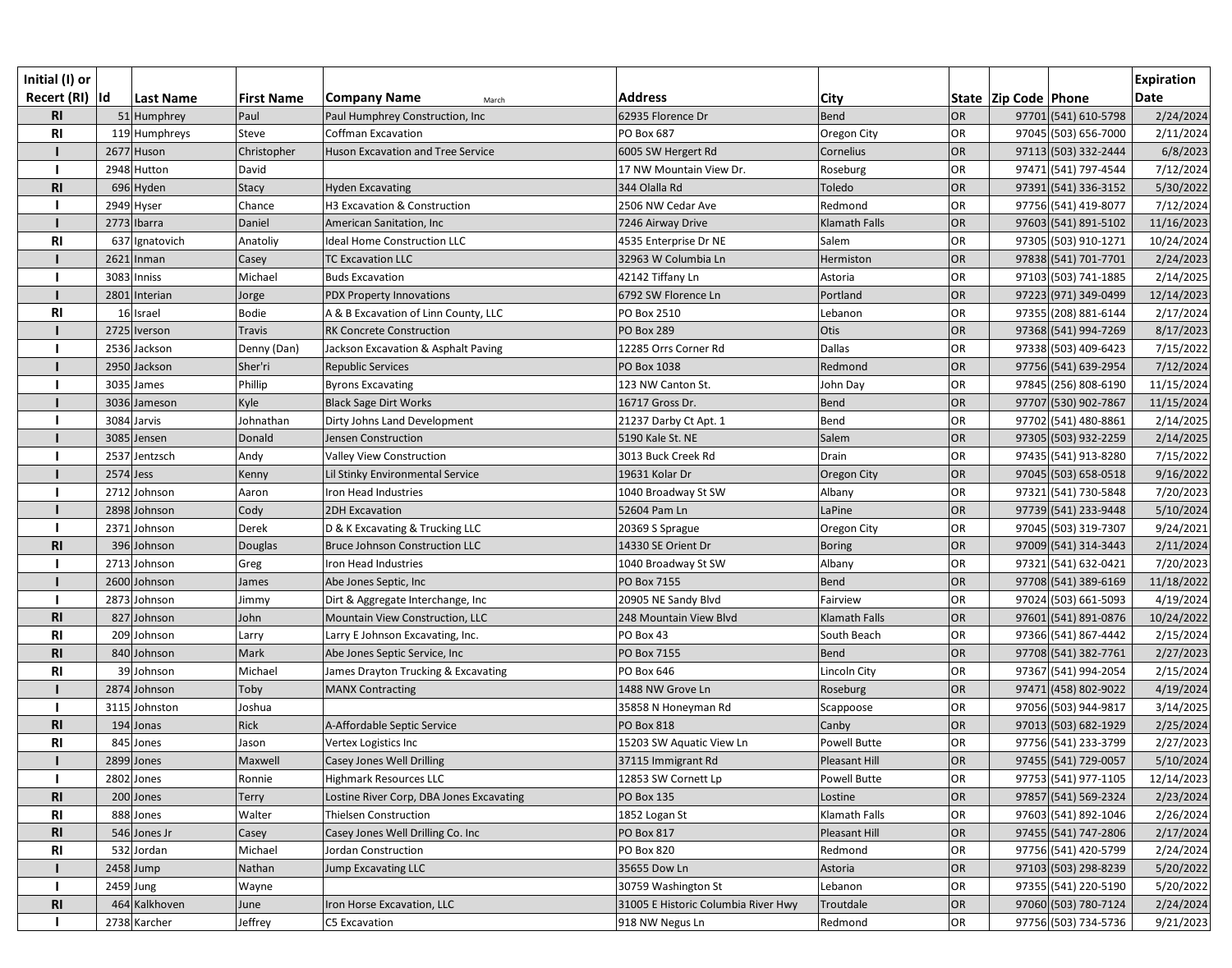| Initial (I) or<br>Recert (RI)  Id |           | <b>Last Name</b>   | <b>First Name</b> | <b>Company Name</b><br>March         | <b>Address</b>             | <b>City</b>          |           | State  Zip Code  Phone | <b>Expiration</b><br><b>Date</b> |
|-----------------------------------|-----------|--------------------|-------------------|--------------------------------------|----------------------------|----------------------|-----------|------------------------|----------------------------------|
|                                   |           | 2777 Katlong       | <b>Brett</b>      | <b>B &amp; B Excavating LLE</b>      | 451 SW 8th Ave             | Mill City            | <b>OR</b> | 97360 (541) 409-2720   | 11/16/2023                       |
| R <sub>l</sub>                    |           | 204 Kauffman       | Daniel            | Dan Kauffman Excavating, Inc.        | PO Box 79                  | Lincoln City         | OR        | 97367 (541) 994-8584   | 2/15/2024                        |
| R <sub>l</sub>                    |           | 809 Kauffman       | Phillip           | <b>Blackstone Construction</b>       | 28078 Dannen Rd            | Halsey               | OR        | 97348 (541) 521-7721   | 3/22/2022                        |
| R <sub>l</sub>                    |           | 66 Kaufman         | Joseph            | Sandy's Backhoe and Construction     | 28170 Hunter Creek Rd      | Gold Beach           | <b>OR</b> | 97444 (541) 247-2140   | 2/10/2024                        |
|                                   | 2822 Kay  |                    | Jacob             |                                      | PO Box 58                  | Neotsu               | <b>OR</b> | 97364 (541) 992-1840   | 3/1/2024                         |
|                                   |           | 3086 Keating       | Carl              |                                      | 304 SW Deer St.            | Prineville           | <b>OR</b> | 97754 (541) 903-5998   | 2/14/2025                        |
|                                   |           | 2823 Keegan        | Charles           |                                      | 5904 SW Fawn               | Terrebonne           | <b>OR</b> | 97760 (541) 410-9357   | 3/1/2024                         |
|                                   |           | 2538 Keightley     | Dwight            | Precision Excavating Inc             | 49933 Pebble Dr            | Gates                | <b>OR</b> | 97346 (503) 400-3474   | 7/15/2022                        |
| <b>RI</b>                         |           | 336 Keightley      | Stanley           | Precision Excavating, Inc.           | 13640 Oak Rd NW            | Salem                | OR        | 97304 (503) 868-7388   | 1/15/2024                        |
| R <sub>l</sub>                    | 871 Keil  |                    | Jonathan          | E. D. Hughes Excavating              | PO Box 1258                | Philomath            | <b>OR</b> | 97370 (541) 929-3147   | 4/24/2023                        |
|                                   |           | 2539 Keith         | Eugene            | Keith Rock and Excavation            | 3631 Dick Geoge Rd         | Cave Junction        | OR        | 97523 (541) 787-7837   | 7/15/2022                        |
| R <sub>l</sub>                    |           | 342 Keller         | Terry             | Keller Excavation LLC                | 11570 SW River Bend Rd     | McMinnville          | <b>OR</b> | 97128 (503) 550-0511   | 1/10/2024                        |
|                                   |           | 2739 Kelley        | Benjamin          | <b>Timberline Corporation</b>        | <b>PO Box 713</b>          | Riddle               | <b>OR</b> | 97469 (541) 863-2595   | 9/21/2023                        |
| R <sub>l</sub>                    |           | 791 Kelly          | Michael           | Kelly Corporation                    | 1100 NW McDaniel Rd        | <b>Powell Butte</b>  | <b>OR</b> | 97753 (541) 419-6831   | 3/22/2022                        |
|                                   |           | 2900 Kelly         | Richard           |                                      | 2775 E. 40th Ave.          | Eugene               | <b>OR</b> | 97405 (541) 517-9388   | 5/10/2024                        |
| R <sub>l</sub>                    |           | 850 Kemp           | Michael           | Valley Contracting, Inc              | <b>PO Box 324</b>          | <b>Junction City</b> | OR        | 97448 (541) 501-0234   | 4/24/2023                        |
|                                   | 2433 Kent |                    | Cory              | C & S Dirt Works, LLC                | 15760 Sunrise Blvd         | La Pine              | <b>OR</b> | 97739 (541) 410-9748   | 4/8/2022                         |
| R <sub>l</sub>                    |           | 505 Kenton         | Dustin            | Oregon Waste Water Services Inc      | PO Box 65                  | Oregon City          | <b>OR</b> | 97045 (503) 805-3881   | 2/11/2023                        |
| <b>RI</b>                         |           | 182 Keranen        | Keith             | Keith Keranen Excavating, Inc        | 37194 Hwy 26               | Seaside              | OR        | 97138 (503) 717-2200   | 2/22/2024                        |
|                                   |           | 3016 Kerbow        | Justin            | <b>Kerbow Contracting</b>            | 7049 Hwy 42                | Tenmile              | <b>OR</b> | 97481 (775) 313-4322   | 10/11/2024                       |
| R1                                |           | 429 Kessi          | William           | Kessi Construction Inc               | <b>PO Box 452</b>          | Scappoose            | <b>OR</b> | 97056 (503) 939-0673   | 6/7/2024                         |
|                                   |           | 2460 Ketch         | Robert            | Pacific Plumbing & Rooter Inc        | 90611 Monya Ln             | Eugene               | <b>OR</b> | 97402 (541) 505-9312   | 5/20/2022                        |
|                                   |           | 2622 Kimble        | Kevin             | <b>Viking Plumbing</b>               | 11610 1st St               | Mapleton             | <b>OR</b> | 97453 (541) 999-7174   | 2/24/2023                        |
|                                   |           | 2575 Kimsey        | Jason             | JR Kimsey Excavating LLC             | PO Box 369                 | Colton               | <b>OR</b> | 97017 (971) 803-0683   | 9/16/2022                        |
| <b>RI</b>                         |           | 838 Kindle         | <b>Bradd</b>      | Emery & Sons Construction Group, LLC | PO Box 13069               | Salem                | <b>OR</b> | 97309 (503) 588-7576   | 7/25/2022                        |
|                                   | 2623 King |                    | <b>Brian</b>      | King and Sons Excavating Inc         | 12797 NW Pike Rd           | Yamhill              | <b>OR</b> | 97148 (503) 720-0711   | 2/24/2023                        |
| R1                                |           | 536 King           | Christopher       | Otto's Backhoe                       | 2590 65th Ave SE           | Salem                | OR        | 97317 (503) 364-1522   | 9/21/2024                        |
|                                   | 2624 King |                    | Keith             | King and Sons Excavating Inc         | 12797 NW Pike Rd           | Yamhill              | <b>OR</b> | 97148 (503) 550-1652   | 2/24/2023                        |
|                                   | 2875 King |                    | Wendy             | American Underground LLC             | 160 Cascade Hwy NE         | Salem                | OR        | 97317 (503) 881-3036   | 4/19/2024                        |
| <b>RI</b>                         |           | 147 Kinney         | Ronald            | SOS Plumbing & Drain Service         | 206 S Pacific Hwy          | Talent               | <b>OR</b> | 97540 (541) 535-5063   | 2/11/2024                        |
|                                   |           | 2559 Kinney        | Ross              | Hukill's Inc                         | 3855 Crater Lake Hwy       | Medford              | OR        | 97504 (541) 734-9000   | 8/26/2022                        |
| <b>RI</b>                         |           | 764 Kinney         | Steven            | Kinney & Sons Dump Trucking LLC      | 91569 George Hill Rd       | Astoria              | <b>OR</b> | 97103 (503) 791-3481   | 8/25/2024                        |
| <b>RI</b>                         |           | $617$ Kirk         | Seth              | Seth Kirk Construction               | <b>PO Box 2122</b>         | White City           | OR        | 97503 (541) 944-7329   | 5/12/2023                        |
| R <sub>l</sub>                    |           | 633 Kister         | Jacob             | D & D Sanitation                     | 1630 Williams Hwy, PMB #84 | <b>Grants Pass</b>   | <b>OR</b> | 97527 (541) 474-6210   | 5/16/2024                        |
|                                   |           | 3066 Kitchen       | Joshua            | Rogue Valley Builders Group LLC      | 1583 Hwy 234               | Eagle Point          | <b>OR</b> | 97524 (541) 973-6993   | 1/10/2025                        |
|                                   | 2824 Kjos |                    | Dana              |                                      | 236 Trillium Lane          | Tenmile              | <b>OR</b> | 97481 (541) 430-8608   | 3/1/2024                         |
| R <sub>l</sub>                    |           | 867 Klava          | Scott             | <b>American Sanitation Inc</b>       | 7246 Airway Dr             | Klamath Falls        | <b>OR</b> | 97603 (541) 882-0045   | 7/24/2023                        |
| <b>RI</b>                         |           | 97 Klein           | Joel              | Econo Rooter Services, Inc.          | PO Box 627                 | Coquille             | <b>OR</b> | 97423 (541) 396-4804   | 2/9/2024                         |
|                                   |           | 2370 Klinefelter   | Sebastian         | <b>Applegate Excavation</b>          | 5780 Thompson Creek Rd     | Applegate            | OR        | 97530 (541) 890-5553   | 9/24/2021                        |
|                                   |           | 2447 Knapp         | Cory              | Knapp Builders                       | 2305 42nd St               | Florence             | <b>OR</b> | 97439 (541) 991-6619   | 4/8/2022                         |
|                                   |           | 2446 Knapp         | Troy              | <b>Knapp Builders</b>                | 2305 42nd St               | Florence             | <b>OR</b> | 97439 (541) 999-9190   | 4/8/2022                         |
| <b>RI</b>                         |           | 341 Knebel         | Rodger            | <b>Emerald Excavating, Inc</b>       | 4250 W 5th Ave             | Eugene               | OR        | 97402 (541) 345-1505   | 2/17/2024                        |
|                                   |           | 3067 Knehans       | Jonathan          |                                      | 711 NW 29th St             | Redmond              | <b>OR</b> | 97756 (541) 647-4868   | 1/10/2025                        |
|                                   |           | 2516 Knickerbocker | Gabriel           | McCrea Heating and Plumbing          | 117 N Main St              | Payette              | ID        | 83661 (208) 740-4749   | 6/24/2022                        |
|                                   |           | 2825 Knott         | Cade              |                                      | <b>PO Box 289</b>          | Otis                 | <b>OR</b> | 97368 (541) 994-7269   | 3/1/2024                         |
| R <sub>l</sub>                    |           | 779 Koch           | Jeremy            | Dirt Guys Excavating                 | 13885 SE Fletcher Rd       | Dayton               | OR        | 97114 (503) 997-8412   | 8/25/2024                        |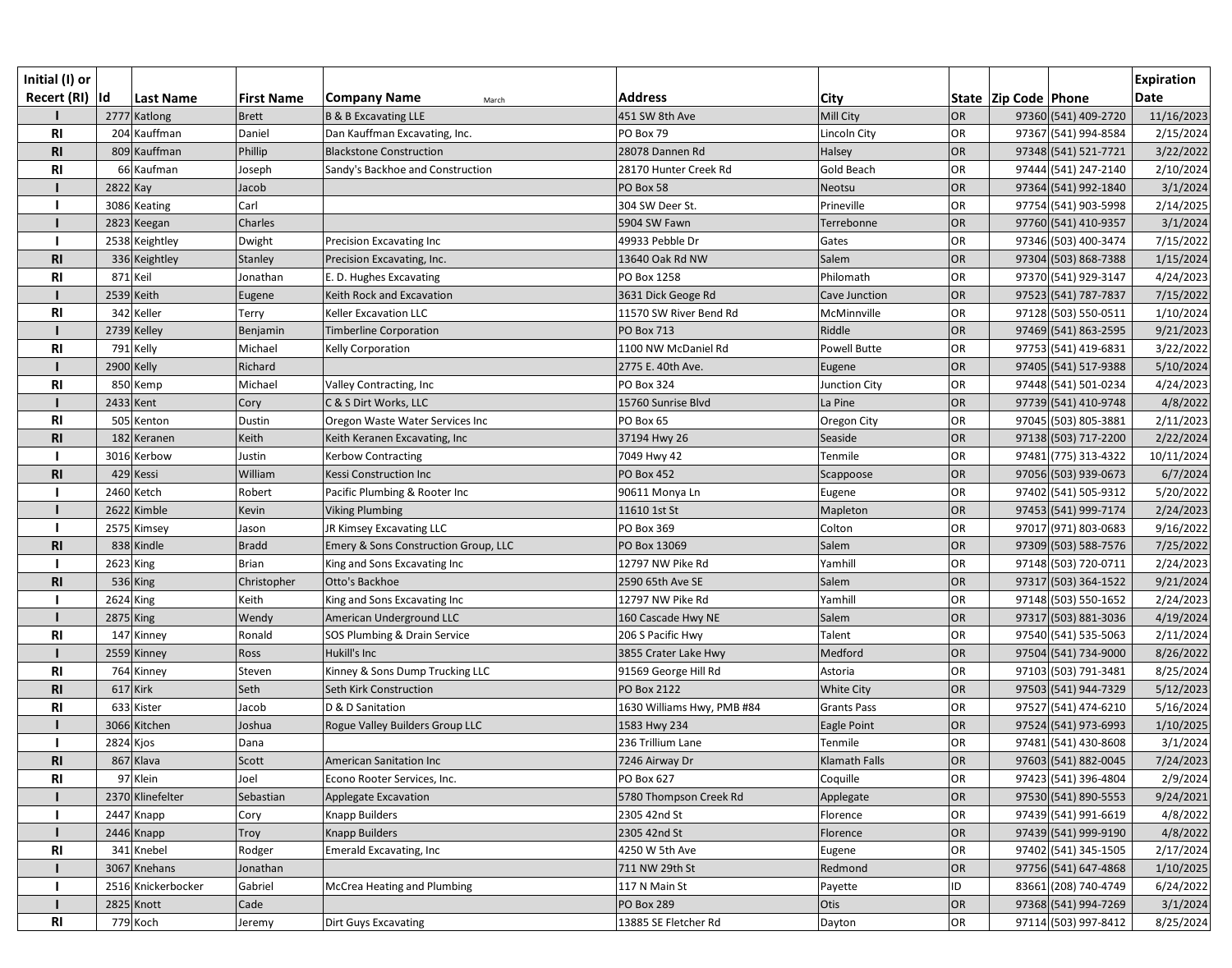| Initial (I) or  |                      |                   |                                              |                            |                    |           |                          |                      | <b>Expiration</b> |
|-----------------|----------------------|-------------------|----------------------------------------------|----------------------------|--------------------|-----------|--------------------------|----------------------|-------------------|
| Recert (RI)  Id | Last Name            | <b>First Name</b> | <b>Company Name</b><br>March                 | <b>Address</b>             | <b>City</b>        |           | State   Zip Code   Phone |                      | <b>Date</b>       |
| R <sub>l</sub>  | 496 Koehn            | Warren            | Koehn And Sons                               | 39278 Highway 226          | Scio               | <b>OR</b> |                          | 97374 (503) 881-4082 | 2/22/2025         |
|                 | 2787 Kogler          | Joshua            | Rockin' K General Contracting, Inc           | 61330 Obernolte Road       | Bend               | OR        |                          | 97701 (541) 639-7115 | 11/16/2023        |
| R <sub>l</sub>  | 397 Kohler           | Richard           | Orenco Systems, Inc                          | 814 Airway Ave             | Sutherlin          | OR        |                          | 97479 (541) 459-4449 | 6/28/2024         |
|                 | 2625 Konev           | Timofei           | Atk Construction Inc                         | 14795 Woodburn Monitor Rd  | Woodburn           | <b>OR</b> |                          | 97071 (503) 951-3084 | 2/24/2023         |
| <b>RI</b>       | 953 Konop            | Dean              | <b>Badlands Development LLC</b>              | 15400 Federal Rd           | LaPine             | <b>OR</b> |                          | 97739 (541) 550-6551 | 12/3/2024         |
| <b>RI</b>       | 854 Koon             | Nicholas          | Koon General Contracting LLC                 | 29700 Wickwire Ln          | Junction City      | <b>OR</b> |                          | 97448 (541) 556-6650 | 4/24/2023         |
|                 | 2972 Korte           | Colby             | Sandor Korte Excavation & Construction LLC   | 6373 Sunnyview Rd NE       | Salem              | OR        |                          | 97305 (503) 798-7940 | 8/30/2024         |
|                 | 2803 Kotzian-Coulter | Tristan           | Paragon Excavation LLC                       | PO Box 1308                | Sherwood           | <b>OR</b> |                          | 97140 (503) 969-5663 | 12/14/2023        |
| R <sub>l</sub>  | 655 Kowalski         | Kelly             | Speedy Septic Service                        | <b>PO Box 297</b>          | Eagle Creek        | OR        |                          | 97022 (503) 663-2807 | 10/24/2024        |
|                 | 2626 Krahn           | James             | Krahn & Sons Excavation                      | 60750 Sunday Dr            | Cove               | OR        |                          | 97824 (541) 910-3455 | 2/24/2023         |
|                 | 2584 Kraushaar       | Jason             |                                              | 89652 Westlake Acres Dr    | Warrenton          | OR        |                          | 97146 (503) 739-6043 | 10/21/2022        |
| <b>RI</b>       | 520 Kroo             | John              | John R Kroo Construction, Inc                | PO Box 969                 | Newberg            | OR        |                          | 97132 (503) 538-5301 | 5/31/2025         |
|                 | 2644 Kruse           | George            | George Randolph Kruse                        | 90198 Cascade View Dr      | Vida               | OR        |                          | 97488 (541) 514-4322 | 5/11/2023         |
|                 | 2406 Kruse           | Tad               |                                              | PO Box 1120                | Rainier            | <b>OR</b> |                          | 97048 (503) 410-6897 | 12/3/2021         |
|                 | 2778 Kuenzi          | Jordan            | Oregon Sewer & Drain LLC                     | PO Box 1282                | Silverton          | OR        |                          | 97381 (503) 874-9414 | 11/16/2023        |
|                 | 2780 Kuenzi          | Nolan             | Oregon Sewer & Drain LLC                     | PO Box 1282                | Silverton          | <b>OR</b> |                          | 97381 (503) 874-9414 | 11/16/2023        |
|                 | 3068 Kugler          | <b>Bruce</b>      | C & B Construction Excavation & Forestry Inc | PO Box 3760                | Hillsboro          | OR        |                          | 97123 (503) 502-1334 | 1/10/2025         |
|                 | 2901 Kurriss         | Chris             |                                              | 60260 Cree Circle          | Bend               | OR        |                          | 97702 (541) 633-7704 | 5/10/2024         |
|                 | 2826 Kuschnick       | Michael           | <b>Turney Excavating</b>                     | PO Box 21597               | Keizer             | OR        |                          | 97307 (503) 930-3830 | 3/1/2024          |
|                 | 2485 Lacy            | Carl              | & L Construction LLC                         | PO Box 1367                | Shady Cove         | OR        |                          | 97539 (541) 890-7080 | 5/21/2022         |
|                 | 2755 Lamar           | Rusty             | Lil' Stinky Environmental Service            | 19631 Kolar Dr             | Oregon City        | OR        |                          | 97045 (503) 351-5027 | 10/19/2023        |
|                 | 3116 Lambert         | David             | North Creek Construction LLC                 | 31047 Fairview             | Rainier            | <b>OR</b> |                          | 97048 (503) 319-3205 | 3/14/2025         |
|                 | 2827 Lancaster       | Dave              |                                              | 318 Anderson Cr. Rd.       | Talent             | <b>OR</b> |                          | 97450 (541) 301-8163 | 3/1/2024          |
|                 | 2828 Lancaster       | Russell           |                                              | PO Box 3758                | Central Point      | <b>OR</b> |                          | 97502 (541) 941-5812 | 3/1/2024          |
| <b>RI</b>       | 887 Landry           | Matthew           | American Onsite                              | 31881 S Hwy 213            | Molalla            | OR        |                          | 97038 (503) 829-7600 | 7/16/2024         |
| <b>RI</b>       | 957 Lane             | Jeremy            | Lane's Excavation Inc                        | 4270 Chamberlain Dr        | <b>Hood River</b>  | <b>OR</b> |                          | 97031 (541) 490-2633 | 12/3/2024         |
|                 | 2461 Langston        | Jason             | Green Valley Acres Ranch, LLC                | 6530 NW Green Valley Rd    | Prineville         | OR        |                          | 97754 (541) 419-6467 | 5/20/2022         |
|                 | 2585 Lanpheare       | Brandon           | D & D Sanitation                             | 1630 Williams Hwy, PMB #84 | <b>Grants Pass</b> | <b>OR</b> |                          | 97527 (541) 474-6210 | 10/21/2022        |
| <b>RI</b>       | 787 Larson           | Randall           | Pihl Inc                                     | 41660 NW Sunset Hwy        | <b>Banks</b>       | OR        |                          | 97106 (503) 624-9482 | 9/25/2023         |
|                 | 2714 Larson          | Zachary           | Larson Construction & Excavation             | 167 E Crow Rd              | Merlin             | <b>OR</b> |                          | 97532 (541) 218-4394 | 7/20/2023         |
| <b>RI</b>       | $691$ LaRue          | Eric              | The Excavators LLC                           | 21975 SW Riggs Rd          | Beaverton          | OR        |                          | 97087 (503) 869-0910 | 2/26/2022         |
| <b>RI</b>       | 497 Lattin           | Rusti             | <b>Comco Construction</b>                    | <b>PO Box 180</b>          | Richland           | OR        |                          | 97870 (541) 893-6111 | 2/23/2024         |
| <b>RI</b>       | 529 Laughlin         | Cary              | Cary Laughlin Excavating Inc                 | 20005 Rosebalm Rd          | Sheridan           | OR        |                          | 97378 (503) 550-1923 | 4/26/2022         |
|                 | 3117 Lawrence        | Richard           | RL Excavations Inc.                          | 55563 Bear Creek Rd        | Bandon             | <b>OR</b> |                          | 97411 (541) 297-2230 | 3/14/2025         |
| <b>RI</b>       | 295 Lawson           | Mike              | Lawson Corp                                  | 11599 NE Finn Hill Lp      | Carlton            | OR        |                          | 97111 (503) 852-0035 | 3/6/2024          |
|                 | 2740 Layfield        | Kenneth           | Roto Rooter Douglas County                   | 245 Lawson Ln              | Tenmile            | <b>OR</b> |                          | 97481 (541) 957-5050 | 9/21/2023         |
|                 | $2973$ Leach         | Randall           | <b>Homeland Excavating LLC</b>               | <b>PO Box 582</b>          | Jefferson          | OR        |                          | 97352 (541) 971-8295 | 8/30/2024         |
| <b>RI</b>       | 197 Lebo             | Jerry             | Blind Slough Logging, Inc.                   | 41092 Ziak-Gnat Creek Ln   | Astoria            | <b>OR</b> |                          | 97103 (503) 458-6870 | 2/22/2024         |
|                 | 2974 Ledsome         | <b>Branden</b>    | <b>B &amp; B Septic</b>                      | 31102 O Place              | Ocean Park         | OR        |                          | 98640 (520) 789-8026 | 8/30/2024         |
|                 | 2664 Lee             | Darren            | Darren Lee                                   | 515 Noble Rd               | Ontario            | <b>OR</b> |                          | 97914 (208) 741-1104 | 6/1/2023          |
| R <sub>l</sub>  | $169$ Lee            | Frank             | Lee Builders                                 | 3297 Beagle Rd.            | <b>White City</b>  | OR        | 97503                    |                      | 1/21/2024         |
|                 | 2951 Lee             | Gary              | Rotex Excavation & Construction              | 89584 Dick Way             | Florence           | <b>OR</b> |                          | 97439 (541) 999-7280 | 7/12/2024         |
|                 | $2408$ Lee           | Olen              | Lee Excavation                               | 22962 Vintage Ln           | <b>Bend</b>        | OR        |                          | 97701 (541) 815-5726 | 12/3/2021         |
|                 | 2540 Lemons          | Kim               | L & L Excavating                             | #1 Lemons Lm               | Mt Vervon          | <b>OR</b> |                          | 97865 (541) 620-1383 | 7/15/2022         |
| R <sub>l</sub>  | 908 Leonardo         | Lucas             | Leonardo Excavation LLC                      | <b>PO Box 504</b>          | La Pine            | OR        |                          | 97736 (541) 536-4688 | 4/9/2024          |
| <b>RI</b>       | 181 Leonnig          | Thomas            | Leonnig Excavating Inc                       | 5600 Hwy 101 S             | Tillamook          | OR        |                          | 97141 (503) 842-8634 | 2/18/2024         |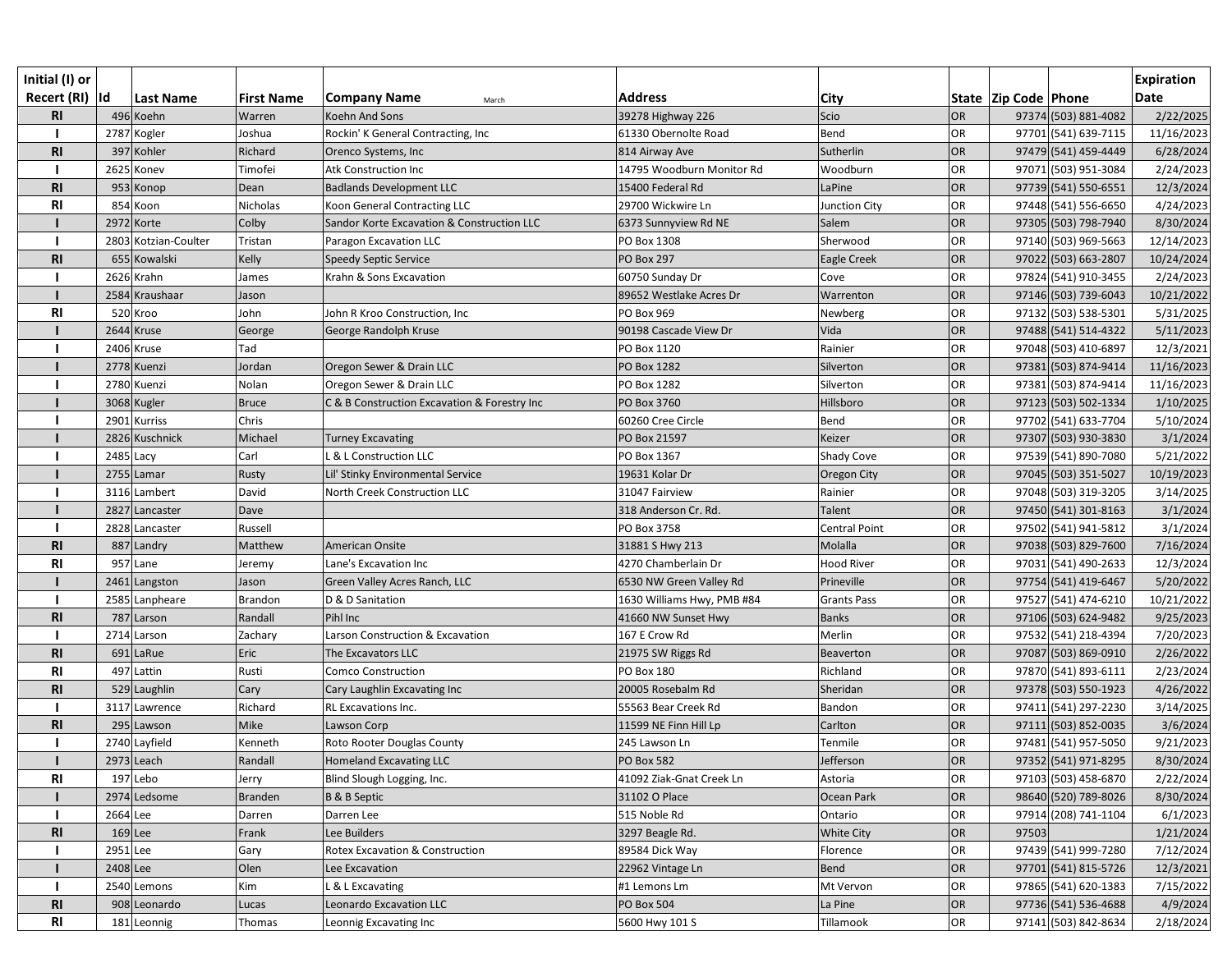| Initial (I) or  |             |                  |                   |                                                   |                      |                    |           |                          |                      | <b>Expiration</b> |
|-----------------|-------------|------------------|-------------------|---------------------------------------------------|----------------------|--------------------|-----------|--------------------------|----------------------|-------------------|
| Recert (RI)  Id |             | <b>Last Name</b> | <b>First Name</b> | <b>Company Name</b><br>March                      | <b>Address</b>       | City               |           | State   Zip Code   Phone |                      | <b>Date</b>       |
| R1              |             | 180 Leonnig      | Todd              | Leonnig Excavating Inc                            | 5600 Hwy 101 S       | Tillamook          | OR        |                          | 97141 (503) 842-8634 | 2/18/2024         |
| <b>RI</b>       |             | 875 Lepley       | Richard           | T & L Septice Tank Service                        | PO Box 294           | Lincoln City       | OR        |                          | 97367 (541) 994-9950 | 9/25/2023         |
|                 |             | 2851 LeSieur     | Daniel            |                                                   | 3242 NE 3rd Ave #383 | Camas              | <b>WA</b> |                          | 98607 (360) 607-0734 | 3/15/2024         |
| <b>RI</b>       |             | 560 Level        | Corey             | Level Excavation, Inc                             | 3035 Lower Mill Dr   | <b>Hood River</b>  | OR        |                          | 97031 (541) 400-9013 | 2/25/2024         |
|                 |             | 3087 Lewman      | <b>Brad</b>       | <b>Walsh Construction</b>                         | 2905 SW 1st Ave      | Portland           | OR        |                          | 97201 (503) 969-1180 | 2/14/2025         |
|                 | 3088 Ley    |                  | Moses             | <b>Genesis Septic Solutions LLC</b>               | 1837 E 14th St.      | The Dalles         | <b>OR</b> |                          | 97058 (541) 993-7748 | 2/14/2025         |
| R <sub>l</sub>  |             | 772 Light        | Darren            | Lucky Seven Excavation LLC                        | 1475 Boyer Rd        | Riddle             | OR        |                          | 97469 (541) 430-6097 | 10/22/2023        |
| <b>RI</b>       |             | 364 Liles        | Roger             | Roger Liles Construction                          | 15645 Winriver Rd    | <b>Brookings</b>   | OR        |                          | 97415 (541) 251-4075 | 2/10/2024         |
|                 |             | 3005 Lindberg    | William           | <b>DIME Precision</b>                             | 5725 S Santiam Hwy   | Lebanon            | OR        |                          | 97355 (541) 409-2268 | 9/13/2024         |
| <b>RI</b>       |             | 964 Lindquist    | Joshua            | Precision Pumping & Excavation                    | 3511 Demaray Dr      | <b>Grants Pass</b> | OR        |                          | 97527 (541) 659-1442 | 12/3/2024         |
| R <sub>l</sub>  |             | 940 Lindsay      | Christopher       | American On Site                                  | 31881 S Hwy 213      | Molalla            | OR        |                          | 97038 (503) 829-7600 | 7/16/2024         |
| R <sub>l</sub>  |             | 744 Lindsey      | Bob               | <b>Genesis Septic Solutions</b>                   | 1837 East 14th St.   | The Dalles         | OR        |                          | 97058 (541) 993-0135 | 2/25/2024         |
|                 | $2517$ Linn |                  | <b>Brian</b>      | Linn Septic Service                               | 800 NE Yucca Ave     | Redmond            | OR        |                          | 97756 (541) 923-3160 | 6/24/2022         |
| R <sub>l</sub>  |             | $919$ Linn       | Daniel            | Latham Excavation                                 | 84 SE 5th St.        | Bend               | <b>OR</b> |                          | 97702 (541) 382-8267 | 7/16/2024         |
| R <sub>l</sub>  |             | $739$ Linn       | James             | Bledsoe's Sanitary Service LLC                    | 800 NE Yucca Ave     | Redmond            | OR        |                          | 97756 (541) 923-3160 | 10/22/2023        |
| <b>RI</b>       |             | 717 Linn         | Tina              | David Linn Trucking & Excavation                  | PO Box 316           | Brightwood         | OR        |                          | 97011 (503) 701-7053 | 8/20/2023         |
|                 |             | 2926 Litkie      | <b>Bradley</b>    | Litkie Construction                               | 28960 SE Currin Rd   | Estacada           | OR        |                          | 97023 (503) 709-5457 | 6/14/2024         |
|                 | 3037 Little |                  | Robert            |                                                   | 3860 S 306th Pl      | Auburn             | <b>WA</b> |                          | 98001 (425) 281-5823 | 11/15/2024        |
| R1              |             | 203 Littlefield  | Robert            | R. T. Littlefield Excavating & Backhoe            | 698 Ewe Creek Rd     | <b>Grants Pass</b> | OR        |                          | 97526 (541) 479-2802 | 2/25/2024         |
|                 |             | 3089 Locke       | Steve             | <b>Lock Escavation</b>                            | 2760 Walnut Ave.     | <b>Grants Pass</b> | OR        |                          | 97527 (541) 621-0350 | 2/14/2025         |
|                 |             | 2601 Locke       | Steven            | Steve Locke Construction Inc, DBA Locke Buildings | PO Box 2519          | Estacada           | OR        |                          | 97023 (503) 819-8774 | 11/18/2022        |
| <b>RI</b>       |             | 706 Long         | Jerry             | M & L Excavation                                  | 17849 Deer Park Lp   | <b>Baker City</b>  | <b>OR</b> |                          | 97814 (541) 403-2851 | 4/9/2023          |
|                 | 2975 Long   |                  | <b>Travis</b>     | <b>Travis Long Construction LLC</b>               | 104 W Pinehurst Ct.  | Newberg            | OR        |                          | 97132 (503) 348-1244 | 8/30/2024         |
| <b>RI</b>       |             | 858 Lorensen     | Douglas           | B & L Excavation LLC                              | 22150 Calgary Dr     | Bend               | <b>OR</b> |                          | 97702 (541) 678-1686 | 7/24/2023         |
| R1              |             | 105 Louie        | David             | Richard J Louie                                   | 58628 Louie Ct       | St. Helens         | OR        |                          | 97051 (503) 397-0728 | 2/25/2024         |
|                 |             | 2852 Lounsbury   | Richard           |                                                   | 4484 Upper Camas Rd  | Camas Valley       | OR        |                          | 97416 (541) 505-4685 | 3/15/2024         |
| R1              |             | 654 Loveday      | Jerry             | <b>Grizzly Mountain Excavation LLC</b>            | 910 NE King Way      | Redmond            | OR        |                          | 97756 (541) 504-5570 | 10/24/2024        |
|                 |             | 2715 Lowe        | Trenton           | <b>Bighorn Excavation</b>                         | 880 G St             | <b>Baker City</b>  | OR        |                          | 97814 (541) 519-1764 | 7/20/2023         |
|                 |             | 2674 Lowery      | Jason             | Boylan Construction Inc                           | PO Box 45            | <b>Dallas</b>      | OR        | 97338                    |                      | 6/8/2023          |
|                 |             | 3118 Lucas       | Tyler             | 5 Star Engineering                                | 4460 Avenue E        | White City         | OR        |                          | 97503 (541) 601-2434 | 3/14/2025         |
| R1              |             | 918 Luckini      | Randy             | <b>Linnco Excavation &amp; Septic</b>             | 35246 Oakville Rd    | Albany             | OR        |                          | 97321 (541) 401-3359 | 9/24/2024         |
| R <sub>l</sub>  |             | 258 Luelling     | Curtis            | <b>CTL Construction, Inc</b>                      | PO Box 6238          | Bend               | <b>OR</b> |                          | 97708 (541) 617-7492 | 3/20/2024         |
|                 | $2756$ Luna |                  | Oscar             | <b>River City Environmental</b>                   | PO Box 30089         | Portland           | OR        |                          | 97294 (971) 291-3611 | 10/19/2023        |
|                 |             | 2741 Lundgren    | Daniel            | Dan Lundgren Construction LLC                     | PO Box 7214          | Bend               | OR        |                          | 97708 (541) 385-7942 | 9/21/2023         |
|                 | $2410$ Lynn |                  | Nathan            | V & K Construction                                | 10308 NW Helvetia Rd | Hillsboro          | OR        |                          | 97124 (503) 799-6351 | 12/3/2021         |
|                 |             | 2586 Madden      | Joseph            |                                                   | 400 NW 9th Ave       | John Day           | <b>OR</b> |                          | 97845 (541) 792-0953 | 10/21/2022        |
|                 |             | 2853 Maddox      | Lucas             |                                                   | 702 NE Kearney Ave.  | <b>Bend</b>        | OR        |                          | 97701 (541) 390-0655 | 3/15/2024         |
|                 |             | 2602 Maddux      | Robert            |                                                   | 3410 SE 71st Ave     | Portland           | <b>OR</b> |                          | 97206 (971) 285-7520 | 11/18/2022        |
| <b>RI</b>       |             | 653 Madson       | Michael           | Pioneer C.M. Inc                                  | 925 Fox Hill Ln      | Roseburg           | OR        |                          | 97470 (541) 430-2705 | 10/24/2021        |
|                 |             | 2742 Maguire     | John              |                                                   | 658 NE Franklin St.  | Bend               | OR        |                          | 97701 (541) 213-6259 | 9/21/2023         |
|                 |             | 2902 Mahecic     | Mark              | Roto Rooter                                       | 2364 NW Matteo Dr.   | McMinnville        | OR        |                          | 97128 (971) 286-8471 | 5/10/2024         |
|                 |             | 2603 Main        | Jesse             | <b>Compass Construction, LLC</b>                  | <b>PO Box 462</b>    | Aumsville          | OR        |                          | 97325 (503) 572-3850 | 11/18/2022        |
|                 |             | 2976 Malcom      | John              | <b>JM Excavating LLC</b>                          | 7705 Seattle Ave.    | Bay City           | OR        |                          | 97107 (503) 801-5599 | 8/30/2024         |
| R <sub>l</sub>  |             | 410 Maletic      | John              | Express Excavation, LLC                           | PO Box 57            | Prospect           | OR        |                          | 97536 (541) 560-1114 | 2/25/2024         |
|                 |             | 2804 Mandera     | Nathaniel         | First Stike Environmental                         | 256 Quarry Rd        | Roseburg           | OR        |                          | 97470 (800) 447-3558 | 12/14/2023        |
|                 |             | 2977 Mann        | Attar             | Pacific West Homes & Renovations                  | 7135 SW 46th Ave.    | Portland           | OR        |                          | 97219 (503) 280-2600 | 8/30/2024         |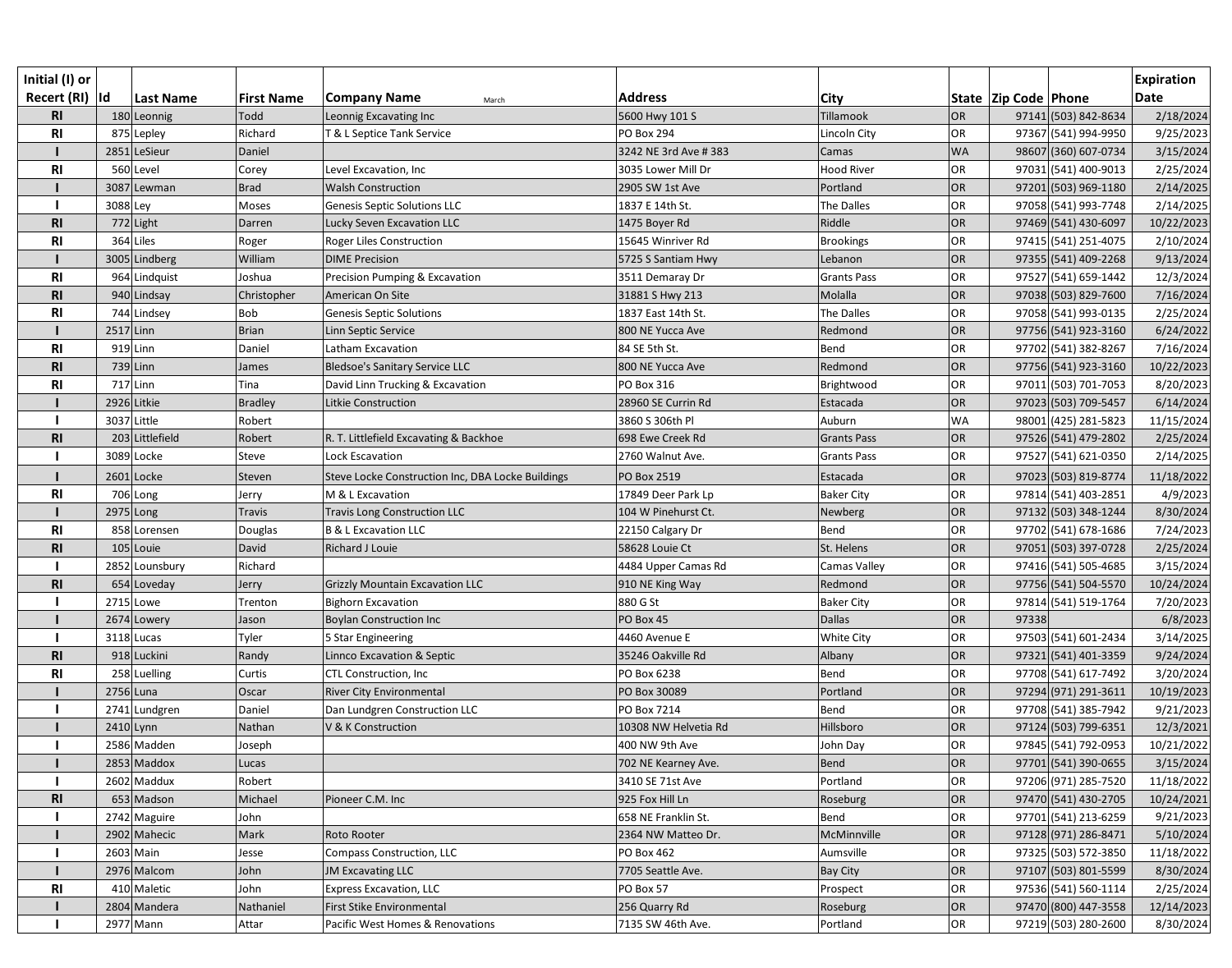| Initial (I) or  |          |                    |                   |                                       |                               |                      |           |                      |                      | <b>Expiration</b> |
|-----------------|----------|--------------------|-------------------|---------------------------------------|-------------------------------|----------------------|-----------|----------------------|----------------------|-------------------|
| Recert (RI)  Id |          | <b>Last Name</b>   | <b>First Name</b> | Company Name<br>March                 | <b>Address</b>                | City                 |           | State Zip Code Phone |                      | <b>Date</b>       |
| R1              |          | 784 Mansanti       | Joseph            | <b>Fulcrum Contracting</b>            | 650 W Haggerty St             | Roseburg             | OR        |                      | 97471 (541) 733-7339 | 11/17/2024        |
|                 |          | 2462 Marciel       | Andrew            | <b>Barlett Construction</b>           | 226 SW 5th St                 | Prineville           | OR        |                      | 97754 (541) 977-4644 | 5/20/2022         |
|                 |          | 3018 Marcoux-Kamis | Nicholas          | N K Excavating LLC                    | 705 W Marquam st              | <b>Mount Angel</b>   | OR        |                      | 97362 (503) 989-1822 | 10/11/2024        |
| <b>RI</b>       |          | 609 Marple         | Nathan            | Nathan Marple Excavation              | PO Box 1310                   | Creswell             | OR        |                      | 97426 (541) 912-7807 | 5/12/2023         |
|                 |          | 2757 Marshall      | Cindy             | <b>Scott Marshall Trucking</b>        | 2064 Buckhorn Rd              | Roseburg             | OR        |                      | 97470 (541) 643-0067 | 10/19/2023        |
| <b>RI</b>       |          | 338 Martens        | Robert            | Robert Martens Excavation, LTD        | 92859 Walluski Lp             | Astoria              | OR        |                      | 97103 (503) 325-0615 | 2/22/2024         |
| R <sub>l</sub>  |          | 373 Martin         | Kim               | M. B. Excavation, Inc.                | 11808 Duck Inn Rd NE          | Gervais              | OR        |                      | 97026 (503) 871-1176 | 1/27/2024         |
| <b>RI</b>       |          | 57 Martin          | Robert            | Martin & Martin Builders, Inc         | 727 Owyhee Ave                | Nyssa                | OR        |                      | 97913 (541) 372-2615 | 2/22/2024         |
|                 |          | 2678 Martinez      | Gerado            | Today's Innovation Inc                | PO Box 346                    | Mill City            | OR        |                      | 97360 (503) 302-7223 | 6/8/2023          |
|                 |          | 2560 Maseline      | Paul              |                                       | 1555 SE 3rd St, Bldg B4, #264 | Prineville           | OR        |                      | 97754 (541) 668-4105 | 8/26/2022         |
|                 |          | 3090 Mason         | Nicholas          | Genesis Septic Solutions LLC          | 1837 E 14th St.               | The Dalles           | OR        |                      | 97058 (541) 993-7748 | 2/14/2025         |
|                 |          | 2486 Masten        | Loren             | <b>Blackrock Contracting, Inc</b>     | 2632 NE Moonlight Dr          | Bend                 | OR        |                      | 97701 (541) 480-2657 | 5/21/2022         |
|                 |          | 3019 Masuen        | Luke              | Lone Pine Plumbing & Excavation       | 17122 Oxnard Rd. #2320        | Sunriver             | OR        |                      | 97707 (541) 408-7099 | 10/11/2024        |
| <b>RI</b>       |          | 616 Matlock        | Dan               | Dan Matlock Backhoe & Dozer Service   | <b>PO Box 355</b>             | Shady Cove           | OR        |                      | 97539 (541) 878-3176 | 7/13/2023         |
|                 |          | 2627 Matthews      | James             | Jimmy Matthews                        | PO Box 1121                   | La Pine              | OR        |                      | 97739 (541) 815-0977 | 2/24/2023         |
|                 |          | 2758 Matthias      | Thomas            | Bear Valley Construction, LLC         | 830 Market St                 | Klamath Falls        | OR        |                      | 97601 (541) 891-0419 | 10/19/2023        |
|                 |          | 2576 Mattravers    | Cami              | Pro-X Welding & Construction          | 106 Lebleu Ln                 | Winston              | OR        |                      | 97496 (541) 391-1463 | 9/16/2022         |
| <b>RI</b>       |          | 53 Mauck           | Alex              | Goodman Sanitation, Inc               | 1009 NE Harlow Rd             | Troutdale            | <b>OR</b> |                      | 97060 (503) 666-2280 | 1/10/2024         |
| R1              |          | 612 Mauck          | Eric              | Cascade Septic Tank Service           | 15150 SE 262nd Ave            | <b>Boring</b>        | OR        |                      | 97009 (503) 630-6659 | 7/13/2023         |
| R <sub>l</sub>  |          | $901$ May          | Douglas           | Lil' Stinky                           | 19631 Kolar Dr                | Oregon City          | OR        |                      | 97045 (503) 351-5027 | 7/24/2023         |
|                 | 2927 May |                    | Joseph            | Robert Lyon Construction              | 3737 Willow Springs Rd        | <b>Central Point</b> | OR        |                      | 97502 (541) 499-4797 | 6/14/2024         |
|                 |          | 2759 Mayea         | <b>Brian</b>      | RoseCity HomeWorks LLC                | 18975 Addie St                | Gladstone            | OR        |                      | 97027 (503) 575-0644 | 10/19/2023        |
|                 |          | 2628 Mayfield      | Kevin             |                                       | 1044 NE Hillcrest Dr          | <b>Grants Pass</b>   | OR        |                      | 97526 (541) 291-1954 | 2/24/2023         |
|                 |          | 2518 McCain        | Ryan              | <b>Precision Earthworks LLC</b>       | 21150 SW Johnson St           | Beaverton            | <b>OR</b> |                      | 97003 (503) 509-8926 | 6/24/2022         |
| R <sub>l</sub>  |          | 861 McCathron      | Donald            | Roto-Rooter                           | PO Box 42237                  | Eugene               | OR        |                      | 97404 (541) 689-1711 | 7/24/2023         |
| <b>RI</b>       |          | 417 McCleese       | Gary              | Gary McCleese & Sons, Inc             | 14904 Hwy 395                 | Lakeview             | OR        |                      | 97630 (541) 947-2801 | 2/3/2024          |
|                 |          | 2879 McCleskey     | Christopher       | <b>ACM Construction LLC</b>           | 4539 Glenbrook Loop Rd        | Riddle               | OR        |                      | 97469 (541) 671-8651 | 4/19/2024         |
|                 |          | 2645 McCormick     | Casey             | Old Town Concrete & Excavation Co     | 2880 SW Glacier Ave           | Redmond              | OR        |                      | 97756 (541) 527-9815 | 5/11/2023         |
| <b>RI</b>       |          | 445 McDaniel       | Robert            | Ram Construction LLC                  | <b>PO Box 2997</b>            | La Pine              | OR        |                      | 97739 (541) 536-3028 | 6/7/2024          |
| R <sub>l</sub>  |          | 877 McDonald       | Paul              | Ed's Septic Tank Cleaning Service LLC | 808 Glasgow Ave               | Astoria              | OR        |                      | 97103 (503) 458-6521 | 7/24/2023         |
| R <sub>l</sub>  |          | 698 McElroy        | Kerry             |                                       | 199 Wilene Ct                 | Roseburg             | OR        |                      | 97471 (541) 733-0105 | 4/9/2023          |
|                 |          | 2786 McEwan        | Carson            | <b>Bob McEwan Construction, Inc.</b>  | 34154 Hwy 26                  | Seaside              | OR        |                      | 97138 (503) 738-3569 | 11/16/2023        |
| <b>RI</b>       |          | 83 McEwan          | Michael           | <b>Bob McEwan Construction, Inc.</b>  | PO Box 2845                   | Gearhart             | OR        |                      | 97138 (503) 738-3569 | 2/22/2024         |
| <b>RI</b>       |          | 677 McFarlane      | Michael           | Mike McFarlane Contracting            | PO Box 634                    | Terrebonne           | <b>OR</b> |                      | 97760 (541) 480-0338 | 5/3/2022          |
| <b>RI</b>       |          | 676 McFarlane      | Tyrell            | McFarlane Excavation, Inc             | 1742 NW Pinecrest Dr          | Prineville           | OR        |                      | 97754 (541) 410-0442 | 5/30/2022         |
|                 |          | 2978 McGuire       | Dan               | Dan McGuire Builders LLC              | 34140 El Manor Ave.           | Eugene               | OR        |                      | 97405 (541) 510-7442 | 8/30/2024         |
|                 |          | 2379 McKinney      | Heath             | Lil' Stinky Environmental Service     | 19631 Kolar Dr                | Oregon City          | OR        |                      | 97045 (503) 351-5027 | 9/24/2021         |
| <b>RI</b>       |          | 46 McKinney        | John              | Cat & Machine Service, Inc            | 42053 Cut-Off Dr              | Lebanon              | OR        |                      | 97355 (541) 259-1085 | 2/9/2024          |
|                 |          | 3091 McMillan      | Daniel            | <b>Diamond Back Construction</b>      | 1420 Stevens Rd               | Eagle Point          | OR        |                      | 97524 (541) 951-3818 | 2/14/2025         |
| <b>RI</b>       |          | 574 McMullen       | Justin            | McMullen Water System                 | 145 N 19th St                 | St Helens            | <b>OR</b> |                      | 97051 (503) 397-1744 | 9/24/2024         |
|                 |          | 2880 McNamee       | John              | Tub Springs Equipment LLC             | <b>PO Box 107</b>             | Antelope             | OR        |                      | 97001 (541) 325-2837 | 4/19/2024         |
|                 |          | 2743 McNeil        | Karyn             | <b>Timberline Corporation</b>         | PO Box 713                    | Riddle               | <b>OR</b> |                      | 97469 (541) 863-2595 | 9/21/2023         |
|                 |          | 2979 McPhedran     | Michael           | Lil Stinky Environmental Service      | 19631 Kolar Dr.               | Oregon City          | OR        |                      | 97045 (503) 351-5027 | 8/30/2024         |
| <b>RI</b>       |          | 847 McRae          | Michael           | Mike McRae Construction Inc           | 5420 Burnett Ave              | Eugene               | OR        |                      | 97402 (541) 740-7248 | 4/24/2023         |
| <b>RI</b>       |          | 135 McShane        | Donald            | McShane's Excavating & Trucking       | 16498 S Bobcat Ln             | Prineville           | OR        |                      | 97754 (541) 447-2828 | 2/17/2023         |
| <b>RI</b>       |          | 872 McVay          | Colin             | E. D. Hughes Excavating               | PO Box 1258                   | Philomath            | OR        |                      | 97370 (541) 929-3147 | 4/24/2023         |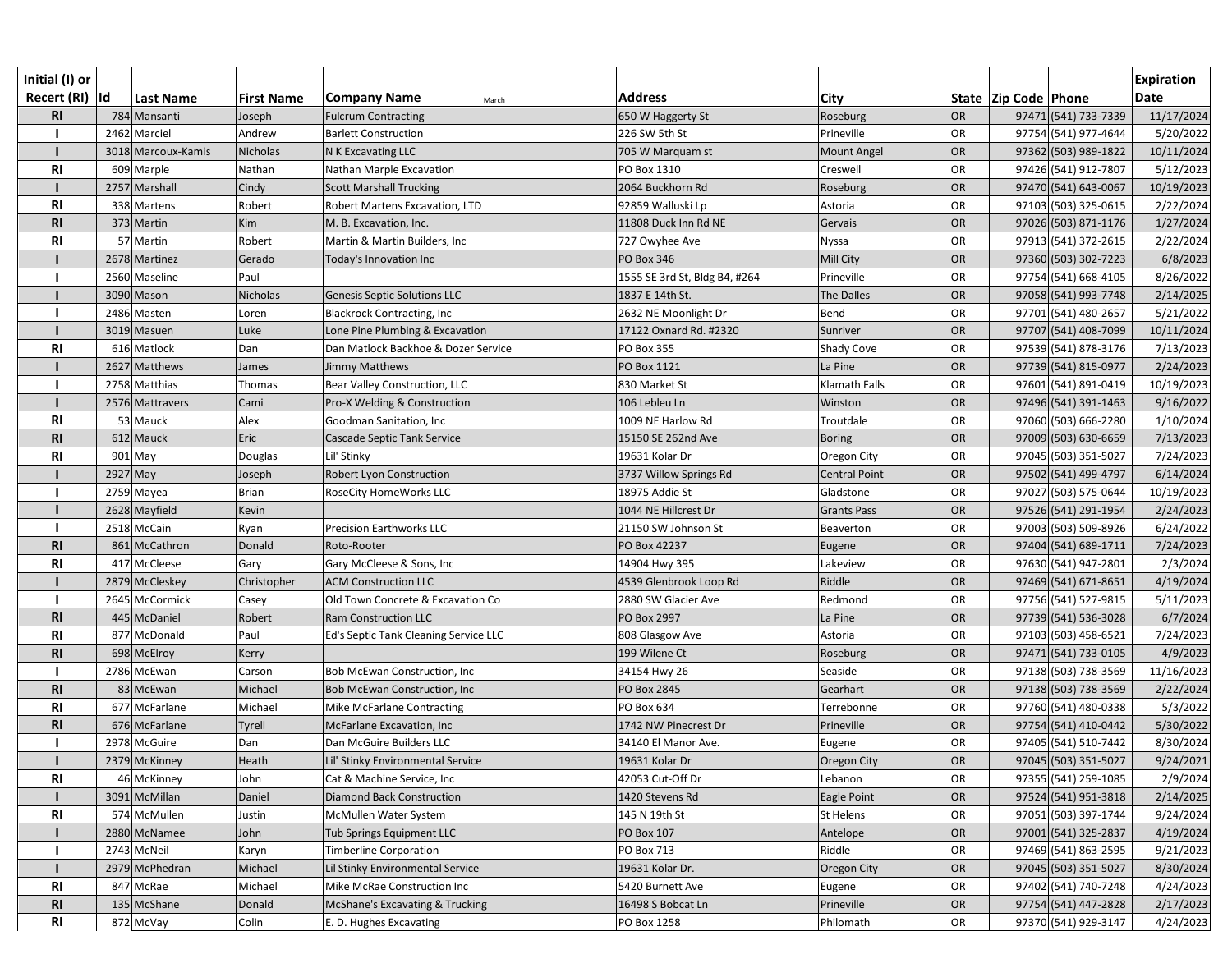| Initial (I) or  |           |                    |                   |                                     |                               |                         |           |                          |                      | <b>Expiration</b> |
|-----------------|-----------|--------------------|-------------------|-------------------------------------|-------------------------------|-------------------------|-----------|--------------------------|----------------------|-------------------|
| Recert (RI)  Id |           | Last Name          | <b>First Name</b> | <b>Company Name</b><br>March        | <b>Address</b>                | <b>City</b>             |           | State   Zip Code   Phone |                      | <b>Date</b>       |
| <b>RI</b>       |           | 129 McVay          | Patrick           | Sporthaven, Inc.                    | PO Box 2096                   | <b>Brookings</b>        | <b>OR</b> |                          | 97415 (541) 469-2896 | 2/10/2024         |
|                 |           | 2952 McVey         | Andrew            |                                     | 1377 SW 175th Ave             | Beaverton               | OR        |                          | 97003 (503) 828-4790 | 7/12/2024         |
|                 |           | 2928 Medina        | Daniel            |                                     | 7270 Baseline Dr              | Mt. Hood Parkdale       | <b>OR</b> |                          | 97041 (541) 806-5416 | 6/14/2024         |
|                 |           | 2929 Medina-Quiroz | Jose              | JC Medina Excavation LLC            | 427 NE Thurston Ave. Apt 2    | Bend                    | OR        |                          | 97701 (541) 630-1041 | 6/14/2024         |
|                 |           | 2744 Medlin        | Wyatt             | Lil Stinky Environmental Service    | 19631 Kolar Dr                | Oregon City             | OR        |                          | 97045 (503) 351-5027 | 9/21/2023         |
|                 |           | 2587 Mehan         | Chad              | Censor Commercial Construction, LLC | 2525 NE Twin Knolls Dr, Ste 3 | Bend                    | OR        |                          | 97701 (541) 408-2507 | 10/21/2022        |
|                 |           | 3092 Meissner      | Hunter            | <b>Meissner Excavation</b>          | <b>PO Box 136</b>             | Mt Angel                | OR        |                          | 97362 (503) 319-7136 | 2/14/2025         |
|                 | 2854 Melo |                    | Jason             | Melo Excavation LLC                 | 815 1/2 D Street              | <b>Baker City</b>       | OR        |                          | 97814 (208) 899-7634 | 3/15/2024         |
| R <sub>l</sub>  |           | 613 Mendiola       | James             | Jim Mendiola Gravel Products        | 3997 Kockmeir Rd              | Vale                    | <b>OR</b> |                          | 97918 (541) 473-2296 | 7/13/2023         |
|                 |           | 2745 Mendoza       | Fermin            | 1 EZ Septic System Installer LLC    | 906 Parallel St               | <b>Milton Freewater</b> | OR        |                          | 97862 (541) 938-0101 | 9/21/2023         |
| R <sub>l</sub>  |           | 606 Merrill        | Ray               | <b>RMC Contracting LLC</b>          | <b>PO Box 231</b>             | Prineville              | <b>OR</b> |                          | 97754 (541) 410-7740 | 2/17/2023         |
|                 |           | 2805 Meyer         | David             | PDX Property Innovations            | 6792 SW Florence Ln           | Portland                | OR        |                          | 97223 (971) 349-0499 | 12/14/2023        |
|                 |           | 2463 Meyer         | Ross              | R.L. Reimers Company                | 3939 Old Salem Rd NE, Ste 200 | Albany                  | OR        |                          | 97321 (541) 979-7729 | 5/20/2022         |
|                 |           | 2411 Middaugh      | Casey             | <b>Bend Excavating</b>              | 20420 Aberdeen Dr             | Bend                    | OR        |                          | 97702 (541) 419-9242 | 12/3/2021         |
| <b>RI</b>       |           | 852 Miller         | Doug              | DJ Miller Construction, Inc.        | <b>PO Box 760</b>             | Marcola                 | <b>OR</b> |                          | 97454 (541) 601-2793 | 4/24/2023         |
| <b>RI</b>       |           | 714 Miller         | Kendall           | Interlaken, Inc                     | PO Box 2010                   | Fairview                | OR        |                          | 97024 (503) 674-7460 | 8/20/2023         |
| R <sub>l</sub>  |           | 248 Miller         | Ryan              | Miller & Sons Excavating Inc        | PO Box 650                    | Heppner                 | OR        |                          | 97836 (541) 676-9613 | 2/24/2024         |
| R1              |           | 781 Miller         | Shawn             |                                     | 42162 SE Locksmith Ln         | Sandy                   | OR        |                          | 97055 (503) 668-8373 | 8/25/2024         |
|                 |           | 2487 Miller        | Timothy           |                                     | 18025 SW Brookman Rd          | Sherwood                | <b>OR</b> |                          | 97140 (503) 784-2106 | 5/21/2022         |
|                 |           | 2881 Milton        | John              |                                     | 20260 Jonathon Ct             | Bend                    | OR        |                          | 97703 (541) 480-8160 | 4/19/2024         |
|                 |           | 3093 Minor         | Rick              | MLB Timber Services                 | 26134 Foster Rd               | Monroe                  | OR        |                          | 97456 (541) 231-7638 | 2/14/2025         |
|                 |           | 3094 Mitchell      | Brady             | Rogue Industrial Construction       | PO Box 26                     | Gates                   | OR        |                          | 97346 (503) 602-5520 | 2/14/2025         |
| <b>RI</b>       |           | 961 Miyasaki       | Sherri            | Box R Water Analysis Laboratory     | 567 NW 2nd St.                | Prineville              | OR        |                          | 97754 (541) 447-4911 | 5/21/2025         |
|                 |           | 2726 Modine        | Andrew            | Modine Construction Inc             | 5237 Chehalis Dr N            | Keizer                  | OR        |                          | 97303 (503) 302-4444 | 8/17/2023         |
|                 |           | 2727 Moehring      | James             | Hukill's Inc                        | 3650 Crater Lake Ave          | Medford                 | OR        |                          | 97504 (541) 734-9000 | 8/17/2023         |
| R <sub>l</sub>  |           | 662 Moffit         | Jeremiah          | Moffit Bros LLC                     | PO Box 156                    | Lostine                 | OR        |                          | 97857 (541) 569-2284 | 2/26/2022         |
| R <sub>l</sub>  |           | $491$ Mohr         | Dwight            | Roto-Rooter                         | 519 Sunrise Circle            | Metolius                | <b>OR</b> |                          | 97741 (541) 735-4543 | 2/22/2025         |
|                 |           | 2604 Monson Jr     | Douglas P         | Monson Inc                          | PO Box 496                    | Redmond                 | OR        |                          | 97756 (541) 771-3663 | 11/18/2022        |
| <b>RI</b>       |           | 195 Moore          | Jeff              | Jeff Moore Excavating, Inc.         | PO Box 77                     | Parkdale                | OR        |                          | 97041 (541) 490-2016 | 2/8/2024          |
| <b>RI</b>       |           | 69 Moore           | Wayne             | W. M. Logging & Construction        | <b>PO Box 298</b>             | <b>Sixes</b>            | OR        |                          | 97476 (541) 348-9927 | 2/9/2024          |
|                 |           | 3119 Moore         | Mark              | MSZ Enterprises LLC                 | 29728 M St.                   | <b>Klamath Falls</b>    | OR        |                          | 97601 (541) 591-0649 | 3/14/2025         |
| <b>RI</b>       |           | 300 Moore          | Rodney            | M. E. Moore Construction, Inc.      | PO Box 838                    | St Helens               | OR        |                          | 97051 (503) 397-2737 | 2/10/2024         |
| <b>RI</b>       |           | 607 Morello        | Anthony           | <b>Morello Construction LLC</b>     | 2637 Old Midland Rd           | Klamath Falls           | OR        |                          | 97603 (541) 887-2285 | 2/17/2023         |
| <b>RI</b>       |           | 833 Morris         | Adam              | Morris Excavation                   | 2300 SE Hwy 101               | Lincoln City            | OR        |                          | 97367 (541) 614-0850 | 7/25/2022         |
|                 |           | 2760 Morrison      | James             | <b>JDM Construction Inc</b>         | PO Box 116                    | Caldwell                | ID        |                          | 83606 (208) 941-9722 | 10/19/2023        |
|                 |           | 2679 Morrison      | Joel              | Morrison Built Inc                  | 4804 NW Bethany Blvd          | Portland                | OR        |                          | 97229 (503) 828-7828 | 6/8/2023          |
|                 |           | 2665 Mosier        | John              | <b>Buzy Bee Services</b>            | PO Box 90                     | Siletz                  | OR        |                          | 97380 (541) 961-3093 | 6/1/2023          |
| R <sub>l</sub>  |           | 789 Moss           | Robert            | <b>Moss Excavation Inc</b>          | 6111 Reeder Rd                | Klamath Falls           | OR        |                          | 97603 (541) 891-2238 | 3/22/2025         |
|                 |           | 2489 Mrowczynski   | Noah              | Cascade Home Enhancement            | 21774 SW Fuller Dr            | Tualatin                | <b>OR</b> |                          | 97062 (503) 888-8125 | 5/21/2022         |
|                 |           | 2855 Muffett       | Jason             |                                     | 65973 Sunshine Rd             | Coos Bay                | OR        |                          | 97420 (541) 404-5850 | 3/15/2024         |
|                 |           | 2490 Mullikin      | Cody              | <b>Clean Rivers Erosion Control</b> | PO Box 429                    | North Bend              | OR        |                          | 97459 (541) 267-3560 | 5/21/2022         |
|                 |           | 2789 Murphy        | Sammy             |                                     | 2077 Kindle Way               | Stayton                 | OR        |                          | 97383 (503) 949-2772 | 11/16/2023        |
|                 |           | 2790 Murphy        | Tyler             |                                     | 2077 Kindle Way               | Stayton                 | OR        |                          | 97393 (503) 949-9945 | 11/16/2023        |
| R <sub>l</sub>  |           | 120 Myrick         | Stewart           | Chuck's Plumbing, Inc               | PO Box 2929                   | Florence                | OR        |                          | 97439 (541) 997-7567 | 2/15/2024         |
| <b>RI</b>       |           | $104$ Nace         | Kris              | S & K Excavation                    | 4847 Azalea Glen Rd           | Glendale                | OR        |                          | 97442 (541) 832-2258 | 2/6/2024          |
| <b>RI</b>       |           | 786 Navarro        | Angel             | Allied Excavation & Construction    | PO Box 2040                   | Cave Junction           | OR        |                          | 97523 (541) 592-6435 | 11/17/2021        |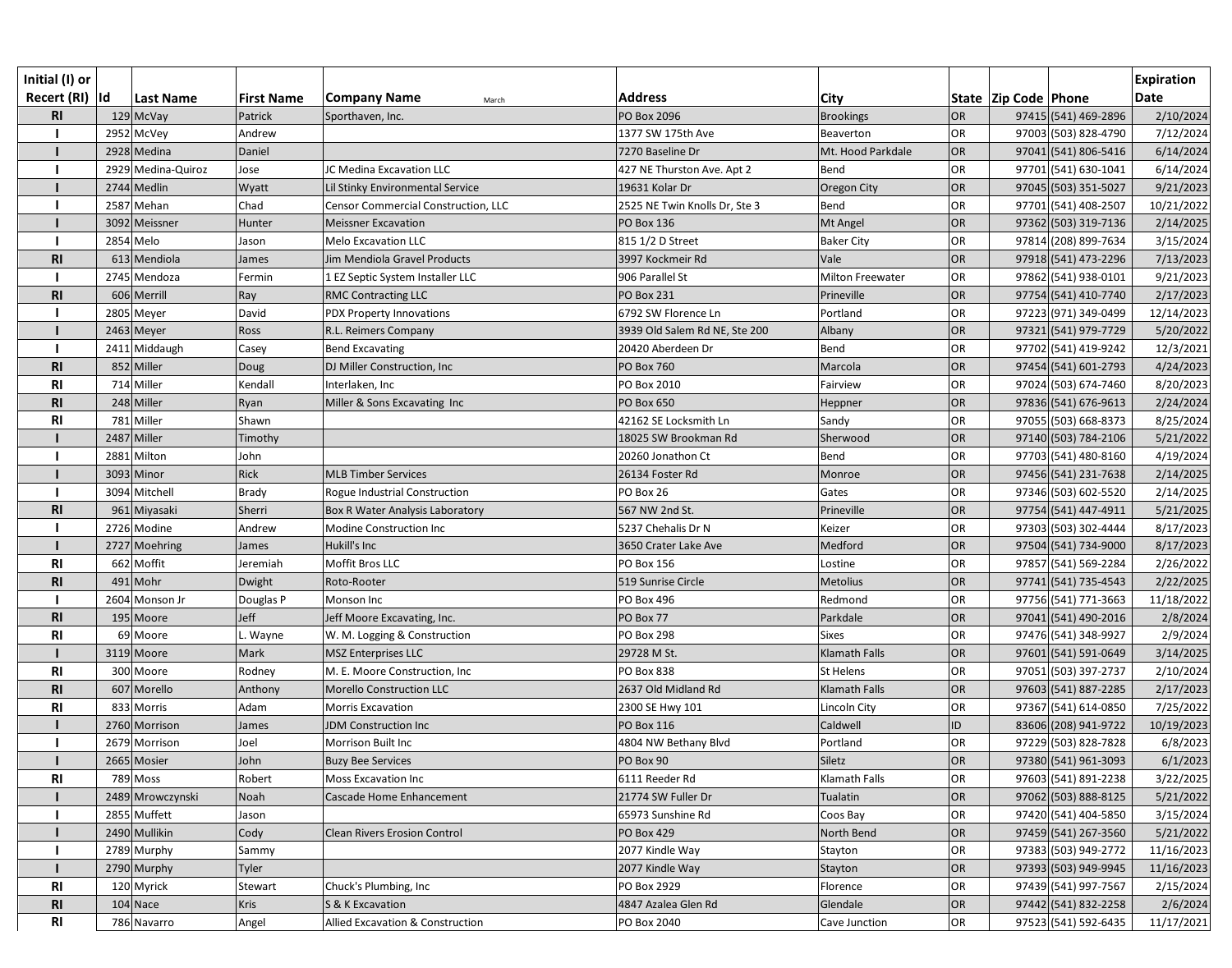| Initial (I) or<br>Recert (RI)  Id |          | <b>Last Name</b> | <b>First Name</b> | <b>Company Name</b><br>March                    | <b>Address</b>                 | City                 |           | State   Zip Code   Phone |                      | <b>Expiration</b><br><b>Date</b> |
|-----------------------------------|----------|------------------|-------------------|-------------------------------------------------|--------------------------------|----------------------|-----------|--------------------------|----------------------|----------------------------------|
| <b>RI</b>                         |          | 694 Navarro      | Christopher       | Doo Doo Bus Septic Service                      | 4190 Williams Hwy              | <b>Grants Pass</b>   | OR        |                          | 97527 (541) 846-3071 | 10/24/2022                       |
| R1                                |          | 821 Neebel       | Jonathan          | J.D. Neebel Construction                        | 2130 NW Highland Dr            | Corvallis            | OR        |                          | 97330 (541) 740-4936 | 7/25/2022                        |
|                                   |          | 2491 Neikes      | James             | <b>AC/DC Excavating, LLC</b>                    | 35384 Hwy 101 Business         | Astoria              | OR        |                          | 97103 (503) 440-1818 | 5/21/2022                        |
| R1                                |          | 955 Neikes       | James             | <b>AC/DC Excavating LLC</b>                     | 35384 Hwy 101 Business         | Astoria              | OR        |                          | 97103 (503) 440-2825 | 5/21/2025                        |
|                                   |          | 3069 Nelson      | Michael           | Mid Valley Excavation, LLC                      | <b>PO Box 541</b>              | Sublimity            | OR        |                          | 97385 (503) 800-1746 | 1/10/2025                        |
|                                   |          | 2434 Nelson      | Steven            | Ivan R Smith Construction                       | 19640 Harvard Ct               | Bend                 | OR        |                          | 97702 (541) 270-6470 | 4/8/2022                         |
|                                   |          | 2435 Newton      | Terry             | Clean Slate LLC                                 | 1553 Wedgewood Pl              | Stayton              | OR        |                          | 97383 (503) 769-3568 | 4/8/2022                         |
| <b>RI</b>                         |          | 769 Niday        | Richard           | <b>Emerald Creek Homes Inc</b>                  | <b>PO Box 291</b>              | Welches              | <b>OR</b> |                          | 97067 (503) 998-9358 | 8/25/2024                        |
|                                   |          | 2464 Nielsen     | Daniel            | Frontier Unlimited, LLC                         | 93877 Lamont Ln                | Coos Bay             | OR        |                          | 97420 (541) 404-7417 | 5/20/2022                        |
|                                   |          | 2806 Noland      | Bryan             | <b>Blaine Noland Construction</b>               | 896 NE Third St                | Prineville           | OR        |                          | 97754 (541) 903-0304 | 12/14/2023                       |
| <b>RI</b>                         |          | 610 Norris       | Clayton           | Frank R Norris Contracting Inc                  | PO Box 3464                    | <b>Central Point</b> | OR        |                          | 97502 (541) 601-5636 | 2/17/2023                        |
|                                   |          | 2761 Norton      | Jesse             | Stellar J                                       | 1363 Down River Rd             | Woodland             | <b>WA</b> |                          | 98674 (360) 225-7996 | 10/19/2023                       |
|                                   |          | 2465 Norwood     | Richard           | <b>Norwood Excavation LLC</b>                   | 14140 S Spangler Rd            | Oregon City          | OR        |                          | 97045 (974) 241-4841 | 5/20/2022                        |
|                                   |          | 2903 O'Brien     | Robert            | Southern Oregon Septic Service LLC              | PO Box 316                     | Murphy               | OR        |                          | 97533 (541) 761-8611 | 5/10/2024                        |
|                                   |          | $2829$ Ochoa     | Tyler             |                                                 | 48255 NW Pongratz Rd           | <b>Banks</b>         | OR        |                          | 97106 (503) 621-7931 | 3/1/2024                         |
|                                   |          | 2412 Odermott    | Justin            | V & K Construction                              | 10308 NW Helvetia Rd           | Hillsboro            | OR        |                          | 97124 (503) 799-6351 | 12/3/2021                        |
| R1                                |          | 605 Oldham       | Jack              | Jack Oldham Excavating & Contracting            | 1574 NE 7th St                 | <b>Grants Pass</b>   | OR        |                          | 97526 (541) 295-2124 | 2/17/2023                        |
| R1                                |          | 857 Oliver       | <b>Brian</b>      | West Coast Exteriors Inc                        | PO Box 2658                    | Albany               | OR        |                          | 97321 (541) 979-6361 | 7/24/2023                        |
|                                   |          | 2807 Olsen       | <b>Brian</b>      |                                                 | <b>PO Box 220</b>              | <b>Sweet Home</b>    | OR        |                          | 97386 (406) 871-3941 | 12/14/2023                       |
|                                   |          | 3000 Olsen       | Shawn             | <b>White River Construction</b>                 | 501 NE Greenwood Ste. 700      | Bend                 | OR        |                          | 97701 (541) 647-2558 | 9/13/2024                        |
| R1                                |          | 733 Olsen        | Timothy           | <b>Dennis Gibson Construction</b>               | 33653 Mary's River Estates Rd  | Philomath            | OR        |                          | 97370 (541) 929-5757 | 6/23/2023                        |
| R <sub>l</sub>                    |          | 893 Olson        | Andrew            | <b>JRC</b> Equipment                            | 560 A NE F St. #208            | <b>Grants Pass</b>   | OR        |                          | 97526 (541) 441-2029 | 2/26/2024                        |
|                                   |          | 2905 Olson       | Shawn             | Western Ridge                                   | 29410 Johnson Creek Lane       | Lebanon              | OR        |                          | 97355 (541) 990-3998 | 5/10/2024                        |
| <b>RI</b>                         |          | 648 Olson        | Tom               | <b>Olson Excavating</b>                         | <b>PO Box 533</b>              | Durfur               | OR        |                          | 97021 (541) 993-1814 | 5/16/2024                        |
|                                   |          | 2390 Omlid       | Todd              | <b>Omlid Homes Restoration &amp; Excavation</b> | 4691 NW 91st                   | Redmond              | OR        |                          | 97756 (541) 556-7982 | 9/24/2021                        |
|                                   |          | 2492 O'Neal      | Jeffrey           | Jeffrey CO'Neal                                 | <b>PO Box 162</b>              | Maupin               | OR        |                          | 97037 (541) 980-3255 | 5/21/2022                        |
|                                   |          | 2378 O'Neill     | <b>Brett</b>      | <b>Steve O'Neill Contracting</b>                | 18700 NW Adcock Rd             | Yamhill              | OR        |                          | 97148 (503) 312-0727 | 9/24/2021                        |
|                                   |          | 2980 Oneslager   | Michael           | A-1 Septic & Power Rooter Service               | 1213 Tyee Rd                   | Umpqua               | OR        |                          | 97486 (541) 672-8709 | 8/30/2024                        |
|                                   | 2493 Orr |                  | Mark              | McClure and Sons, Inc                           | 29765 SW Town Center Lp, Ste 3 | Wilsonville          | OR        |                          | 97070 (425) 225-2039 | 5/21/2022                        |
|                                   |          | 2981 Ortega      | Christian         | <b>Roth Heat-Cooling</b>                        | 1952 Madras St SE Apt 1069     | Salem                | OR        |                          | 97306 (503) 504-8006 | 8/30/2024                        |
| R <sub>l</sub>                    |          | 805 Osborne      | Travis            | Osborne Excavation Inc                          | PO Box 1972                    | La Pine              | OR        |                          | 97739 (541) 536-9735 | 7/25/2022                        |
|                                   |          | 2680 Overton     | Gregory           | <b>Greg Overton</b>                             | 56240 Sandpiper Rd             | Bend                 | <b>OR</b> |                          | 97707 (541) 815-6609 | 6/8/2023                         |
| <b>RI</b>                         |          | 916 Owcarz       | Michael           | Best Septic, Inc.                               | PO Box 40606                   | Eugene               | OR        |                          | 97404 (541) 484-0844 | 9/16/2025                        |
| <b>RI</b>                         |          | 332 Owen         | Bob               | <b>Bee Excavation</b>                           | 67550 Cloverdale Rd            | <b>Sisters</b>       | <b>OR</b> |                          | 97759 (541) 388-8133 | 2/3/2024                         |
| <b>RI</b>                         |          | 753 Owen         | Michael           | Robinson & Owen                                 | <b>PO Box 267</b>              | <b>Sisters</b>       | OR        |                          | 97759 (541) 549-1848 | 6/25/2024                        |
|                                   |          | 2808 Owens       | William           | Owens Septic Service                            | 349 59th Ave SE                | Salem                | OR        |                          | 97317 (503) 509-8639 | 12/14/2023                       |
|                                   |          | $2691$ Page      | Jeremy            | Page Concrete Construction Inc                  | <b>PO Box 472</b>              | Otis                 | OR        |                          | 97368 (541) 992-6457 | 6/15/2023                        |
|                                   |          | 2561 Palmer      | Jerett            |                                                 | 4483 DePriest St               | Roseburg             | <b>OR</b> |                          | 97471 (541) 863-9325 | 8/26/2022                        |
| R1                                |          | 545 Palmer       | Matthew           | <b>Palmer Excavation</b>                        | 539 E Adams St                 | <b>Burns</b>         | OR        |                          | 97720 (541) 573-7149 | 5/5/2023                         |
|                                   |          | 2953 Parazoo     | Joshua            | JP General Contracting LLC                      | 39024 Ridge Dr                 | Scio                 | OR        |                          | 97374 (541) 905-4835 | 7/12/2024                        |
| R1                                |          | 951 Parish       | Fred              | Lil Stinky                                      | 19631 Kolar Dr                 | Oregon City          | OR        |                          | 97045 (503) 351-5027 | 7/15/2024                        |
|                                   |          | 2494 Parish      | Jeffrey           | <b>Creative Construction</b>                    | 5100 Lookingglass Rd           | Roseburg             | <b>OR</b> |                          | 97471 (541) 580-1658 | 5/21/2022                        |
|                                   |          | 2646 Parker      | Daniel            | Parker Northwest LLC                            | 1340 NW 17th St                | Redmond              | <b>OR</b> |                          | 97756 (541) 410-7343 | 5/11/2023                        |
|                                   |          | 2466 Parker      | Levi              | Parker Concrete                                 | 3121 Taylor Way                | Forest Grove         | OR        |                          | 97116 (503) 680-9925 | 5/20/2022                        |
| R <sub>l</sub>                    |          | 894 Parker       | Malachi           | Parker Excavation                               | 1755 Upper Applegate Rd        | Jacksonville         | OR        |                          | 97530 (541) 899-7355 | 2/26/2024                        |
|                                   |          | 2809 Parkhurst   | Anne              | Parkhurst Excavation, Inc                       | 18195 N Bank Rd                | Roseburg             | OR        |                          | 97470 (541) 672-6081 | 12/14/2023                       |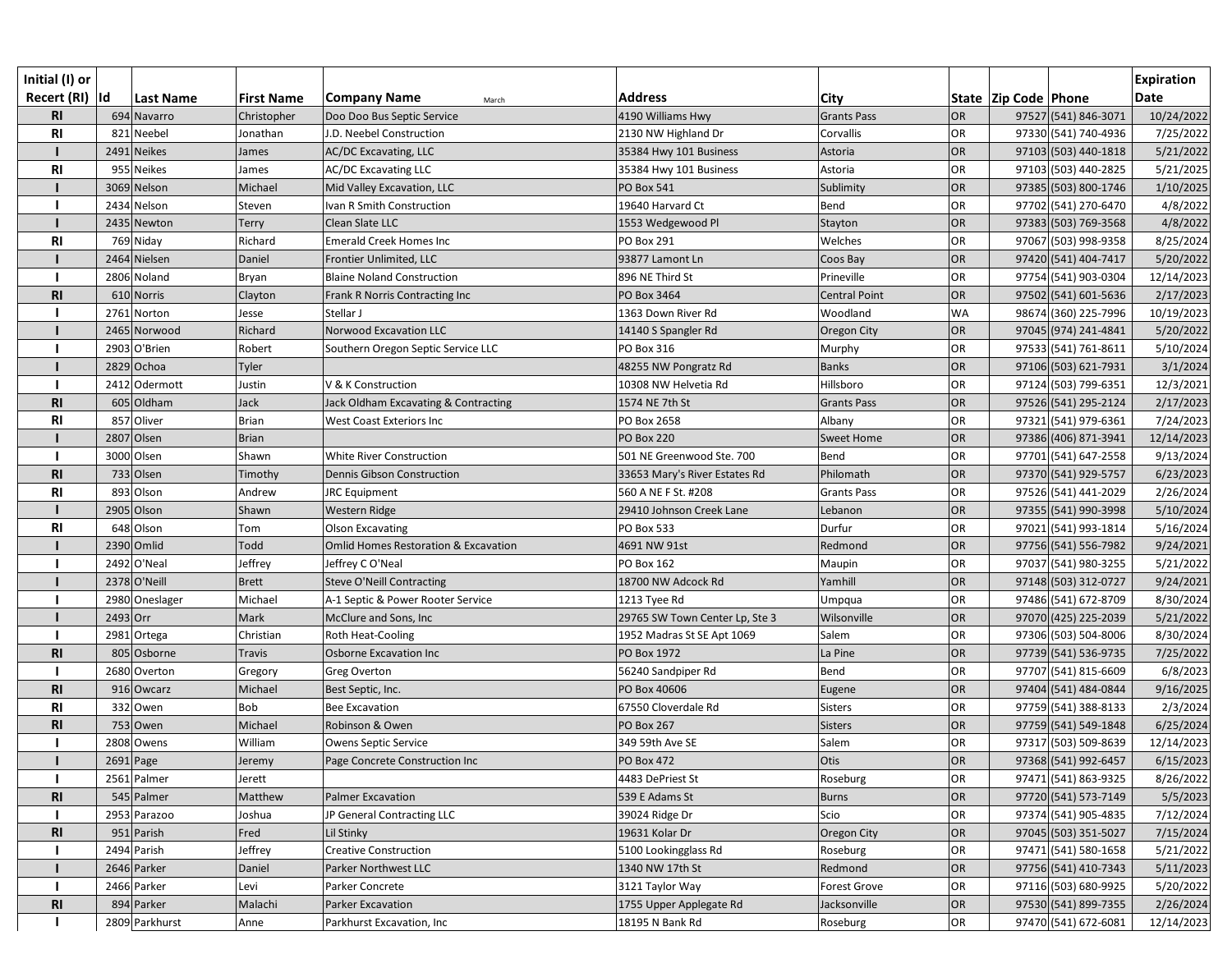| Initial (I) or<br>Recert (RI)  Id | <b>Last Name</b>     | <b>First Name</b> | <b>Company Name</b><br>March         | <b>Address</b>           | <b>City</b>         |           | State   Zip Code   Phone | <b>Expiration</b><br>Date |
|-----------------------------------|----------------------|-------------------|--------------------------------------|--------------------------|---------------------|-----------|--------------------------|---------------------------|
|                                   | 2904 Parrott         | Nicholas          | <b>DBC Ground Hawgs</b>              | 17819 SW Mandel          | Sherwood            | <b>OR</b> | 97140 (541) 604-4445     | 5/10/2024                 |
|                                   | 2436 Parsley         | Ryan              | Superior Underground, LLC            | 6400 SE 101st Ave, Ste 3 | Portland            | <b>OR</b> | 97266 (503) 750-0020     | 4/8/2022                  |
| R1                                | 902 Parsons          | Deane             | D-N-A Construction & Excavation      | PO Box 91                | La Pine             | <b>OR</b> | 97739 (541) 620-1309     | 2/26/2024                 |
|                                   | 3120 Patty           | Elijah            | Ole Bergman Excavating               | 1901 S Church St         | <b>Dallas</b>       | <b>OR</b> | 97338 (503) 510-9405     | 3/14/2025                 |
|                                   | 3020 Paxton          | Michael           | Paxton Pipe & Excavation Inc         | 244 W Jadon Dr.          | Lebanon             | <b>OR</b> | 97355 (541) 248-0473     | 10/11/2024                |
|                                   | 2653 Peacock         | Matt              | Above All Sanitation, Inc            | PO Box 1209              | Veneta              | <b>OR</b> | 97487 (541) 242-1002     | 5/18/2023                 |
|                                   | 2982 Pearson         | Boone             | A-1 Septic & Power Rooter Service    | 1213 Tyee Rd             | Umpqua              | <b>OR</b> | 97486 (503) 672-8709     | 8/30/2024                 |
|                                   | 2930 Pearson         | Graham            | A1 Septic & Power Rooter Service     | 1213 Tyee Rd             | Umpqua              | OR        | 97486 (541) 643-6472     | 6/14/2024                 |
|                                   | 2830 Pearson         | Todd              | A1 Septic                            | 1213 Tyee Rd             | Umpqua              | OR        | 97486 (541) 671-8551     | 3/1/2024                  |
|                                   | 2437 Pederson        | Steven            | A. Pederson's Plumbing               | PO Box 1069              | Dallas              | <b>OR</b> | 97338 (503) 798-6869     | 4/8/2022                  |
| <b>RI</b>                         | 507 Pedracini        | Adam              | All-Ways Excavating USA LLC          | <b>PO Box 238</b>        | Hubbard             | OR        | 97032 (503) 982-3544     | 11/15/2024                |
|                                   | 3038 Pelligrinelli   | David             | Secure Builders LLC                  | 799 NW Estate Place      | Seal Rock           | <b>OR</b> | 97376 (805) 602-1006     | 11/15/2024                |
|                                   | 2654 Pennington      | Ansley            | Above All Sanitation, Inc            | PO Box 1209              | Veneta              | <b>OR</b> | 97487 (541) 242-1002     | 5/18/2023                 |
| R <sub>l</sub>                    | 92 Perez             | Vincent           | Vincent Perez Construction           | <b>PO Box 891</b>        | Christmas Valley    | <b>OR</b> | 97641 (541) 576-2485     | 2/17/2024                 |
|                                   | 2700 Peterson        | <b>Derek</b>      | <b>JOAT Construction LLC</b>         | 205 SW Hwy 101, Ste B    | Waldport            | <b>OR</b> | 97394 (541) 600-3737     | 6/22/2023                 |
|                                   | 3121 Peterson        | Gregory           | Powell Butte Custom Homes            | 17000 SW Mt. Adams Loop  | <b>Powell Butte</b> | OR        | 97753 (541) 678-3860     | 3/14/2025                 |
|                                   | 2701 Peterson        | Kris              | Western Sky Construction LLC         | 13722 Pioneer Rd         | Portland            | <b>OR</b> | 97229 (503) 800-1963     | 6/22/2023                 |
| R <sub>l</sub>                    | 627 Peterson         | Larry             | E. D. Hughes Excavation              | PO Box 1258              | Philomath           | <b>OR</b> | 97370 (541) 929-3417     | 2/15/2024                 |
| <b>RI</b>                         | 378 Peterson         | Scott             | <b>Scott Peterson Excavating LLC</b> | PO Box 1647              | Sandy               | <b>OR</b> | 97055 (503) 313-9540     | 6/7/2024                  |
|                                   | 2983 Petras          | Avanni            | Petras Homes LLC                     | 3673 SW Homesteader Rd.  | West Linn           | OR        | 97068 (503) 998-6820     | 8/30/2024                 |
|                                   | 2882 Philippeos      | Chris             | By the Sea Builders LLC              | PO Box 602               | Bandon              | <b>OR</b> | 97411 (775) 636-2150     | 4/19/2024                 |
|                                   | 2391 Phillips        | James             | Right Angle Design LLC               | 33669 Santiam Hwy. SE    | Lebanon             | <b>OR</b> | 97355 (541) 248-0355     | 9/24/2021                 |
|                                   | 3039 Phinney         | Ross              | Dirtworx Northwest Corporation       | 4250 Silverton Rd NE     | Salem               | <b>OR</b> | 97305 (541) 948-2119     | 11/15/2024                |
| <b>RI</b>                         | 138 Pickar           | David             | Aloha Sanitary Service               | 8600 SW Hillsboro Hwy    | Hillsboro           | <b>OR</b> | 97123 (503) 644-2797     | 2/18/2024                 |
|                                   | 2605 Pickett         | Michelle          | DirTech NW                           | 16330 S Forsythe Rd      | Oregon City         | <b>OR</b> | 97045 (503) 970-1555     | 11/18/2022                |
|                                   | 2499 Pierce          | David             | JD Excavating                        | 804 Tunnel Rd            | Glendale            | <b>OR</b> | 97442 (541) 226-1979     | 5/20/2022                 |
|                                   | 3040 Pierce          | David             | <b>Pierce Construction LLC</b>       | 15200 SE Wallace Rd      | Dayton              | <b>OR</b> | 97114 (503) 983-6884     | 11/15/2024                |
| R1                                | 599 Pilling          | Stephen           | <b>Stephen Pilling Excavation</b>    | 12700 SW Hood View Pl    | Terrebonne          | <b>OR</b> | 97760 (541) 815-1174     | 5/5/2022                  |
| R <sub>l</sub>                    | 832 Platt            | Jeremiah          | Platt Excavation, Inc                | PO Box 2216              | Estacada            | OR        | 97023 (503) 519-9641     | 7/25/2022                 |
|                                   | 2954 Plummer         | Adam              | Tri-County Plumbing Contractors Inc. | PO Box 4253              | Coos Bay            | <b>OR</b> | 97420 (541) 751-5816     | 7/12/2024                 |
|                                   | 2955 Plummer         | Wesley            | Tri-County Plumbing Contractors Inc. | PO Box 4253              | Coos Bay            | OR        | 97420 (541) 751-5816     | 7/12/2024                 |
| <b>RI</b>                         | 660 Podoll II        | Edward            | I.V. Excavating LLC                  | <b>PO Box 204</b>        | Cave Junction       | <b>OR</b> | 97523 (541) 660-1798     | 2/26/2025                 |
|                                   | 2519 Politron Garcia | Gabriel           | Southern Oregon Sewer & Drain LLC    | 8328 Barbur St           | White City          | OR        | 97503 (541) 646-5261     | 6/24/2022                 |
| <b>RI</b>                         | 682 Pollock          | Regan             | Regan's Construction Inc             | PO Box 8388              | Bend                | <b>OR</b> | 97708 (541) 480-2341     | 7/31/2023                 |
|                                   | 2667 Popson Jr       | James A           | 3 Lakes Construction LLC             | 52470 Hwy 62             | Fort Klamath        | <b>OR</b> | 97626 (541) 281-7339     | 6/1/2023                  |
|                                   | 3021 Postle          | Perry             | OSO Excavation & Pipe Line           | 33961 Northwood Dr Ne    | Albany              | <b>OR</b> | 97322 (541) 971-7126     | 10/11/2024                |
|                                   | 2931 Powell          | <b>Brian</b>      | <b>BMP Contracting LLC</b>           | 3031 NW 19th Street      | Redmond             | <b>OR</b> | 97756 (971) 401-3112     | 6/14/2024                 |
| <b>RI</b>                         | 75 Powell            | John              | John Powell                          | 35231 Tennessee Rd SE    | Albany              | <b>OR</b> | 97322 (541) 451-3804     | 2/17/2024                 |
| R <sub>l</sub>                    | 816 Powers           | Edward            | Ed Powers Inc                        | PO Box 395               | Enterprise          | <b>OR</b> | 97828 (541) 426-4749     | 10/24/2022                |
|                                   | 2520 Pratt           | Norman            | All-Terrain Excavation & Concrete    | 5915 Hwy 35              | Mt Hood Parkdale    | OR        | 97041 (541) 490-8072     | 6/24/2022                 |
| <b>RI</b>                         | 945 Presser          | Gregory           |                                      | 34255 E Lacomb Rd        | Lebanon             | <b>OR</b> | 97355 (503) 999-7820     | 9/24/2024                 |
| <b>RI</b>                         | 865 Priester         | Jeffrey           | Priester Excavating Inc              | <b>PO Box 487</b>        | Sandy               | OR        | 97055 (503) 705-4566     | 7/24/2023                 |
|                                   | 2562 Pritchard Jr    | Gary C            | <b>GCP Construction</b>              | 953 23rd Ave, #11        | <b>Sweet Home</b>   | <b>OR</b> | 97386 (408) 607-4295     | 8/26/2022                 |
|                                   | 3041 Prodan          | Joe               | Prodan Construction LLC              | PO Box 689               | Gresham             | <b>OR</b> | 97030 (503) 317-5609     | 11/15/2024                |
|                                   | 2377 Propst          | Shayne            | <b>Viewcrest Contractors</b>         | <b>PO Box 707</b>        | Albany              | OR        | 97321 (541) 990-9170     | 9/24/2021                 |
|                                   | 3122 Ptacek          | Albert            | AP Custom Construction               | PO Box 1116              | Cave Junction       | OR        | 97523 (541) 415-1916     | 3/14/2025                 |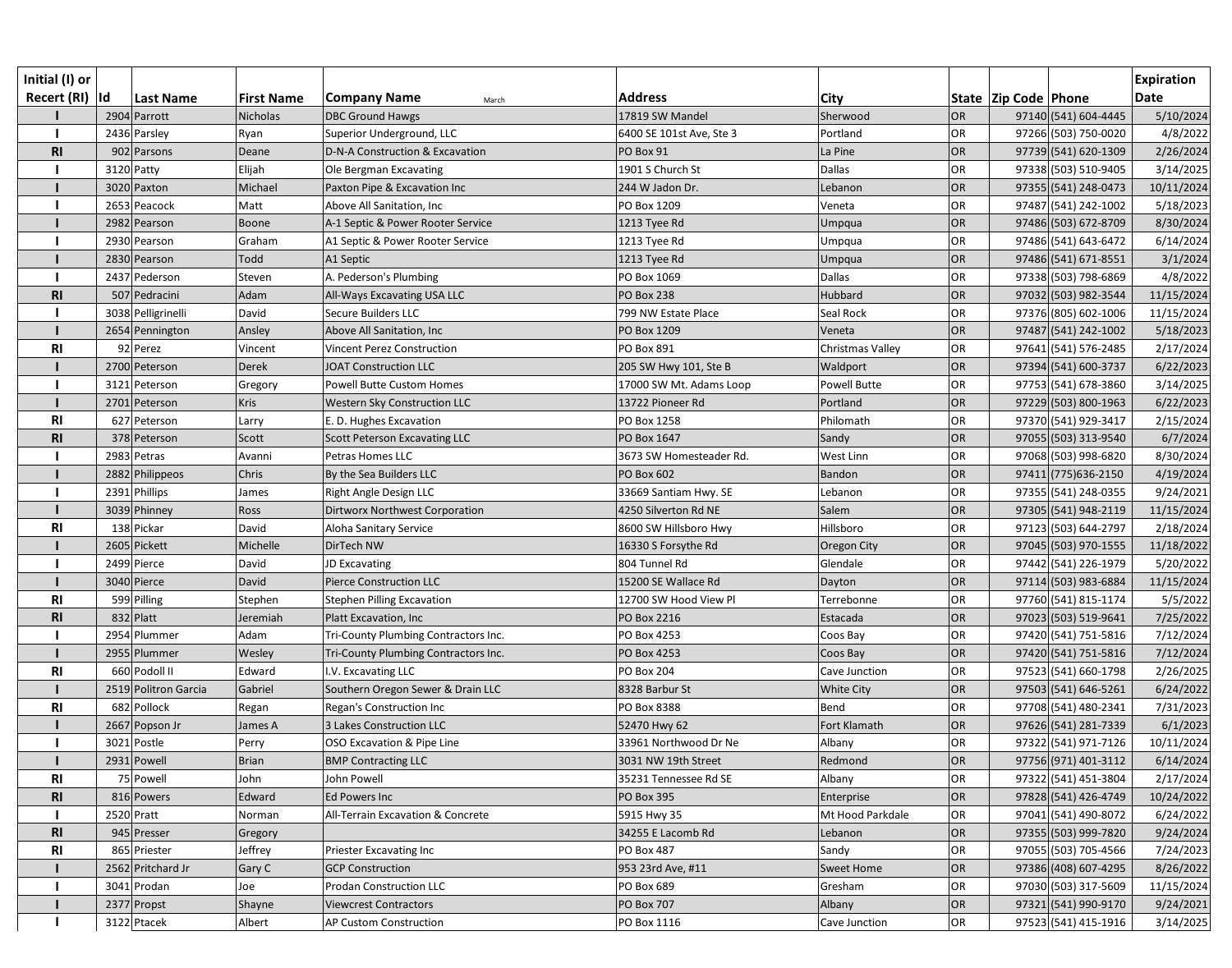| Initial (I) or  |           |                  |                   |                                          |                              |                    |           |                          |                      | <b>Expiration</b> |
|-----------------|-----------|------------------|-------------------|------------------------------------------|------------------------------|--------------------|-----------|--------------------------|----------------------|-------------------|
| Recert (RI)  Id |           | <b>Last Name</b> | <b>First Name</b> | <b>Company Name</b><br>March             | <b>Address</b>               | City               |           | State   Zip Code   Phone |                      | <b>Date</b>       |
|                 |           | 2956 Pultz       | <b>Steve</b>      | Left Coast Land Works LLC                | 389 Yasek Loop               | Toledo             | OR        |                          | 97391 (541) 270-7091 | 7/12/2024         |
| R1              |           | 681 Purvine      | Gary              | Evergreen Remodeling Inc                 | <b>PO Box 125</b>            | Corbett            | OR        |                          | 97019 (503) 695-2182 | 5/30/2022         |
|                 |           | 2563 Quazada     | Marco             | <b>MCORE Construction LLC</b>            | 3017 SW Isaac St             | Pendleton          | OR        |                          | 97801 (541) 215-3955 | 8/26/2022         |
|                 |           | 2521 Quesenberry | <b>Brandt</b>     | Ivan R Smith Construction                | 4580 NW Lamonta              | Prineville         | OR        |                          | 97754 (541) 903-2345 | 6/24/2022         |
| R1              |           | $782$ Rahn       | Amanda            | Rahn's Inc                               | <b>PO Box 249</b>            | Enterprise         | OR        |                          | 97828 (541) 426-3492 | 11/17/2021        |
| <b>RI</b>       |           | 652 Rahn         | <b>Brian</b>      | Rahn Sanitation                          | <b>PO Box 249</b>            | Enterprise         | <b>OR</b> |                          | 97828 (541) 426-3492 | 2/26/2022         |
| <b>RI</b>       |           | 486 Rainwater    | Jerry             | J.D. Rainwater, Inc                      | 11955 Johns Landing Rd       | Carlton            | OR        |                          | 97111 (503) 349-1892 | 1/27/2024         |
|                 |           | 2957 Raley       | Nickles           | Master Touch                             | 59730 Cheyenne Rd            | Bend               | OR        |                          | 97702 (541) 280-5315 | 7/12/2024         |
| R1              |           | 695 Ralston      | Sean              | <b>Ralston Excavation Inc</b>            | PO Box 518                   | Colton             | OR        |                          | 97017 (503) 849-9317 | 10/24/2022        |
| R1              |           | 96 Randall       | Kerry             | Kerry Randall Construction               | 36655 SE Tracy Rd            | Estacada           | OR        |                          | 97023 (503) 630-3808 | 2/11/2024         |
| R1              |           | 325 Rasch        | Thomas            | Oregon Underground, Inc                  | <b>PO Box 777</b>            | Clackamas          | OR        |                          | 97015 (503) 657-6123 | 2/4/2024          |
|                 | 2373 Ray  |                  | Danny             | Danny Ray Backhoe Services LLC           | PO Box 579                   | Chiloquin          | OR        |                          | 97624 (541) 783-3497 | 9/24/2021         |
|                 |           | 2932 Reedy       | Thomas            | Reedy Corp.                              | 2693 Raydean Dr.             | <b>Grants Pass</b> | OR        |                          | 97527 (541) 787-0532 | 6/14/2024         |
|                 |           | 2729 Reever      | Robert            | Reever Enterprises Inc                   | 2481 Patricia Ave            | Ontario            | OR        |                          | 97914 (541) 212-9396 | 8/17/2023         |
|                 |           | 2730 Reever      | Ryan              | High Desert Excavation & Construction    | 1230 Thrifty Way             | Ontario            | OR        |                          | 97914 (541) 212-5477 | 8/17/2023         |
|                 |           | 2495 Reffett     | Michael           | General Excavation, LLC                  | <b>PO Box 263</b>            | Dufur              | OR        |                          | 97021 (541) 993-2103 | 5/21/2022         |
| <b>RI</b>       |           | 844 Reinhardt    | Bryan             | <b>Reinhardt Homes LLC</b>               | PO Box 2057                  | Redmond            | OR        |                          | 97756 (541) 420-0586 | 11/18/2025        |
|                 |           | 2731 Reinhart    | Randal            | Reinhart Construction, Inc               | 19441 Piute Cir              | Bend               | <b>OR</b> |                          | 97702 (541) 480-2675 | 8/17/2023         |
| R1              |           | 369 Rempelos     | John              | Roto-Rooter Coos Bay                     | 93788 Carlisle Ln            | Coos Bay           | OR        |                          | 97420 (541) 269-5050 | 2/9/2024          |
| R <sub>l</sub>  |           | 370 Rempelos     | Robert            | Roto-Rooter Coos Bay                     | 93788 Carlisle Ln            | Coos Bay           | OR        |                          | 97420 (541) 269-5050 | 2/9/2024          |
|                 |           | 2906 Resendiz    | Salvador          | Roto Rooter                              | 824 N 20th Way               | Cornelius          | OR        |                          | 97113 (971) 286-8472 | 5/10/2024         |
| R1              |           | 155 Rettkowski   | <b>Brady</b>      | Done-Rite Septic                         | 30178 King Ln                | Hermiston          | OR        |                          | 97838 (541) 567-4742 | 2/16/2024         |
| R1              |           | 842 Reynolds     | <b>Brian</b>      | Reynolds Excavation, Inc                 | 250 Westview Dr              | Roseburg           | OR        |                          | 97471 (541) 673-4507 | 2/27/2023         |
|                 |           | 2933 Rhodaback   | Chris             | Best Pots Inc.                           | 100 41st Ave. SE             | Albany             | <b>OR</b> |                          | 97322 (541) 974-7055 | 6/14/2024         |
| <b>RI</b>       |           | 427 Richards     | Lonnie            | Richards Construction, Inc               | 76839 Alston Mayger Rd       | Rainier            | OR        |                          | 97048 (503) 556-2578 | 2/18/2024         |
|                 |           | 2762 Richardson  | Chad              | River City Environmental                 | PO Box 30089                 | Portland           | <b>OR</b> |                          | 97294 (971) 291-3611 | 10/19/2023        |
|                 |           | 2668 Richardson  | David             | Homestead Excavation Inc                 | 2945 SW 41st St              | Redmond            | OR        |                          | 97756 (541) 419-3194 | 6/1/2023          |
| R1              |           | 150 Richman      | Mary Beth         | <b>MBR Construction</b>                  | 3265 Sandlin Rd              | The Dalles         | OR        |                          | 97058 (541) 288-6189 | 2/24/2024         |
|                 |           | 2681 Richmond    | Charles           | <b>Richmond Development LLC</b>          | 3001 Main St                 | Springfield        | OR        |                          | 97478 (541) 520-5788 | 6/8/2023          |
| <b>RI</b>       |           | 742 Riddell      | John              | <b>JKR Construction LLC</b>              | PO Box 2263                  | Gresham            | OR        |                          | 97030 (503) 204-2062 | 2/25/2024         |
| R <sub>l</sub>  |           | 743 Riddell      | Kevin             | <b>JKR Construction LLC</b>              | PO Box 2263                  | Gresham            | OR        |                          | 97030 (503) 201-2062 | 2/25/2024         |
| <b>RI</b>       |           | 749 Riddle       | Kevin             | Modoc Services, Inc                      | 11030 Hwy 39                 | Klamath Falls      | OR        |                          | 97603 (541) 883-6912 | 2/25/2024         |
|                 |           | 2588 Ridgway     | Richard           | Cascade Water Systems                    | <b>PO Box 100</b>            | Lafayette          | OR        |                          | 97127 (503) 864-4556 | 10/21/2022        |
|                 | 3123 Ries |                  | Kenneth           |                                          | 38712 River Dr.              | Lebanon            | OR        |                          | 97355 (541) 971-8858 | 3/14/2025         |
|                 |           | 2467 Riley       | Izak              | IV Riley Materials Inc                   | <b>PO Box 287</b>            | Bingen             | <b>WA</b> |                          | 98605 (509) 493-3153 | 5/20/2022         |
| <b>RI</b>       |           | 688 Rinkes       | Duane             | Duane Rinkes Tractor Work & Trucking Inc | <b>PO Box 528</b>            | Beavercreek        | <b>OR</b> |                          | 97004 (503) 632-6625 | 8/6/2022          |
| R <sub>l</sub>  |           | 257 Risenmay     | Jess              | <b>Action Drain &amp; Rooter Service</b> | 3690 Kashmir Way SE          | Salem              | OR        |                          | 97317 (503) 370-7321 | 2/24/2024         |
|                 |           | 2682 Risseeuw    | Darren            | Darren Risseeuw Trucking LLC             | 20260 Hwy 22                 | Sheridan           | OR        |                          | 97378 (971) 237-7790 | 6/8/2023          |
| R1              |           | 171 Rissel       | Phillip           | Flying H Construction Co                 | PO Box 2533                  | Wilsonville        | OR        |                          | 97070 (503) 780-4916 | 2/18/2024         |
|                 |           | 2522 Ritch       | Steven            | <b>SREC</b>                              | <b>PO Box 177</b>            | <b>Baker City</b>  | <b>OR</b> |                          | 97814 (541) 523-5559 | 6/24/2022         |
|                 |           | 2376 Robbins     | Dennis            | <b>Goodman Sanitation</b>                | 1009 Harlow Rd               | Troutdale          | OR        |                          | 97060 (503) 666-2280 | 9/24/2021         |
| <b>RI</b>       |           | 802 Robbins      | Mitchell          | Mitchell Excavating, LLC                 | PO Box 52                    | Carlton            | <b>OR</b> |                          | 97111 (971) 241-5983 | 3/22/2025         |
| <b>RI</b>       |           | 881 Robbins      | Skyler            | Mt Hood Septic                           | 45315 SE Wildcat Mountain Dr | Sandy              | OR        |                          | 97055 (503) 953-6086 | 7/9/2024          |
|                 |           | 2438 Roberson    | Jeremy            | <b>Ridgeline Contracting LLC</b>         | 1185 W Hill Ave.             | Sisters            | OR        |                          | 97759 (541) 941-1604 | 4/8/2022          |
|                 |           | 2607 Roberson    | Joshua            |                                          | 20869 SE Humber Ln           | Bend               | OR        |                          | 97702 (541) 941-9888 | 11/18/2022        |
| <b>RI</b>       |           | 891 Roberts      | Jacob             | Speedy Septic                            | <b>PO Box 297</b>            | Eagle Creek        | OR        |                          | 97022 (503) 663-2807 | 4/24/2023         |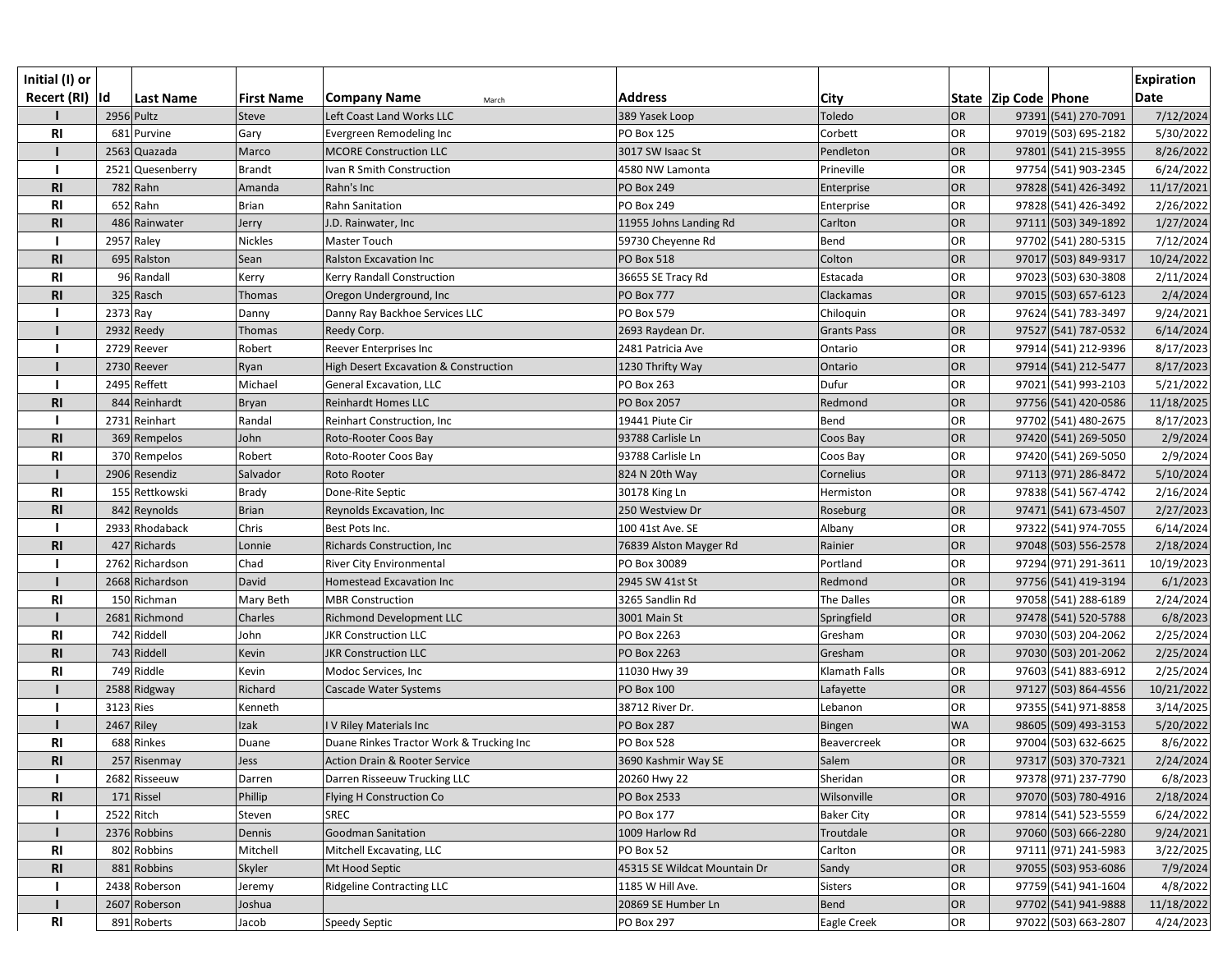| Initial (I) or<br>Recert (RI)  Id |           | <b>Last Name</b>      | <b>First Name</b> | <b>Company Name</b><br>March             | <b>Address</b>             | <b>City</b>         |           | State   Zip Code   Phone | <b>Expiration</b><br><b>Date</b> |
|-----------------------------------|-----------|-----------------------|-------------------|------------------------------------------|----------------------------|---------------------|-----------|--------------------------|----------------------------------|
|                                   |           | 2783 Roberts          | Sean              | Coastal Land Clearing, LLC               | PO Box 4250                | <b>Brookings</b>    | <b>OR</b> | 97415 (541) 661-9913     | 11/16/2023                       |
|                                   |           | 2468 Robertson        | Cody              |                                          | 16800 Maplegrove Rd        | Monmouth            | <b>OR</b> | 97361 (503) 580-2626     | 5/20/2022                        |
| R1                                |           | 629 Robertson         | Peter             | Northwest Septic Service LLC             | <b>PO Box 215</b>          | Otis                | <b>OR</b> | 97368 (541) 992-5426     | 2/15/2024                        |
|                                   |           | 2934 Robertson        | William           | Dunwright Homes                          | 744 Van Duyn St.           | Eugene              | <b>OR</b> | 97401 (541) 954-7055     | 6/14/2024                        |
| R1                                |           | 933 Rodriguez         | Alejandro         | Arod Enterprises DBA Roto Rooter         | PO Box 1365                | <b>The Dalles</b>   | <b>OR</b> | 97058 (541) 993-6524     | 7/16/2024                        |
|                                   |           | 2746 Rodriguez        | Araceli           | 1 EZ Septic System Installer LLC         | 906 Parallel St            | Milton Freewater    | <b>OR</b> | 97862 (541) 938-0101     | 9/21/2023                        |
| <b>RI</b>                         |           | 929 Rodriguez         | Eric              | Digging Deep Excavation LLC              | 39326 Little Fall Creek Rd | <b>Fall Creek</b>   | OR        | 97438 (541) 747-4107     | 7/16/2024                        |
| R <sub>l</sub>                    |           | 752 Rodriguez         | Jesse             | Jesse Rodriguez Construction             | PO Box 1945                | Silverton           | <b>OR</b> | 97381 (503) 874-0155     | 2/25/2024                        |
|                                   |           | 2728 Rodriguez        | Ruben             | Hukill's Inc                             | 3650 Crater Lake Ave       | Medford             | OR        | 97504 (541) 734-9000     | 8/17/2023                        |
|                                   |           | 3042 Rodriguez-Strait | Luis              | Alpha Environmental Services             | 11080 SW Allen Blvd. #100  | <b>Beaverton</b>    | <b>OR</b> | 97056 (503) 660-2514     | 11/15/2024                       |
|                                   |           | 3043 Rodriguez-Ulloa  | Luis              | Alpha Environmental Services             | 11080 SW Allen Blvd. #100  | Beaverton           | OR        | 97056 (503) 318-6863     | 11/15/2024                       |
| R <sub>l</sub>                    |           | 812 Roe               | Tracy             | <b>Trintiy Custom Homes LLC</b>          | 3429 Vaughn Rd SE          | Jefferson           | <b>OR</b> | 97352 (503) 932-5292     | 3/22/2022                        |
| <b>RI</b>                         |           | 224 Rogers            | Wade              | Wade Rogers Excavation, LLC              | 9608 SW Happy Days Ln      | <b>Powell Butte</b> | <b>OR</b> | 97753 (541) 416-1225     | 2/24/2024                        |
| R <sub>l</sub>                    |           | 930 Rohner            | Duke              | c/o D & D Custom Construction            | PO Box 641                 | Albany              | <b>OR</b> | 97321 (503) 871-6739     | 4/9/2024                         |
| R <sub>l</sub>                    |           | 643 Rollins           | Shawn             | McMinnville Pumping LLC                  | <b>PO Box 953</b>          | McMinnville         | <b>OR</b> | 97128 (503) 472-1323     | 10/24/2024                       |
| R <sub>l</sub>                    |           | 680 Roofener          | James             | <b>HPS Construction Inc</b>              | <b>PO Box 890</b>          | Cornelius           | OR        | 97113 (503) 357-4217     | 5/30/2022                        |
|                                   |           | $2629$ Rose           | Bryan             | C. L. Rose Construction LLC              | <b>PO Box 536</b>          | Silverton           | <b>OR</b> | 97381 (503) 932-8035     | 2/24/2023                        |
| R <sub>l</sub>                    |           | 421 Rose              | Gary              | Leisure Excavating, LLC                  | 4525 Hwy 101               | Florence            | <b>OR</b> | 97439 (541) 997-6300     | 6/7/2024                         |
|                                   |           | 2608 Rosencrans       | Josh              | Little R Excavation Inc                  | 14724 Quail Dr             | <b>Brookings</b>    | OR        | 97415 (541) 251-2003     | 11/18/2022                       |
|                                   |           | 2669 Roth             | Cody              | <b>Stutzman Excavation Inc</b>           | 34584 Spicer Dr SE         | Albany              | <b>OR</b> | 97322 (541) 401-8487     | 6/1/2023                         |
|                                   |           | 3001 Roush            | James             | ED Hughes Excavating Inc.                | PO Box 1258                | Philomath           | <b>OR</b> | 97370 (541) 929-3417     | 9/13/2024                        |
|                                   |           | 2655 Royer            | Rayne             | A-1 Septic & Power Rooter Service, LLC   | 1213 Tyee Rd               | Umpqua              | <b>OR</b> | 97486 (541) 672-8709     | 5/18/2023                        |
|                                   |           | 2984 Rudkin           | Logan             | The Big Dirty Excavator Company          | PO Box 1693                | Cave Junction       | <b>OR</b> | 97523 (541) 415-6508     | 8/30/2024                        |
|                                   | 3124 Ruhl |                       | Aaron             | <b>Aaron Ruhl Construction</b>           | 725 NW Apollo Rd           | Prineville          | <b>OR</b> | 97754 (541) 350-8132     | 3/14/2025                        |
| <b>RI</b>                         |           | $484$ Rush            | Robert            | North Pacific Excavation                 | PO Box 1173                | Warrenton           | <b>OR</b> | 97146 (503) 298-8654     | 11/15/2024                       |
|                                   |           | 3022 Rushing          | Jeremy            | <b>Rush Excavation</b>                   | PO Box 631                 | Payette             | ID        | 83661 (541) 212-9092     | 10/11/2024                       |
| R1                                |           | 240 Russell           | Jake              | Jake Russell Excavation, LLC             | <b>PO Box 2207</b>         | La Pine             | OR        | 97739 (541) 536-8028     | 3/20/2024                        |
|                                   |           | 2523 Russell          | Neal              | Russell Industries, Inc                  | PO Box 2699                | La Pine             | <b>OR</b> | 97739 (541) 410-4354     | 6/24/2022                        |
| <b>RI</b>                         |           | 608 Russell           | Robert            | Royal Flush Environmental Services       | PO Box 67                  | Creswell            | OR        | 97426 (541) 554-9486     | 5/12/2023                        |
| <b>RI</b>                         |           | 790 Russell           | Vic               | Vic Russell Construction, Inc            | PO Box 2520                | La Pine             | <b>OR</b> | 97739 (541) 536-3478     | 3/22/2022                        |
| <b>RI</b>                         |           | 836 Ryan              | Katie             | <b>Bethel Excavating</b>                 | <b>PO Box 504</b>          | Turner              | OR        | 97392 (503) 743-2343     | 2/27/2023                        |
| R <sub>l</sub>                    |           | 483 Ryan              | Randy             | Randy Ryan Excavation                    | 1697 Melrose Rd            | Roseburg            | <b>OR</b> | 97471 (541) 673-8699     | 6/7/2024                         |
|                                   |           | 2439 Safstrom         | Louis             | <b>B &amp; R Safstrom LLC</b>            | 21163 S Fischer Mill Rd    | Oregon City         | OR        | 97045 (503) 753-7037     | 4/8/2022                         |
|                                   |           | 2670 Sakaly           | Andrey            | Northwest Excavating LLC                 | 4821 Swegle Rd NE          | Salem               | OR        | 97301 (503) 510-2018     | 6/1/2023                         |
|                                   |           | 3095 Salmon           | Cutler            |                                          | 87026 Lower Four Mile Ln   | Bandon              | <b>OR</b> | 97411 (209) 401-5055     | 2/14/2025                        |
|                                   |           | 2810 Salmon           | William           | Jay Williams Inc                         | 87026 Lower Fourmile Ln    | Bandon              | <b>OR</b> | 97411 (209) 481-8254     | 12/14/2023                       |
| R <sub>l</sub>                    |           | $810$ Sams            | Richard           | <b>Antelope Flat Construction</b>        | <b>PO Box 625</b>          | Payette             | ID        | 83661 (541) 480-1945     | 7/25/2022                        |
|                                   |           | 2524 Sanders          | Timothy           | Goodman Sanitation Inc                   | 1009 NE Harlow Rd          | Troutdale           | <b>OR</b> | 97060 (503) 666-2280     | 6/24/2022                        |
| R1                                |           | 785 Sandstrom         | <b>Terry</b>      | <b>Subcom Excavation &amp; Utilities</b> | PO Box 4055                | Hillsboro           | <b>OR</b> | 97123 (503) 707-5153     | 11/17/2024                       |
|                                   |           | 2907 Sandvig          | William           | Owen Construction                        | 511 Woodland Dr. NW        | Salem               | OR        | 97304 (503) 949-1836     | 5/10/2024                        |
|                                   |           | 2542 Sanzone          | Jonathan          | <b>S4 Construction</b>                   | 961 SW Bent Lp             | <b>Powell Butte</b> | <b>OR</b> | 97753 (541) 280-8389     | 7/15/2022                        |
| <b>RI</b>                         |           | 158 Saul              | Gary              | Gary Saul                                | 1355 W Poplar Ave          | Hermiston           | OR        | 97838 (541) 567-7420     | 2/16/2024                        |
|                                   |           | 3096 Saxon            | Damon             | <b>DCS Construction</b>                  | 63898 Seven Devils Rd      | Coos Bay            | <b>OR</b> | 97420 (541) 232-8860     | 2/14/2025                        |
| <b>RI</b>                         |           | 62 Say                | James             | James Say Backhoe & Excavating           | PO Box 133                 | Chiloquin           | <b>OR</b> | 97624 (541) 591-0386     | 2/18/2024                        |
|                                   |           | 2985 Scaglione        | Peter             | <b>Scaglione Construction</b>            | PO Box 1091                | Merlin              | OR        | 97532 (541) 291-1492     | 8/30/2024                        |
| R <sub>l</sub>                    |           | 799 Schantz           | Chad              | <b>Schantz Construction</b>              | PO Box 1649                | LaPine              | OR        | 97739 (541) 907-6900     | 7/25/2022                        |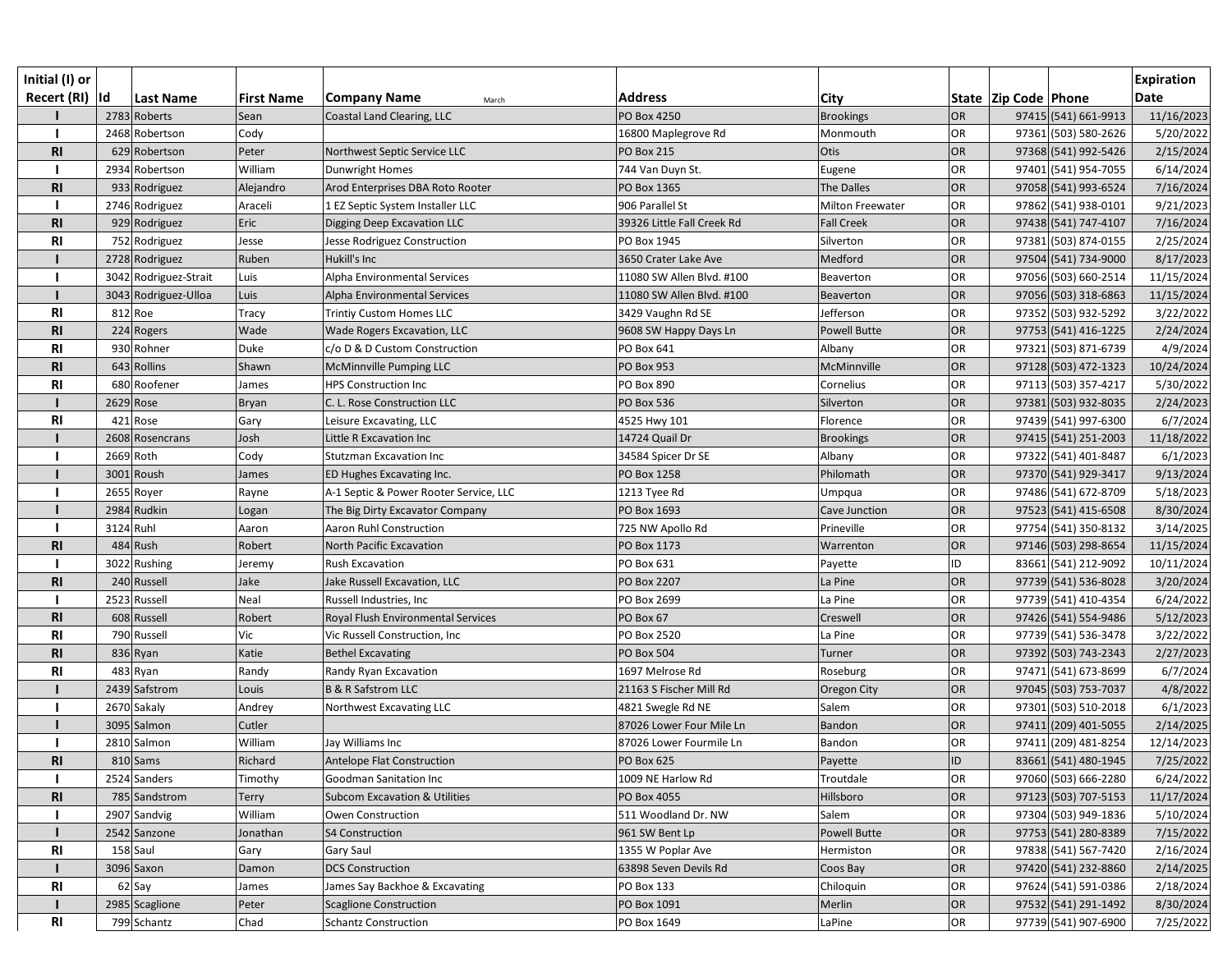| Initial (I) or<br>Recert (RI)  Id |          | <b>Last Name</b> | <b>First Name</b> | <b>Company Name</b><br>March               | <b>Address</b>                 | <b>City</b>        |           | State   Zip Code   Phone | <b>Expiration</b><br><b>Date</b> |
|-----------------------------------|----------|------------------|-------------------|--------------------------------------------|--------------------------------|--------------------|-----------|--------------------------|----------------------------------|
|                                   |          | 2831 Scharf      | KC                | Spartan Environmental                      | 2424 McGilchrist Rd.           | Salem              | <b>OR</b> | 97302 (503) 383-8412     | 3/1/2024                         |
| R <sub>l</sub>                    |          | 31 Schmaltz      | Ken               | On-Site Septic & Excavation, LLC           | PO Box 5241                    | Salem              | <b>OR</b> | 97304 (503) 362-7000     | 1/27/2024                        |
|                                   |          | 2763 Schmautz    | Timothy           | T.J.S. Construction Co                     | <b>PO Box 577</b>              | <b>Boring</b>      | <b>OR</b> | 97009 (503) 310-5135     | 10/19/2023                       |
| <b>RI</b>                         |          | 33 Schmeltzer    | Jerold            | The Drain Doctor's Rooter & Septic Service | 25523 S Elwood Rd              | Colton             | <b>OR</b> | 97017 (503) 630-7802     | 2/4/2024                         |
|                                   |          | 2856 Schmidt     | Christopher       |                                            | 22353 S Haines Rd.             | Canby              | <b>OR</b> | 97013 (503) 592-2844     | 3/15/2024                        |
| <b>RI</b>                         |          | 253 Schmidt      | George            | <b>Outback Excavating, Inc</b>             | PO Box 926                     | Christmas Valley   | <b>OR</b> | 97641 (541) 223-2934     | 3/20/2024                        |
| <b>RI</b>                         |          | 734 Schmidt      | Jordan            | J & S General Construction & Excavation    | 2230 SE Bitterbrush Dr.        | Madras             | <b>OR</b> | 97741 (541) 408-0850     | 4/9/2023                         |
| R <sub>l</sub>                    |          | 628 Schmidt      | Ronald            | E. D. Hughes Excavation                    | PO Box 1258                    | Philomath          | OR        | 97370 (541) 929-3417     | 2/15/2024                        |
|                                   |          | 3044 Schneider   | <b>Brenton</b>    | <b>River Country Excavation LLC</b>        | <b>PO Box 4808</b>             | <b>Bend</b>        | OR        | 97707 (541) 668-5112     | 11/15/2024                       |
|                                   |          | 2440 Schrader    | Jason             | Old School Ent LLC                         | 2660 NE Hwy 20, Ste 610 PMB 55 | Bend               | <b>OR</b> | 97701 (541) 912-7375     | 4/8/2022                         |
| <b>RI</b>                         |          | 863 Schroeder    | David             | David Harold Schroeder Construction        | 4795 NE Riverside Lp           | McMinnville        | OR        | 97128 (503) 804-6898     | 7/24/2023                        |
| R <sub>l</sub>                    |          | 328 Scott        | Earl              | Earl Scott Septic                          | PO Box 1574                    | Clatskanie         | <b>OR</b> | 97016 (360) 431-1154     | 2/11/2024                        |
| <b>RI</b>                         |          | 814 Seliger      | Robert            | Hilltop Excavation & Grading Inc           | 4710 NW 62nd St                | Redmond            | <b>OR</b> | 97756 (541) 815-9778     | 3/22/2022                        |
|                                   |          | 2647 Sellars     | Matthew           | Lil' Stinky Environmental Service, Inc     | 19631 Kolar Dr                 | Oregon City        | <b>OR</b> | 97045 (503) 829-8458     | 5/11/2023                        |
| R <sub>l</sub>                    |          | 316 Semrau       | Christopher       | North Bank Excavation, LLC                 | 3333 North Bank Rd             | Roseburg           | <b>OR</b> | 97470 (541) 673-3938     | 6/7/2024                         |
| R <sub>l</sub>                    |          | 851 Serdsev      | Serge             | Pacific National Development Inc           | PO Box 3550                    | Salem              | OR        | 97302 (503) 990-7003     | 2/27/2023                        |
|                                   |          | $2671$ Shale     | Scott             | <b>SJS Excavation LLC</b>                  | 2393 Millers Gulch Rd          | Gold Hill          | <b>OR</b> | 97525 (541) 890-6698     | 6/1/2023                         |
| R <sub>l</sub>                    |          | 910 Sharp        | Erin              | Erin Sharp Inc.                            | <b>PO Box 453</b>              | Molalla            | OR        | 97038 (971) 409-7495     | 2/26/2024                        |
| <b>RI</b>                         |          | 949 Sharp        | Zane              | Erin Sharp Inc                             | PO Box 453                     | Molalla            | OR        | 97038 (971) 409-7495     | 2/26/2024                        |
|                                   |          | 2656 Shaw        | Richard           | A-1 Septic & Power Rooter Service, LLC     | 1213 Tyee Rd                   | Umpqua             | OR        | 97486 (541) 672-8709     | 5/18/2023                        |
|                                   |          | 3097 Sheets      | Zackary           |                                            | <b>PO Box 276</b>              | Glendale           | <b>OR</b> | 97442 (541) 787-7699     | 2/14/2025                        |
|                                   |          | 3070 Shepherd    | Michael           |                                            | 2045 Azalea Dr.                | Elkton             | <b>OR</b> | 97436 (541) 733-5429     | 1/10/2025                        |
|                                   |          | 2589 Sherman     | Jason             | K3 Excavating LLC                          | 2755 SW 83rd St                | Redmond            | <b>OR</b> | 97756 (541) 279-6634     | 10/21/2022                       |
| <b>RI</b>                         |          | 952 Shields      | Mason             | Shields Septic Tank Service                | <b>PO Box 324</b>              | LaPine             | <b>OR</b> | 97730 (541) 536-3462     | 9/24/2024                        |
|                                   |          | 2525 Shields     | Michael           | <b>MS Septic</b>                           | 1259 NW Pinckard Ln            | Prineville         | OR        | 97754 (541) 350-7131     | 6/24/2022                        |
| R <sub>l</sub>                    |          | 18 Shine         | Terry             | Terry N Shine Excavating                   | 62799 Eagle Rd                 | Bend               | <b>OR</b> | 97701 (541) 389-9265     | 2/24/2024                        |
|                                   |          | 2986 Shippey     | Jason             | Jay & C Construction                       | 4650 NE 21st Street            | Redmond            | OR        | 97756 (503) 930-6981     | 8/30/2024                        |
|                                   |          | 3023 Shockley    | Michael           |                                            | 35198 Alder St.                | St. Helens         | <b>OR</b> | 97051 (503) 501-1102     | 10/11/2024                       |
|                                   |          | 3098 Shoffitt    | Jason             | <b>Clear View Construction LLC</b>         | 1415 SW Hoffman Rd             | West Linn          | OR        | 97068 (971) 275-4548     | 2/14/2025                        |
|                                   |          | 2958 Shroyer     | Josh              | <b>Gallant Construction Inc.</b>           | PO Box 181                     | <b>Banks</b>       | <b>OR</b> | 97106 (503) 773-5078     | 7/12/2024                        |
| <b>RI</b>                         |          | 817 Shumway      | Dale              | Dale Shumway                               | <b>PO Box 222</b>              | Christmas Valley   | OR        | 97641 (541) 576-2821     | 7/25/2022                        |
| <b>RI</b>                         |          | 159 Sigfridson   | Dave              | Sigfridson Construction Inc                | 2365 Glengary Loop Rd          | Roseburg           | <b>OR</b> | 97470 (541) 679-6916     | 2/6/2024                         |
|                                   |          | 2441 Silcocks    | Tommy             | TSMR Builders, LLC                         | 560 NE F St, Ste A 447         | <b>Grants Pass</b> | OR        | 97526 (541) 410-5518     | 4/8/2022                         |
|                                   |          | 2935 Simington   | James             | <b>Elite Excavation LLC</b>                | 1830 Old Fort Rd.              | Klamath Falls      | OR        | 97601 (541) 281-0946     | 6/14/2024                        |
|                                   |          | 3125 Simmons     | John              | Oregon Pacific Leasing, Inc.               | 63163 Catching Slough Rd       | Coos Bay           | <b>OR</b> | 97420 (541) 269-5050     | 3/14/2025                        |
|                                   |          | 3028 Simms       | William           | <b>Simms Construction</b>                  | 321 South G St.                | Lakeview           | <b>OR</b> | 97630 (541) 363-2173     | 10/11/2024                       |
|                                   |          | 2636 Simon       | <b>Brent</b>      | NW Woods Septic Service, LLC               | 55600 E Hwy 26                 | Sandy              | <b>OR</b> | 97055 (503) 826-2740     | 2/24/2023                        |
| <b>RI</b>                         |          | 130 Simon        | Deannie           | Westfall Septic Tank & Excavation LLC      | <b>PO Box 921</b>              | Hermiston          | <b>OR</b> | 97838 (541) 289-8940     | 1/10/2024                        |
|                                   |          | 2543 Simpson     | Marc              | Roto Rooter                                | 93788 Carlisle Ave             | Coos Bay           | <b>OR</b> | 97420 (541) 269-5050     | 7/15/2022                        |
|                                   |          | 2526 Simpson     | Michael           | <b>SREC</b>                                | <b>PO Box 177</b>              | <b>Baker City</b>  | <b>OR</b> | 97814 (541) 523-5559     | 6/24/2022                        |
| <b>RI</b>                         |          | $763$ Sink       | Patrick           | <b>MBM Excavation Corp</b>                 | 60760 Tekampe Rd               | <b>Bend</b>        | <b>OR</b> | 97702 (541) 410-4868     | 6/25/2024                        |
| <b>RI</b>                         |          | $912$ Sitz       | Olin              | Olin Sitz Excavation                       | 17217 lvy Ln                   | Sisters            | OR        | 97759 (541) 410-0642     | 4/19/2024                        |
| <b>RI</b>                         | 750 Sitz |                  | Phillip           | Phillip Sitz construction                  | 240 S Grand Ave                | <b>Burns</b>       | <b>OR</b> | 97720 (541) 223-3318     | 10/22/2023                       |
| <b>RI</b>                         |          | 967 Skidgel      | Andrew            | Bar Seven A Companies                      | 1060 SE Lake Rd                | Redmond            | <b>OR</b> | 97756 (541) 548-4747     | 4/8/2025                         |
|                                   |          | 2443 Skidgel     | Chase             | Bar Seven A Companies                      | <b>PO Box 890</b>              | Redmond            | OR        | 97756 (541) 548-4747     | 4/8/2022                         |
|                                   |          | 3071 Skou        | Richard           | LSES                                       | 19631 Kolar Dr.                | Oregon City        | OR        | 97045 (503) 351-5027     | 1/10/2025                        |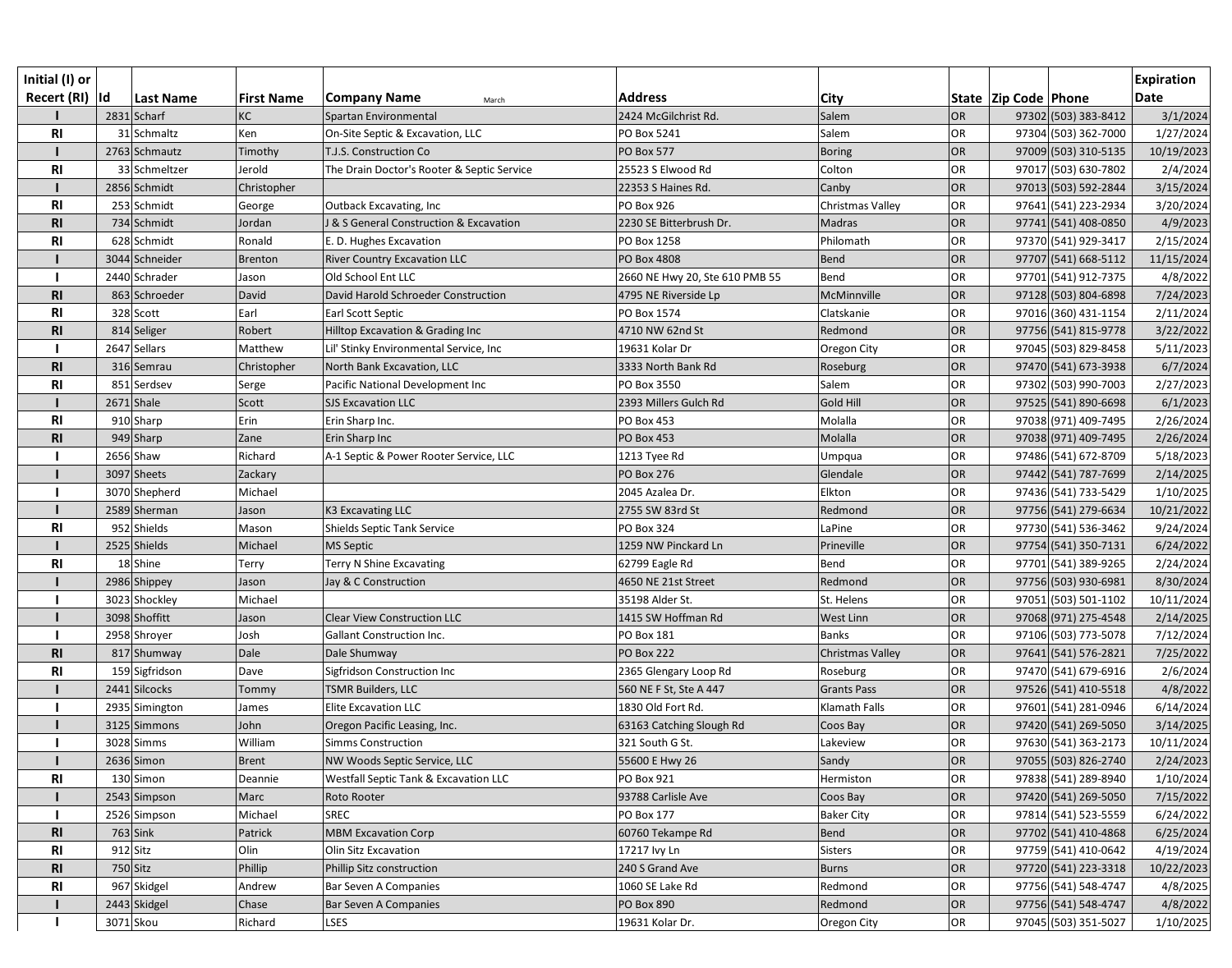| Initial (I) or  |                   |                   |                                                |                                |                        |           |                          |                      | <b>Expiration</b> |
|-----------------|-------------------|-------------------|------------------------------------------------|--------------------------------|------------------------|-----------|--------------------------|----------------------|-------------------|
| Recert (RI)  Id | Last Name         | <b>First Name</b> | <b>Company Name</b><br>March                   | <b>Address</b>                 | City                   |           | State   Zip Code   Phone |                      | <b>Date</b>       |
|                 | 2657 Smalley      | Richard           | Roto-Rooter Douglas County                     | 4022 Old Hwy 99 S              | Roseburg               | <b>OR</b> |                          | 97471 (541) 957-5050 | 5/18/2023         |
| <b>RI</b>       | 846 Smalling      | Kevin             | <b>Smalling Construction Inc</b>               | 56789 Solar Dr                 | Bend                   | OR        |                          | 97707 (541) 548-2250 | 2/15/2024         |
|                 | 2832 Smisek       | Brandon           | Spartan Environmental                          | 2424 McGilchrist Rd.           | Salem                  | OR        |                          | 97302 (971) 600-3983 | 3/1/2024          |
|                 | 2883 Smith        | Benjamin          | Benjamin M Smith Construction LLC              | <b>PO Box 126</b>              | Junction City          | <b>OR</b> |                          | 97448 (541) 517-7700 | 4/19/2024         |
| <b>RI</b>       | $163$ Smith       | Daniel            | D & R Dump Truck & Backhoe Service LLC         | 1120 Bly Mnt. Cutoff Rd        | Bonanza                | OR        |                          | 97623 (541) 545-1722 | 2/18/2024         |
|                 | 2764 Smith        | Michael           | Stateline Plumbing and Drain                   | 2009 Stateline Rd              | Adrian                 | <b>OR</b> |                          | 97901 (541) 212-3686 | 10/19/2023        |
|                 | 2959 Smith        | Nathan            | NG Smith & Sons                                | 220 Diamond Elk Rd             | Tiller                 | OR        |                          | 97484 (541) 951-6010 | 7/12/2024         |
|                 | 2765 Smith        | Rhan              |                                                | 1691 SE 3rd St                 | Astoria                | <b>OR</b> |                          | 97103 (503) 440-4750 | 10/19/2023        |
|                 | 3126 Smith        | Roger             | Jims Septic Service                            | 393 Becklin Dr                 | Merlin                 | OR        |                          | 97352 (541) 787-7293 | 3/14/2025         |
|                 | 2766 Smith        | Sauel             | <b>Brian Monroe Construction</b>               | 5766 Griffin Creek Rd          | Medford                | OR        |                          | 97501 (541) 601-6222 | 10/19/2023        |
| <b>RI</b>       | 44 Smith          | Tim               | Active Flow, LLC                               | 63569 Shinglehouse Rd          | Coos Bay               | OR        |                          | 97420 (541) 751-0900 | 2/9/2024          |
|                 | 2860 Smith        | Timothy           |                                                | 103 W Bishop Way               | Brownsville            | OR        |                          | 97327 (541) 801-1422 | 3/15/2024         |
|                 | 2593 Snair        | Benjamin          | Fremont Forest Systems Inc.                    | 2940 Independence Hwy          | Independence           | OR        |                          | 97351 (503) 949-8303 | 11/18/2022        |
|                 | 3099 Snellings    | James             | Alpine Abatement                               | 725 E Lakeshore Dr.            | Culver                 | OR        |                          | 97734 (541) 388-2672 | 2/14/2025         |
| <b>RI</b>       | 796 Sohler        | Gabe              | Chehalem Ridge Excavating LLC                  | 38649 SW Fernwood Dr           | Gaston                 | OR        |                          | 97119 (503) 372-6744 | 3/22/2025         |
| <b>RI</b>       | 939 Sokol         | Bryan             | <b>Endurance Excavation</b>                    | 19689 Nugget Ave               | Bend                   | <b>OR</b> |                          | 97702 (541) 480-0949 | 7/16/2024         |
|                 | 3002 Sorensen     | Andrew            | ED Hughes Excavating Inc.                      | PO Box 1082                    | Corvallis              | OR        |                          | 97339 (541) 760-9484 | 9/13/2024         |
|                 | 3127 Sou          | Ezra              | Alpha Environmental Services                   | 11080 SW Allen Blvd, Suite 100 | Beaverton              | <b>OR</b> |                          | 97003 (503) 292-5346 | 3/14/2025         |
|                 | $2527$ Spang      | Glen              | Spang Construction Inc                         | 74377 Bramlett Ln              | Wallowa                | OR        |                          | 97885 (541) 886-3406 | 6/24/2022         |
| <b>RI</b>       | 526 Sperling      | Michael           | Roseburg Excavation                            | PO Box 1907                    | Roseburg               | OR        |                          | 97470 (541) 672-8646 | 4/20/2024         |
| R <sub>l</sub>  | 783 Sperr         | Charles           | Alpine Industries                              | PO Box 10                      | <b>Government Camp</b> | OR        |                          | 97028 (503) 816-3889 | 11/17/2024        |
| <b>RI</b>       | 703 Sprague       | Kenneth           |                                                | 17100 Wilson River Hwy         | Tillamook              | OR        |                          | 97141 (503) 701-9340 | 8/6/2022          |
| R <sub>l</sub>  | 869 Sprague       | Sidney            | <b>Sprague Excavating</b>                      | 18735 Shirley Ave NE           | Hubbard                | OR        |                          | 97032 (971) 212-3903 | 7/24/2023         |
| <b>RI</b>       | 924 Sprague       | Sidney            | <b>Sprague Excavating</b>                      | 18735 Shirley Ave NE           | Hubbard                | <b>OR</b> |                          | 97032 (971) 212-3903 | 7/24/2023         |
|                 | 2811 Stadelman    | <b>Steve</b>      | Stadelman Custom Brush Clearing and Excavation | PO Box 1297                    | Clatskanie             | OR        |                          | 97016 (503) 709-9922 | 12/14/2023        |
|                 | 3045 Stahl        | Cameron           | <b>LSES</b>                                    | 18631 Kolar Dr.                | Oregon City            | <b>OR</b> |                          | 97945 (503) 351-5027 | 11/15/2024        |
| R <sub>l</sub>  | 632 Stanbro       | Grant             | <b>Crestwell Construction</b>                  | <b>PO Box 517</b>              | Colton                 | OR        |                          | 97017 (503) 702-0465 | 5/16/2024         |
| <b>RI</b>       | 29 Standley       | Darla             | <b>Scott Standley Construction</b>             | 5160 Upper Camas Rd            | Camas Valley           | <b>OR</b> |                          | 97416 (541) 445-2245 | 2/6/2024          |
| <b>RI</b>       | 915 Stapleton     | Nathan            | Stapleton Timber & Excavation                  | 3505 Commercial Ave            | Springfield            | OR        |                          | 97478 (541) 461-1965 | 9/24/2024         |
| <b>RI</b>       | 388 Stark         | Stephen           | Stephen Stark Excavation, LLC                  | 756 Stringer Gap Rd            | <b>Grants Pass</b>     | OR        |                          | 97527 (541) 476-1226 | 2/11/2024         |
|                 | 3074 Staudenmaier | Michael           | Roto-Rooter Douglas County                     | PO Box 1752                    | Roseburg               | OR        |                          | 97470 (541) 957-5050 | 1/10/2025         |
|                 | 2544 Stauss       | Jonathan          | <b>Insight Sanitary Services</b>               | 6890 SW 208th Ave              | Aloha                  | <b>OR</b> |                          | 97078 (503) 313-5426 | 7/15/2022         |
|                 | 2936 Stearns      | Terry             | David Stearns Inc.                             | 901 NE Brutscher St. D 258     | Newberg                | OR        |                          | 97132 (502) 320-5027 | 6/14/2024         |
| RI              | 935 Steinbach     | Logen             | <b>Above Grade Contracting</b>                 | 7705 Doughty Rd                | Tillamook              | <b>OR</b> |                          | 97141 (360) 633-6584 | 6/26/2024         |
| <b>RI</b>       | 620 Stenerodden   | Doug              | <b>Canby Excavating</b>                        | <b>PO Box 848</b>              | Canby                  | OR        |                          | 97013 (503) 266-2792 | 7/13/2023         |
|                 | 2658 Stenkamp     | Daniel            | Muck Septic Service                            | PO Box 1843                    | Redmond                | <b>OR</b> |                          | 97756 (541) 647-4153 | 5/18/2023         |
|                 | 3046 Stevens      | Shaun             | Goodman Sanitation                             | 40505 SE Hwy 224 #71           | Estacada               | OR        |                          | 97023 (805) 279-9324 | 11/15/2024        |
|                 | 3128 Stevenson    | Jared             | <b>Clear Path Excavation LLC</b>               | 67255 Gist Rd                  | Bend                   | OR        |                          | 97703 (541) 441-7169 | 3/14/2025         |
|                 | 2609 Stiner Jr    | Melvin F          | Delta Operations                               | 4678 Isabelle St               | Eugene                 | OR        |                          | 97402 (541) 736-6209 | 11/18/2022        |
| RI              | 305 Stoel         | Jay               | Hobby Logging and Construction, Inc            | 64796 Meissner Rd              | Deer Island            | OR        |                          | 97054 (503) 438-5361 | 3/6/2024          |
|                 | 2987 Storz        | Michael           | Goodman Sanitation Inc.                        | PO Box 1024                    | Sandy                  | <b>OR</b> |                          | 97055 (503) 666-2280 | 8/30/2024         |
|                 | 2988 Stouder      | Charles           | E.D. Hughes Excavating                         | 310 S 9th St.                  | Philomath              | <b>OR</b> |                          | 97370 (541) 929-3417 | 8/30/2024         |
|                 | 2372 Strain       | Jake              | <b>Summit Excavation LLC</b>                   | <b>PO Box 530</b>              | Dallesport             | <b>WA</b> |                          | 98617 (541) 993-5253 | 9/24/2021         |
|                 | 2470 Strasheim    | Jacob             | Strasco Enterprises Inc                        | 90611 Monya Ln                 | Eugene                 | <b>OR</b> |                          | 97402 (458) 209-6919 | 5/20/2022         |
|                 | 2469 Strasheim    | Jeffrey           | <b>Strasco Enterprises Inc</b>                 | 90611 Monya Ln                 | Eugene                 | OR        |                          | 97402 (458) 209-6919 | 5/20/2022         |
|                 | 3072 Strasheim    | Jerid             | S4 Excavation                                  | 30186 Heather Oak Dr.          | Junction City          | OR        |                          | 97448 (541) 525-1935 | 1/10/2025         |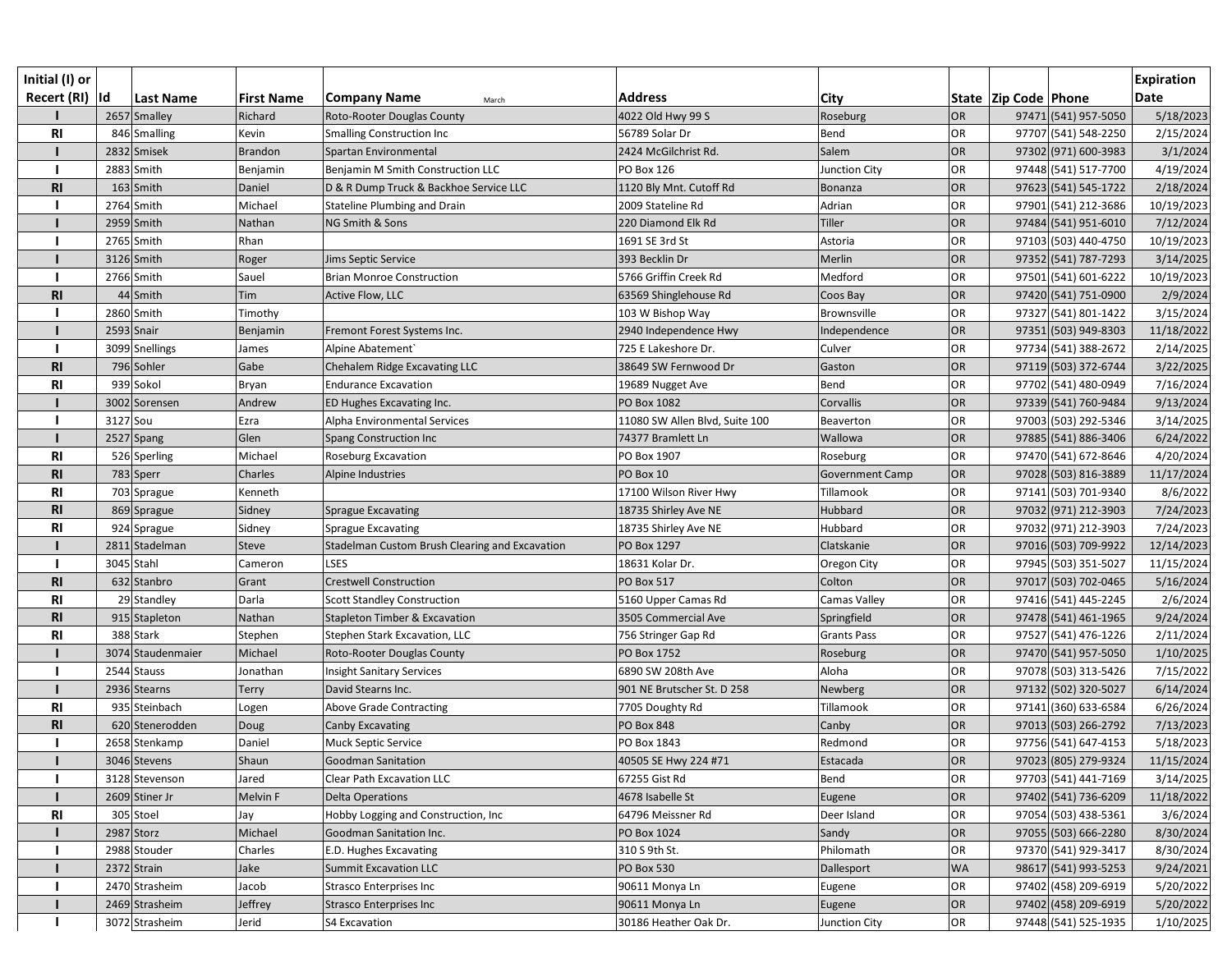| Initial (I) or  |                  |                   |                                           |                                 |                     |           |                          |                      | <b>Expiration</b> |
|-----------------|------------------|-------------------|-------------------------------------------|---------------------------------|---------------------|-----------|--------------------------|----------------------|-------------------|
| Recert (RI)  Id | <b>Last Name</b> | <b>First Name</b> | <b>Company Name</b><br>March              | <b>Address</b>                  | City                |           | State   Zip Code   Phone |                      | <b>Date</b>       |
|                 | 2545 Stronger    | <b>Bryan</b>      | Roto Rooter                               | 93788 Carlisle Ln               | Coos Bay            | OR        |                          | 97420 (541) 269-5050 | 7/15/2022         |
| R1              | 215 Stroud       | <b>Brian</b>      | Summit Excavation Inc                     | PO Box 33                       | Bend                | OR        |                          | 97709 (541) 318-8238 | 2/3/2024          |
|                 | 2767 Sturn       | Benjamin          | <b>Sturn Building</b>                     | 16181 Lava Dr                   | La Pine             | OR        |                          | 97739 (971) 563-5107 | 10/19/2023        |
|                 | 2716 Sullivan    | Matthew           | Sullivan Excavation                       | PO Box 1156                     | <b>Hood River</b>   | <b>OR</b> |                          | 97031 (541) 490-3188 | 7/20/2023         |
| R1              | 141 Summers      | Roury             | Roto-Rooter Sewer and Drain Service       | PO Box 1792                     | Medford             | OR        |                          | 97501 (541) 772-6766 | 2/25/2024         |
| <b>RI</b>       | 639 Swanson      | Arne              | Arne's                                    | PO Box 70                       | Pendleton           | <b>OR</b> |                          | 97801 (541) 276-6595 | 10/24/2021        |
| <b>RI</b>       | 460 Sweeney      | Keith             | Sweeney Excavating, Inc                   | 67157 Harrington Loop Rd        | Bend                | OR        |                          | 97701 (541) 480-8582 | 2/24/2024         |
|                 | 2683 Sweet       | Kevin             | <b>Kevin Sweet</b>                        | 6415 SW 67th St                 | Redmond             | OR        |                          | 97756 (541) 923-3749 | 6/8/2023          |
| R1              | 593 Sweitz       | Laura             | K.W. Sweitz Trucking & Backhoe            | 1111 Bear Creek Rd              | Otis                | OR        |                          | 97368 (541) 996-2259 | 7/13/2022         |
| R1              | 972 Swigart      | Jason             | Pacific Northwest Construction            | PO Box 1258                     | Molalla             | OR        |                          | 97038 (503) 829-7899 | 12/3/2024         |
| R <sub>l</sub>  | 973 Swigart      | Loghan            | <b>Pacific Northwest Construction</b>     | PO Box 1258                     | Molalla             | OR        |                          | 97038 (503) 829-7899 | 12/3/2024         |
| R <sub>l</sub>  | 631 Szacik       | Matthew           | Dry Canyon Construction & Excavation LLC  | 2134 SW Belmont Ln              | Madras              | OR        |                          | 97741 (541) 408-7970 | 2/15/2024         |
|                 | 2768 Talbott     | Joseph            | Talbott Excavation & Land Development LLC | 3648 Helmholtz Way              | Redmond             | OR        |                          | 97756 (541) 815-1800 | 10/19/2023        |
| R1              | 873 Talerico     | Joshua            | Joshua Talerico Excavating                | PO Box 1090                     | <b>Sisters</b>      | OR        |                          | 97759 (253) 208-0989 | 9/25/2023         |
|                 | 2884 Tankersley  | Sara              | <b>Scott Tankersley Construction LLC</b>  | 18630 NW PUMPKIN RIDGE RD       | <b>North Plains</b> | OR        |                          | 97133 (503) 381-6981 | 4/19/2024         |
|                 | 2885 Tankersley  | Scott             | Scott Tankersley Construction LLC         | 18630 NW PUMPKIN RIDGE RD       | North Plains        | <b>OR</b> |                          | 97133 (503) 381-6981 | 4/19/2024         |
|                 | 3129 Tapia       | Juan-Jesus        | <b>Republic Services</b>                  | 1304 NE Pippen Ct.              | Prineville          | OR        |                          | 97754 (541) 903-5998 | 3/14/2025         |
|                 | 2550 Taylor      | Isaac             | Goodman Sanitation                        | 1009 NE Harlow Rd               | Troutdale           | <b>OR</b> |                          | 97060 (503) 666-2280 | 7/15/2022         |
|                 | 2564 Taylor      | Keith             | Taylor-Morgan, Inc                        | 2677 N Emily Meadows Pl         | Eagle               | ID        |                          | 83616 (208) 477-9772 | 8/26/2022         |
|                 | 3003 Tedrow      | Justin            | <b>JDR</b>                                | 805 NW 13th                     | Albany              | OR        |                          | 97321 (541) 619-1287 | 9/13/2024         |
|                 | 2546 Teeter      | Mark              | <b>Ground Level Construction, LLC</b>     | <b>PO Box 217</b>               | Lafayette           | OR        |                          | 97127 (503) 915-3304 | 7/15/2022         |
|                 | 2547 Teeter      | Shanna            | Ground Level Construction, LLC            | <b>PO Box 217</b>               | Lafayette           | OR        |                          | 97217 (503) 864-7081 | 7/15/2022         |
| <b>RI</b>       | 756 Teeters      | Craig             | <b>Catman Excavation Inc.</b>             | <b>PO Box 606</b>               | <b>Boring</b>       | OR        |                          | 97009 (503) 663-6322 | 6/23/2023         |
|                 | 2833 Teeters     | Shane             | Spartan Environmental                     | 2424 McGilchrist Rd.            | Salem               | <b>OR</b> |                          | 97302 (971) 600-3983 | 3/1/2024          |
| <b>RI</b>       | 157 Teninty      | Donald            | Teninty & Son, Inc                        | <b>PO Box 475</b>               | Tillamook           | OR        |                          | 97141 (503) 842-5005 | 2/15/2024         |
| <b>RI</b>       | 311 Tewalt       | Daryl             | Tewalt & Sons Excavation, Inc             | 16410 Hwy 126 E                 | Sisters             | OR        |                          | 97759 (541) 549-1472 | 2/17/2024         |
| R1              | 878 Thissell     | Dwight            | C.T. Thissell Inc                         | <b>PO Box 111</b>               | Tidewater           | OR        |                          | 97390 (541) 528-3659 | 4/24/2023         |
| R1              | 393 Thissell     | Randy             | Larry Thissell Logging, Inc               | <b>PO Box 151</b>               | Tidewater           | OR        |                          | 97390 (541) 528-3044 | 2/15/2024         |
|                 | 2630 Thomas      | Jason             |                                           | <b>PO Box 497</b>               | Otis                | OR        |                          | 97368 (541) 921-7328 | 2/24/2023         |
| <b>RI</b>       | 911 Thomas       | Seth              | Thomas N Thomas Excavation                | 5150 Roberts Creek Rd.          | Roseburg            | OR        |                          | 97470 (541) 580-3119 | 4/9/2024          |
| R <sub>l</sub>  | 904 Thompson     | Charles           | <b>Elkhorn Construction LLC</b>           | 41727 SE Pagh Rd                | Sandy               | OR        |                          | 97055 (503) 668-7398 | 2/26/2024         |
|                 | 2692 Thompson    | Colby             | ColbyCo Custom Construction LLC           | 12042 SE Sunnyside Rd, Unit 352 | Clackamas           | OR        |                          | 97015 (503) 730-9786 | 6/15/2023         |
|                 | 2528 Thompson    | John              | <b>Blue Mountain Excavation</b>           | 49274 Cabbage School Rd         | Pendleton           | OR        |                          | 97801 (541) 377-0460 | 6/24/2022         |
|                 | 2610 Thompson    | Kyle              | American Sanitation, Inc                  | 4821 Tingley Ln                 | Klamath Falls       | OR        |                          | 97603 (541) 891-5102 | 11/18/2022        |
|                 | 2785 Thompson    | Laurence          | Bob McEwan Construction, Inc              | 34154 Hwy 26                    | Seaside             | OR        |                          | 97138 (503) 738-3569 | 11/16/2023        |
| <b>RI</b>       | 767 Thompson     | Scott             | Jon Thompson Excavation                   | 1760 Schooner Creek Rd          | Lincoln City        | OR        |                          | 97367 (541) 921-0739 | 6/25/2024         |
|                 | 2908 Thompson    | Trevor            | Willow Creek Excavation                   | 540 NE Holly Street             | Prinveville         | OR        |                          | 97754 (541) 419-3441 | 5/10/2024         |
|                 | 2659 Thoreson    | Troy              | Thoreson Excavating LLC                   | 91594 Youngs River Rd           | Astoria             | <b>OR</b> |                          | 97103 (503) 440-1594 | 5/18/2023         |
| R1              | 853 Tieskie      | Steven            | S & M Rock and Loam Inc                   | 34052 Seavey Lp                 | Eugene              | OR        |                          | 97405 (541) 741-3790 | 4/24/2023         |
|                 | 2444 Tipler      | Aron              | Tip Top Enterprise, LLC                   | 5514 N Fork Siuslaw Rd          | Florence            | <b>OR</b> |                          | 97439 (541) 999-7993 | 4/8/2022          |
|                 | 2779 Todd        | Bo                | Oregon Sewer & Drain LLC                  | PO Box 1282                     | Silverton           | OR        |                          | 97381 (503) 874-9414 | 11/16/2023        |
| <b>RI</b>       | 826 Tomlin       | Scott             | Osburn-Olson LLC                          | 33485 SW Old Pine Dr            | Warrenton           | <b>OR</b> |                          | 97146 (503) 717-3907 | 10/24/2022        |
| R <sub>l</sub>  | 191 Toney        | William           | Toney Excavation & Building               | 11130 Oak Dr                    | Dayton              | OR        |                          | 97114 (503) 864-4838 | 4/20/2024         |
| RI              | 909 Toran        | Akaty             | A-Kat Con LLC                             | 17811 Boones Ferry Rd NE        | Hubbard             | OR        |                          | 97032 (503) 951-9205 | 2/26/2024         |
|                 | 2415 Toran       | loakim            | House of Light Builders                   | 1096 Hoffman Rd NE              | Salem               | OR        |                          | 97301 (503) 881-6592 | 12/3/2021         |
|                 | 3073 Toran       | Ivo               | Ivo's Construction                        | 17961 Boones Ferry Rd           | Hubbard             | OR        |                          | 97032 (503) 932-1193 | 1/10/2025         |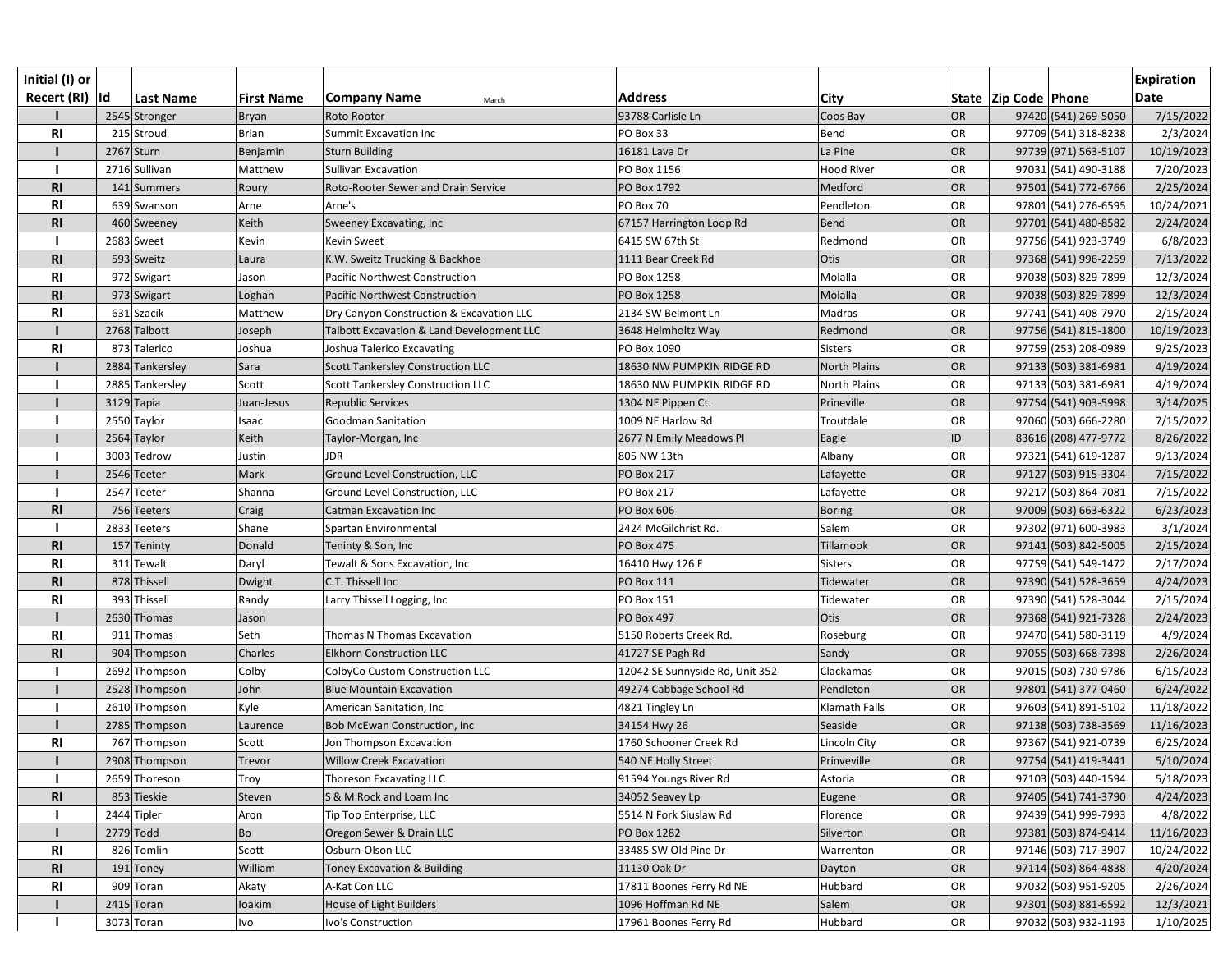| Initial (I) or  |             |                      |                   |                                    |                            |                     |                 |                          |                      | <b>Expiration</b> |
|-----------------|-------------|----------------------|-------------------|------------------------------------|----------------------------|---------------------|-----------------|--------------------------|----------------------|-------------------|
| Recert (RI)  Id |             | Last Name            | <b>First Name</b> | <b>Company Name</b><br>March       | <b>Address</b>             | <b>City</b>         |                 | State   Zip Code   Phone |                      | <b>Date</b>       |
| <b>RI</b>       |             | 550 Tracer           | Dean              | Skip Tracer & Lads                 | <b>PO Box 527</b>          | Harrisburg          | <b>OR</b>       |                          | 97446 (541) 995-3467 | 2/17/2024         |
|                 |             | $2702$ Tracy         | Benjamin          | <b>Rex Drive LLC</b>               | 13501 NE Stag Hollow Rd    | Yamhill             | OR              |                          | 97148 (503) 550-7226 | 6/22/2023         |
| <b>RI</b>       |             | 600 Treichel         | Craig             | <b>Craig Treichel Excavating</b>   | 3600 Sandlin Rd            | The Dalles          | <b>OR</b>       |                          | 97058 (541) 993-3715 | 5/5/2022          |
|                 |             | 2496 Truax           | David             | <b>BRG</b>                         | 3401 NE 102nd Ct           | Vancouver           | <b>WA</b>       |                          | 98662 (206) 605-9497 | 5/21/2022         |
|                 |             | 2501 Tschunko        | John              | JDT Concrete Inc                   | 25460 Elk Ln               | Bend                | <b>OR</b>       |                          | 97701 (541) 815-6823 | 5/20/2022         |
| <b>RI</b>       |             | 754 Turley           | <b>Brent</b>      | <b>Turley Excavation LLC</b>       | 17475 SE Neck Rd           | Dayton              | OR              |                          | 97114 (503) 864-3505 | 2/25/2024         |
|                 |             | 2960 Turnbow         | Sheldon           | Ocean View Land Management LLC     | 95160 Coos Sumner Ln       | Coos Bay            | OR              |                          | 97420 (541) 252-9080 | 7/12/2024         |
| <b>RI</b>       |             | 866 Turney           | Mitchell          | <b>Turney Excavating Inc</b>       | PO Box 21597               | Keizer              | OR              |                          | 97307 (503) 307-7522 | 4/24/2023         |
|                 | 3004 Tyle   |                      | Ryan              | A & B Septic Service               | 1565 NW Patrick Ct.        | Albany              | <b>OR</b>       |                          | 97321 (844) 571-2836 | 9/13/2024         |
| R <sub>l</sub>  |             | 807 Tyler            | Drew              | <b>Rock Hill Construction LLC</b>  | 30387 Rancho Rd            | Lenanon             | OR.             |                          | 97355 (541) 619-8984 | 7/25/2022         |
|                 |             | 2565 Ullrich         | John              | <b>River City Environmental</b>    | PO Box 30087               | Portland            | <b>OR</b>       |                          | 97294 (503) 252-6144 | 8/26/2022         |
| R <sub>l</sub>  |             | 798 Umemoto          | Robert            | B & G Excavation & Plumbing        | 17835 SE Foster Rd         | Damascus            | OR              |                          | 97089 (503) 761-2038 | 11/17/2024        |
|                 |             | 2684 Uskov           | Yuriy             |                                    | PO Box 20153               | Portland            | OR              |                          | 97294 (503) 780-6785 | 6/8/2023          |
| <b>RI</b>       |             | 686 Usrey            | Douglas           | Double D Construction              | 2380 Elk Ln                | <b>Grants Pass</b>  | OR              |                          | 97527 (541) 660-5185 | 8/6/2022          |
|                 | 2529 Utter  |                      | Erik              | Northbound Enterprises LLC         | 61534 Baptist Way          | <b>Bend</b>         | <b>OR</b>       |                          | 97702 (541) 213-9987 | 6/24/2022         |
| <b>RI</b>       |             | 640 Vahala           | Jon               | <b>Emmanuel Siteworks LLC</b>      | PO Box 553                 | Pleasant Hill       | OR              |                          | 97455 (541) 746-5630 | 8/15/2024         |
|                 |             | 2861 Van Acker       | Daniel            | Marscon LLC                        | 4601 Carnes Rd #8052       | Roseburg            | OR              |                          | 97471 (541) 580-4933 | 3/15/2024         |
|                 |             | 2363 Vance           | Donald            | Hoffman SW                         | 28655 SW Boones Ferry Rd   | Wilsonville         | OR              |                          | 97070 (503) 682-9774 | 9/24/2021         |
|                 |             | 2566 Vance           | Gordon            | Gordon Vance Rock and Backhoe      | 17835 Golden Meadow Trail  | Cottonwood          | CA              |                          | 96022 (530) 356-4415 | 8/26/2022         |
| R <sub>l</sub>  |             | 737 Vandecoevering   | Ryan              | Advanced Excavation Inc            | PO Box 868                 | Garibaldi           | OR              |                          | 97118 (503) 812-6208 | 10/22/2023        |
| <b>RI</b>       |             | 179 Vandegrift       | <b>Terry</b>      | <b>Terry Vandegrift</b>            | 7820 SE Sky Vista Dr       | Amity               | OR              |                          | 97101 (503) 434-0400 | 2/24/2024         |
| <b>RI</b>       |             | 711 Vanderzanden     | Albert            | Verboot Construction               | 4938 NW Visitation Rd      | <b>Forest Grove</b> | OR              |                          | 97116 (503) 490-6780 | 6/23/2023         |
| R <sub>l</sub>  |             | 923 VanderZanden     | Joshua            |                                    | 40543 NW Verboot Rd        | <b>Forest Grove</b> | OR <sub>1</sub> |                          | 97116 (503) 799-7699 | 2/26/2024         |
| <b>RI</b>       |             | 719 Vanduch          | Derrick           | <b>West Lane Plumbing</b>          | 5095 S Loftus Rd           | Florence            | OR              |                          | 97439 (541) 997-2421 | 8/20/2023         |
| <b>RI</b>       |             | 699 VanDyke          | Jacob             | VanDyke Excavating                 | 35490 NW Wren Rd           | Cornelius           | OR              |                          | 97113 (503) 348-4400 | 4/9/2023          |
| R1              |             | 794 VanGelder        | Peter             | VanGelder and Wilson LLC           | PO Box 853                 | Welches             | OR              |                          | 97067 (503) 616-8521 | 3/22/2022         |
| R <sub>l</sub>  |             | 581 VanTassel        | Shelby            | <b>Robert Warren Trucking</b>      | PO Box 117                 | Cloverdale          | <b>OR</b>       |                          | 97112 (503) 812-6529 | 5/5/2022          |
|                 |             | 2989 VanValkenberg   | Logan             | Roth Heat-Cooling                  | 708 Affolter               | Molalla             | OR              |                          | 97038 (503) 504-8006 | 8/30/2024         |
| <b>RI</b>       |             | 586 VanWinkle        | Edward            | VanWinkle Excavating LLC           | 12174 NW 10th St           | Terrebonne          | OR              |                          | 97760 (541) 390-1787 | 5/5/2022          |
| <b>RI</b>       |             | 747 Varga            | Edward            | E & A Systems Inc                  | PO Box 334                 | Eagle Creek         | OR              |                          | 97022 (971) 282-7325 | 2/25/2024         |
| R <sub>l</sub>  |             | 950 Vasquez-Gonzales | Dagoberto         | Golden Eagle Excavator, LLC        | 17007 SE Stephens St       | Portland            | OR              |                          | 97233 (503) 491-8374 | 9/24/2024         |
|                 | $2631$ Vesa |                      | losif             | Autumn Leaf Ach                    | 1921 SE 117th Ave          | Portland            | OR              |                          | 97216 (503) 956-3642 | 2/24/2023         |
|                 |             | 2857 Vettrus         | Jackson           | Action Jackson Excavation LLC      | 4676 Commercial St SE #520 | Salem               | <b>OR</b>       |                          | 97302 (503) 510-3112 | 3/15/2024         |
|                 |             | 2578 Victor          | Lucas             | Northern Investments               | PO Box 451                 | Sweet Home          | OR              |                          | 97386 (541) 401-3193 | 9/16/2022         |
| R <sub>l</sub>  |             | 246 Vinson           | Dennis            | Vison Bros Construction Co, Inc    | 92740 Knappa Dock Rd       | Astoria             | OR              |                          | 97103 (503) 458-6561 | 2/22/2024         |
| <b>RI</b>       |             | 279 Vixie            | James             | Vixie Construction, LLC            | 85198 Edwards Rd           | Milton-Freewater    | OR              |                          | 97862 (541) 558-3827 | 2/16/2024         |
| <b>RI</b>       |             | 280 Vixie            | William           | Vixie Construction, LLC            | 85198 Edwards Rd           | Milton-Freewater    | OR              |                          | 97862 (541) 558-3827 | 2/16/2024         |
|                 |             | 2990 Vroman          | Jami              | <b>DC</b> Excavation Inc           | 26485 Shady Oak Dr.        | Monroe              | OR              |                          | 97456 (541) 286-5271 | 8/30/2024         |
| R <sub>l</sub>  |             | 892 Wacker           | Jason             | Speedy Septic                      | <b>PO Box 297</b>          | Eagle Creek         | <b>OR</b>       |                          | 97022 (503) 663-2807 | 4/24/2023         |
|                 |             | 2471 Wagner          | Steven            | PR Worth, Inc                      | 2690 Coweeman Park Rd      | Kelso               | <b>WA</b>       |                          | 98626 (360) 636-4296 | 5/20/2022         |
| R <sub>l</sub>  |             | 176 Waibel           | Jack              | Y-Bull Septic & Excavating LLC     | 15563 Winriver Dr          | <b>Brookings</b>    | <b>OR</b>       |                          | 97415 (541) 661-4683 | 2/10/2024         |
| RI              |             | 885 Waits            | Kyle              | <b>Waits Excavation LLC</b>        | PO Box 88                  | Odell               | OR              |                          | 97044 (541) 490-7453 | 2/27/2023         |
|                 |             | 2834 Walch           | <b>Kris</b>       |                                    | PO Box 1182                | Waldport            | OR              |                          | 97394 (541) 961-8391 | 3/1/2024          |
|                 |             | 2937 Waldien         | Jeffery           | American Excavation & Construction | 1105 Madrona Ave. S        | Salem               | OR              |                          | 97302 (503) 580-3339 | 6/14/2024         |
|                 |             | 2909 Walker          | <b>Brooks</b>     | Brooks M. Walker Construction      | 1397 NE Drost Dr.          | <b>Bend</b>         | OR              |                          | 97701 (541) 280-7959 | 5/10/2024         |
| <b>RI</b>       |             | 895 Walker           | Chad              | <b>Emperor Excavation</b>          | 1072 Barberry Dr.          | Terrebonne          | OR              |                          | 97760 (541) 669-6692 | 9/25/2023         |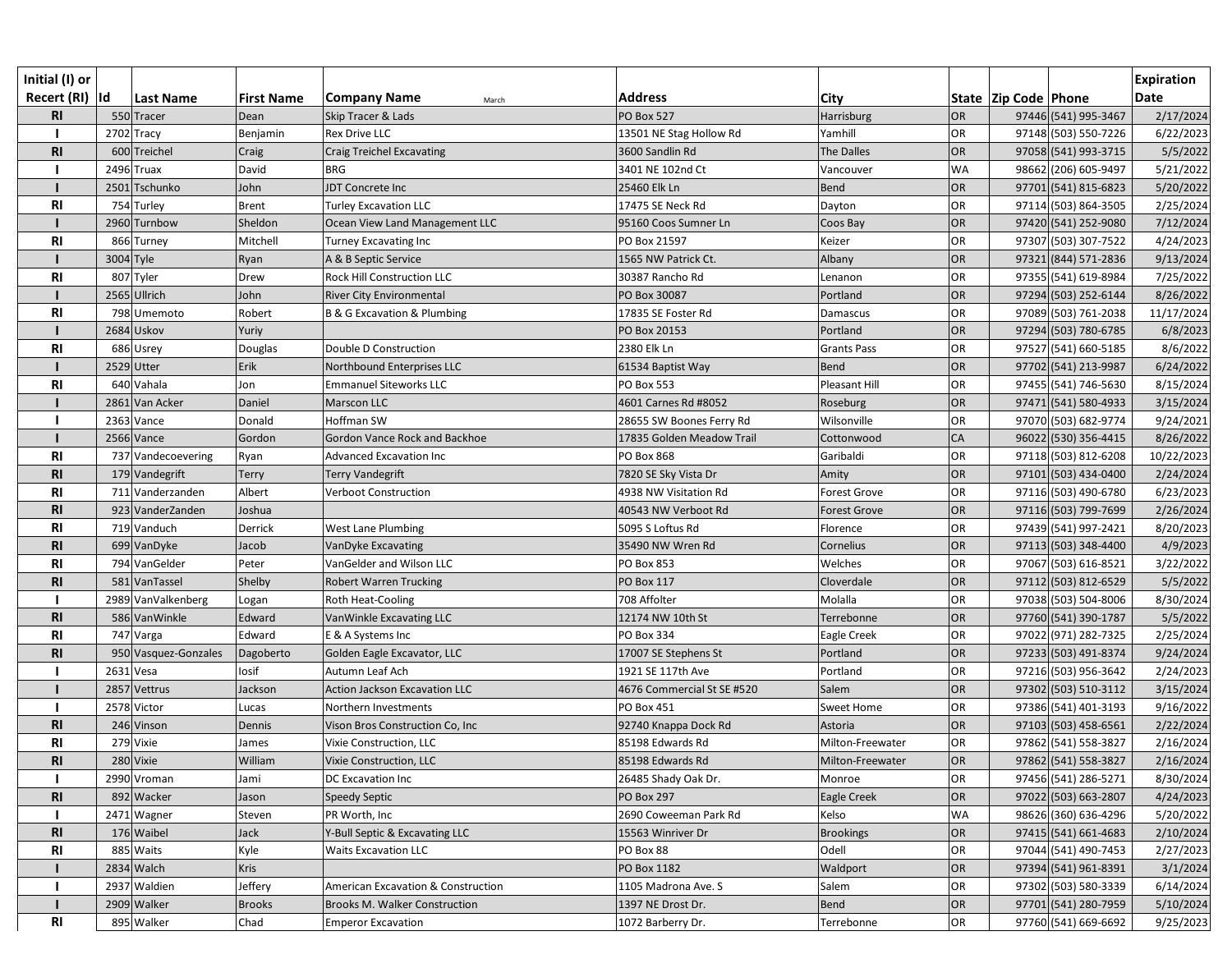| Initial (I) or<br>Recert (RI)  Id |            | <b>Last Name</b> | <b>First Name</b> | <b>Company Name</b><br>March               | <b>Address</b>             | <b>City</b>          |           | State  Zip Code  Phone | <b>Expiration</b><br><b>Date</b> |
|-----------------------------------|------------|------------------|-------------------|--------------------------------------------|----------------------------|----------------------|-----------|------------------------|----------------------------------|
| R1                                |            | 709 Walker       | Gary              | Cascade Septic Tank                        | 15150 SE 262nd Ave         | <b>Boring</b>        | <b>OR</b> | 97009 (503) 630-6659   | 4/9/2023                         |
| R1                                |            | 390 Walker       | John              | J.L. Walker & Sons, Inc                    | <b>PO Box 306</b>          | Mapleton             | OR        | 97453 (541) 268-4652   | 2/17/2024                        |
|                                   |            | 3130 Walker      | Matthew           | <b>Valley Contracting</b>                  | 355 Dorsa St               | <b>Junction City</b> | OR        | 97448 (541) 501-0234   | 3/14/2025                        |
| <b>RI</b>                         |            | 903 Wall         | Jackson           | <b>Goodman Sanitation</b>                  | 4980 Hyline Rd             | Ontario              | <b>OR</b> | 97914 (208) 739-6899   | 9/24/2024                        |
|                                   |            | 2910 Wallace     | Leroy             | Drain-pro Inc.                             | 38101 SE Lusted Rd.        | <b>Boring</b>        | <b>OR</b> | 97009 (503) 349-8997   | 5/10/2024                        |
|                                   |            | 2416 Walsworth   | Wyakin            | <b>Walsworth Construction</b>              | PO Box 2265                | La Pine              | <b>OR</b> | 97739 (541) 771-8992   | 12/3/2021                        |
|                                   |            | 3100 Walters     | Jerry             |                                            | <b>PO Box 844</b>          | Gilchrist            | OR        | 97737 (503) 508-9966   | 2/14/2025                        |
|                                   |            | 2548 Walton      | Jesse             | <b>Walton Excavating</b>                   | 7680 Liberty Rd S          | Salem                | <b>OR</b> | 97306 (503) 930-7837   | 7/15/2022                        |
|                                   |            | 3024 Ward        | Derien            |                                            | 312 Lawton Rd.             | Oregon City          | OR        | 97045 (541) 870-7651   | 10/11/2024                       |
|                                   |            | 2383 Warren      | Robert            | <b>Snapper Construction</b>                | 88020 Oakhill Dr           | Eugene               | <b>OR</b> | 97402 (541) 321-1247   | 9/24/2021                        |
|                                   |            | 2911 Warrick     | Zeff              | <b>Warrick Excavating</b>                  | 63325 Gypsy Lane           | Coos Bay             | OR        | 97420 (541) 297-5159   | 5/10/2024                        |
|                                   |            | 2445 Warriner    | Levi              | North Santiam Paving                       | PO Box 516                 | Stayton              | <b>OR</b> | 97383 (503) 769-3436   | 4/8/2022                         |
| <b>RI</b>                         |            | 795 Waters       | Douglas           | <b>Byron's Excavating</b>                  | 821 Hwy 26                 | John Day             | <b>OR</b> | 97845 (541) 620-0034   | 3/22/2022                        |
|                                   |            | 3047 Watkins     | Ivan              | <b>Watkins Excavation</b>                  | 10888 SE Wicasa Ln         | Prineville           | <b>OR</b> | 97754 (503) 915-3480   | 11/15/2024                       |
|                                   |            | $2632$ Watts     | John              | John's Construction and Painting           | 6307 Skunk Hollow Rd       | Florence             | <b>OR</b> | 97439 (541) 999-2896   | 2/24/2023                        |
| R <sub>l</sub>                    |            | 707 Watts        | Robert            | Robert J Watts Construction, Inc.          | PO Box 65                  | Vernonia             | OR        | 97064 (503) 429-5504   | 4/9/2023                         |
|                                   | $2782$ Way |                  | Andrew            | Way to Go Construction                     | 83290 Russell Oaks Dr      | Creswell             | <b>OR</b> | 97426 (541) 285-3679   | 11/16/2023                       |
|                                   |            | 2991 Webb        | Kyle              | E.D. Hughes Excavating                     | 310 S 9th St.              | Philomath            | <b>OR</b> | 97370 (541) 929-3417   | 8/30/2024                        |
|                                   |            | $2590$ Webb      | William           | Mr. Rooter Plumbing LLC                    | 2062 NW Vine St            | <b>Grants Pass</b>   | <b>OR</b> | 97526 (541) 476-8216   | 10/21/2022                       |
| R <sub>l</sub>                    |            | 775 Webber       | Daryl             |                                            | 925 SE 205th Dr            | Gresham              | <b>OR</b> | 97030 (503) 939-6592   | 6/25/2024                        |
|                                   |            | 2769 Weber       | David             |                                            | 5555 Deer Creek Rd         | Selma                | <b>OR</b> | 97538 (541) 897-2734   | 10/19/2023                       |
|                                   |            | 2685 Webster     | Zachariah         | <b>Brumbaugh Manufactured Homes</b>        | 1822 Killingsworth St, #11 | Portland             | <b>OR</b> | 97217 (612) 220-6076   | 6/8/2023                         |
| R1                                |            | 366 Weekly       | Todd              | Weekly Bros., Inc                          | 3155 Melton Rd             | Roseburg             | <b>OR</b> | 97470 (541) 673-2741   | 3/20/2024                        |
|                                   |            | 2886 Welch       | Kyler             | New Line Construction                      | 6264 13th Ave NE           | Keizer               | <b>OR</b> | 97303 (503) 932-8150   | 4/19/2024                        |
| <b>RI</b>                         |            | 90 Wells         | Norman            | Ray Wells, Inc                             | PO Box 3467                | Florence             | OR        | 97439 (541) 997-2054   | 2/15/2024                        |
|                                   |            | 2633 Welton      | Gregory           | <b>Gregory Phillip Welton Construction</b> | 89399 View Dr              | Florence             | <b>OR</b> | 97439 (541) 999-7784   | 2/24/2023                        |
|                                   |            | 2672 West        | Kevin             | Central Oregon Log Home                    | PO Box 6014                | <b>Bend</b>          | OR        | 97708 (541) 420-9244   | 6/1/2023                         |
|                                   |            | 2634 White       | Rory              | Art of Plumbing                            | 3521 Table Rock Rd         | Medford              | <b>OR</b> | 97504 (541) 500-9393   | 2/24/2023                        |
| R <sub>1</sub>                    |            | 500 Whitney      | Kenneth           | Latham Excavation                          | 84 SE 5th St #100          | Bend                 | OR        | 97702 (541) 382-8267   | 3/22/2025                        |
|                                   |            | 2858 Wiggins     | Mathew            |                                            | 4634 S Rd. H               | Vale                 | <b>OR</b> | 97918 (541) 216-0396   | 3/15/2024                        |
| <b>RI</b>                         |            | 626 Wilcox       | Corey             | Sage Ridge Inc                             | 63370 Peterman Ln          | <b>Bend</b>          | OR        | 97701 (541) 633-9881   | 2/15/2024                        |
| R <sub>l</sub>                    |            | 622 Wildfang     | Richard           | Dick Wildfang Excavation LLC               | PO Box 325                 | Independence         | <b>OR</b> | 97351 (503) 932-2901   | 8/25/2023                        |
|                                   |            | 2497 Wilkins     | Derrick           | <b>Clean Rivers Erosion Control</b>        | <b>PO Box 429</b>          | North Bend           | OR        | 97459 (541) 267-3560   | 5/21/2022                        |
|                                   |            | 2913 Wilkinson   | Jared             |                                            | 3441 SE Juniper Canyon Rd  | Prineville           | OR        | 97754 (541) 633-5746   | 4/19/2024                        |
|                                   |            | 2812 Willetts    | Austin            | Roseburg Rooter & Drain Cleaning           | 600 Becker Rd              | Roseburg             | <b>OR</b> | 97471 (541) 733-1340   | 12/14/2023                       |
| <b>RI</b>                         |            | 6 Willetts       | Brian             | A-1 Septic & Power Rooter Service, LLC     | 500 Becker Rd              | Roseburg             | <b>OR</b> | 97471 (541) 672-8709   | 2/6/2024                         |
| R1                                |            | 36 Williams      | Raymond           | Atilla The Hoe Excavating                  | PO Box 835                 | <b>Grants Pass</b>   | <b>OR</b> | 97528 (541) 476-8833   | 1/21/2024                        |
| <b>RI</b>                         |            | 946 Wilmes       | Philip            | Pacific NW Excavating LLC                  | PO Box 61                  | Wilsonville          | OR        | 97070 (503) 928-9490   | 9/24/2024                        |
| R <sub>1</sub>                    |            | 522 Wilson       | Dan               | Dan Wilson Construction                    | 91736 Greenhill Rd         | <b>Junction City</b> | OR        | 97448 (541) 554-3873   | 10/19/2022                       |
| <b>RI</b>                         |            | 913 Wilson       | Daren             | Lone Pine Corner Septics Inc               | 8778 Cascade Hwy NE        | Silverton            | <b>OR</b> | 97381 (503) 873-7157   | 7/16/2024                        |
|                                   |            | 2693 Wilson      | David             | <b>Boylan Construction Inc.</b>            | PO Box 45                  | <b>Dallas</b>        | <b>OR</b> | 97338 (503) 623-8527   | 6/15/2023                        |
|                                   |            | 2813 Wilson      | Leon              | Wilson and Sons Construction               | PO Box 61                  | <b>Boring</b>        | OR        | 97009 (503) 780-7142   | 12/14/2023                       |
|                                   |            | 3025 Wilson      | Mason             | <b>Griz Excavation</b>                     | 5171 Lardon Rd.            | Salem                | <b>OR</b> | 97305 (503) 508-8966   | 10/11/2024                       |
|                                   |            | 3050 Wilson      | <b>Nick</b>       | <b>Wilson Construction LLC</b>             | 32325 N Fork Rd. SE        | Lyons                | <b>OR</b> | 97358 (503) 849-8967   | 11/15/2024                       |
| R <sub>l</sub>                    |            | 100 Wilson Jr    | Herbert           | Lone Pine Corner Septics, Inc              | 8778 Cascade Hwy NE        | Silverton            | OR        | 97381 (503) 873-7157   | 2/24/2024                        |
| R <sub>l</sub>                    |            | 275 Winegar      | George            | Winegar Excavating, Inc                    | 30461 Old Bates Rd         | Prairie City         | OR        | 97869 (541) 820-4323   | 2/23/2024                        |